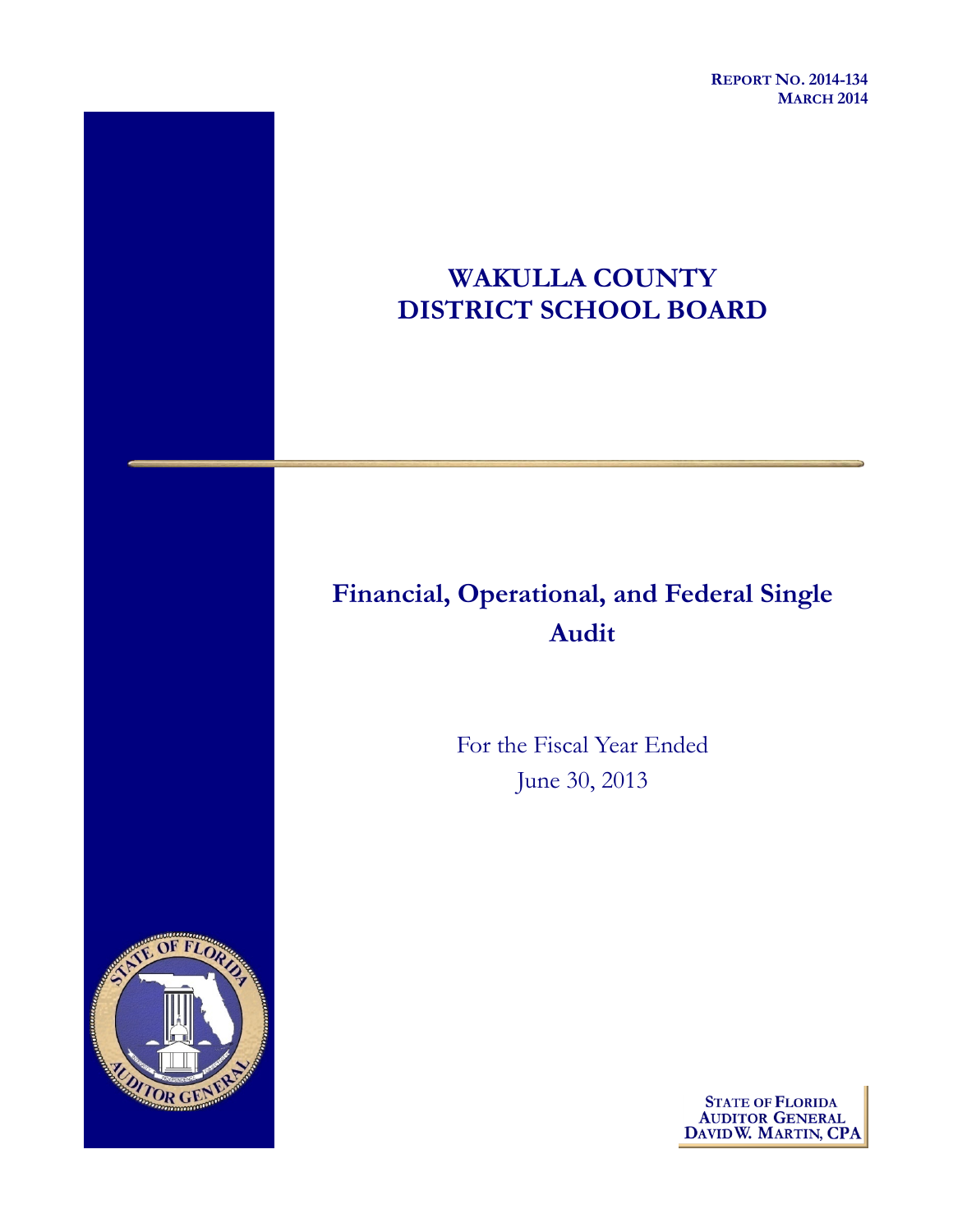#### **BOARD MEMBERS AND SUPERINTENDENTS**

Board members and the Superintendents who served during the 2012-13 fiscal year are listed below:

#### District No.

| Ray Gray, Vice Chair to 11-19-12,     |                             |
|---------------------------------------|-----------------------------|
| Chair from 11-20-12                   |                             |
| Michael A. Scott to 11-19-12, Chair   | $\mathcal{D}_{\mathcal{L}}$ |
| Melisa Taylor from 11-20-12           | 2                           |
| Becky Cook                            | 3                           |
| Greg Thomas, Vice Chair from 11-20-12 | 4                           |
| Jerry Evans                           | 5                           |
|                                       |                             |

David Miller, Superintendent to 11-19-12 Robert Pearce, Superintendent from 11-20-12

The Auditor General conducts audits of governmental entities to provide the Legislature, Florida's citizens, public entity management, and other stakeholders unbiased, timely, and relevant information for use in promoting government accountability and stewardship and improving government operations.

The audit team leader was Leslee W. Walker, CPA, and the audit was supervised by Karen L. Revell, CPA. Please address inquiries regarding this report to Gregory L. Centers, CPA, Audit Director, by e-mail at gregcenters@aud.state.fl.us or by telephone at (850) 412-2863.

This report and other reports prepared by the Auditor General can be obtained on our Web site at www.myflorida.com/audgen; by telephone at (850) 412-2722; or by mail at G74 Claude Pepper Building, 111 West Madison Street, Tallahassee, Florida 32399-1450.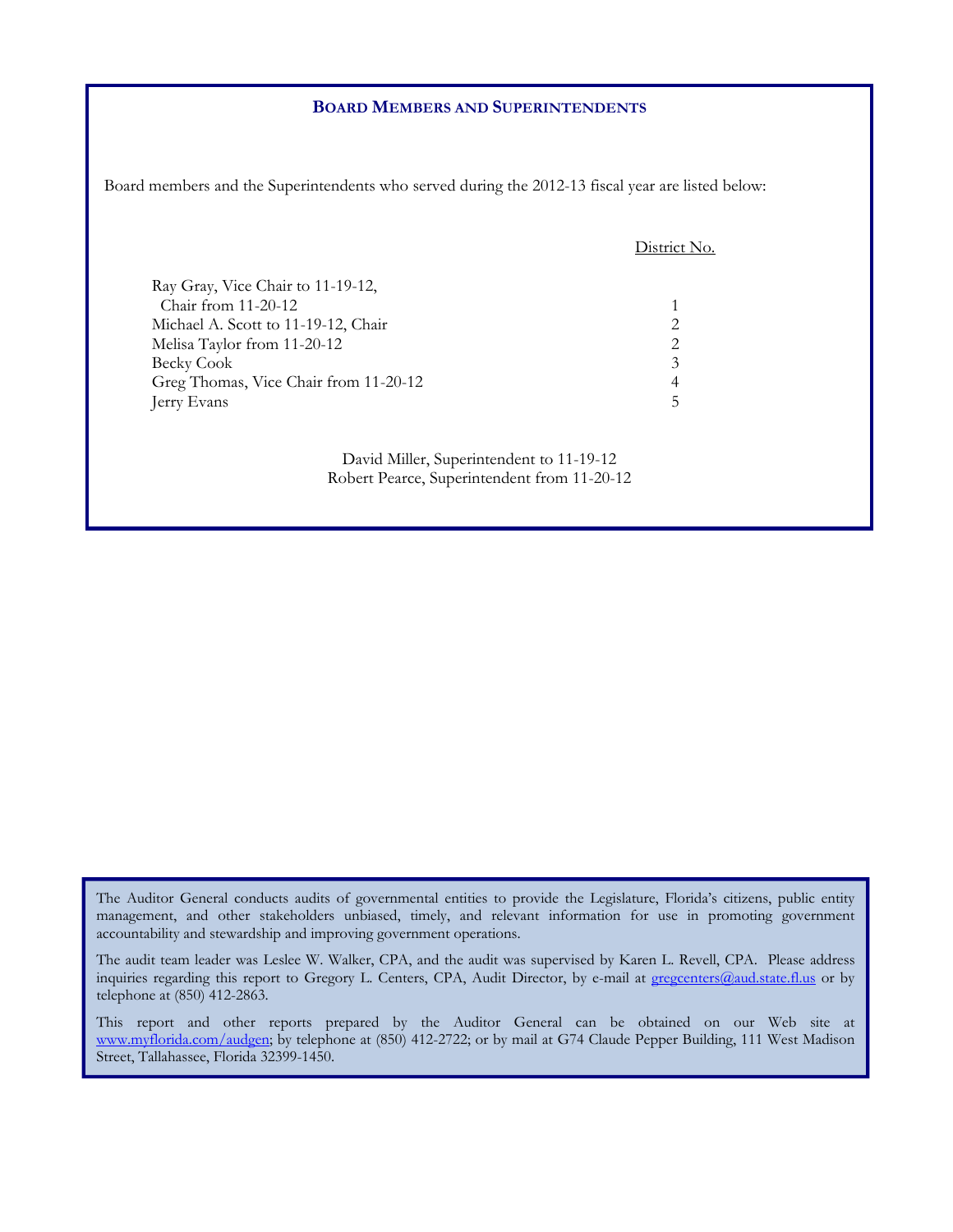#### **WAKULLA COUNTY DISTRICT SCHOOL BOARD TABLE OF CONTENTS**

| <b>PAGE</b><br>NO.                                                                                                                                                                               |
|--------------------------------------------------------------------------------------------------------------------------------------------------------------------------------------------------|
|                                                                                                                                                                                                  |
| <b>INDEPENDENT AUDITOR'S REPORT</b>                                                                                                                                                              |
|                                                                                                                                                                                                  |
|                                                                                                                                                                                                  |
|                                                                                                                                                                                                  |
| <b>BASIC FINANCIAL STATEMENTS</b>                                                                                                                                                                |
|                                                                                                                                                                                                  |
|                                                                                                                                                                                                  |
|                                                                                                                                                                                                  |
| <b>Reconciliation of the Governmental Funds Balance Sheet</b>                                                                                                                                    |
| <b>Statement of Revenues, Expenditures, and Changes in</b>                                                                                                                                       |
| <b>Reconciliation of the Governmental Funds Statement of</b><br><b>Revenues, Expenditures, and Changes in Fund Balances</b>                                                                      |
|                                                                                                                                                                                                  |
| <b>Statement of Revenues, Expenses, and Changes in</b>                                                                                                                                           |
|                                                                                                                                                                                                  |
|                                                                                                                                                                                                  |
|                                                                                                                                                                                                  |
| OTHER REQUIRED SUPPLEMENTARY INFORMATION                                                                                                                                                         |
| Budgetary Comparison Schedule - General and Major Special Revenue Funds 46                                                                                                                       |
|                                                                                                                                                                                                  |
|                                                                                                                                                                                                  |
|                                                                                                                                                                                                  |
| <b>INDEPENDENT AUDITOR'S REPORT ON INTERNAL CONTROL OVER</b><br><b>FINANCIAL REPORTING AND ON COMPLIANCE AND OTHER MATTERS</b><br><b>BASED ON AN AUDIT OF THE FINANCIAL STATEMENTS PERFORMED</b> |
| <b>INDEPENDENT AUDITOR'S REPORT ON COMPLIANCE FOR EACH</b><br><b>MAJOR FEDERAL PROGRAM AND REPORT ON INTERNAL CONTROL OVER</b>                                                                   |
|                                                                                                                                                                                                  |
| <b>SUMMARY SCHEDULE OF PRIOR AUDIT FINDINGS - FEDERAL AWARDS 59</b>                                                                                                                              |
|                                                                                                                                                                                                  |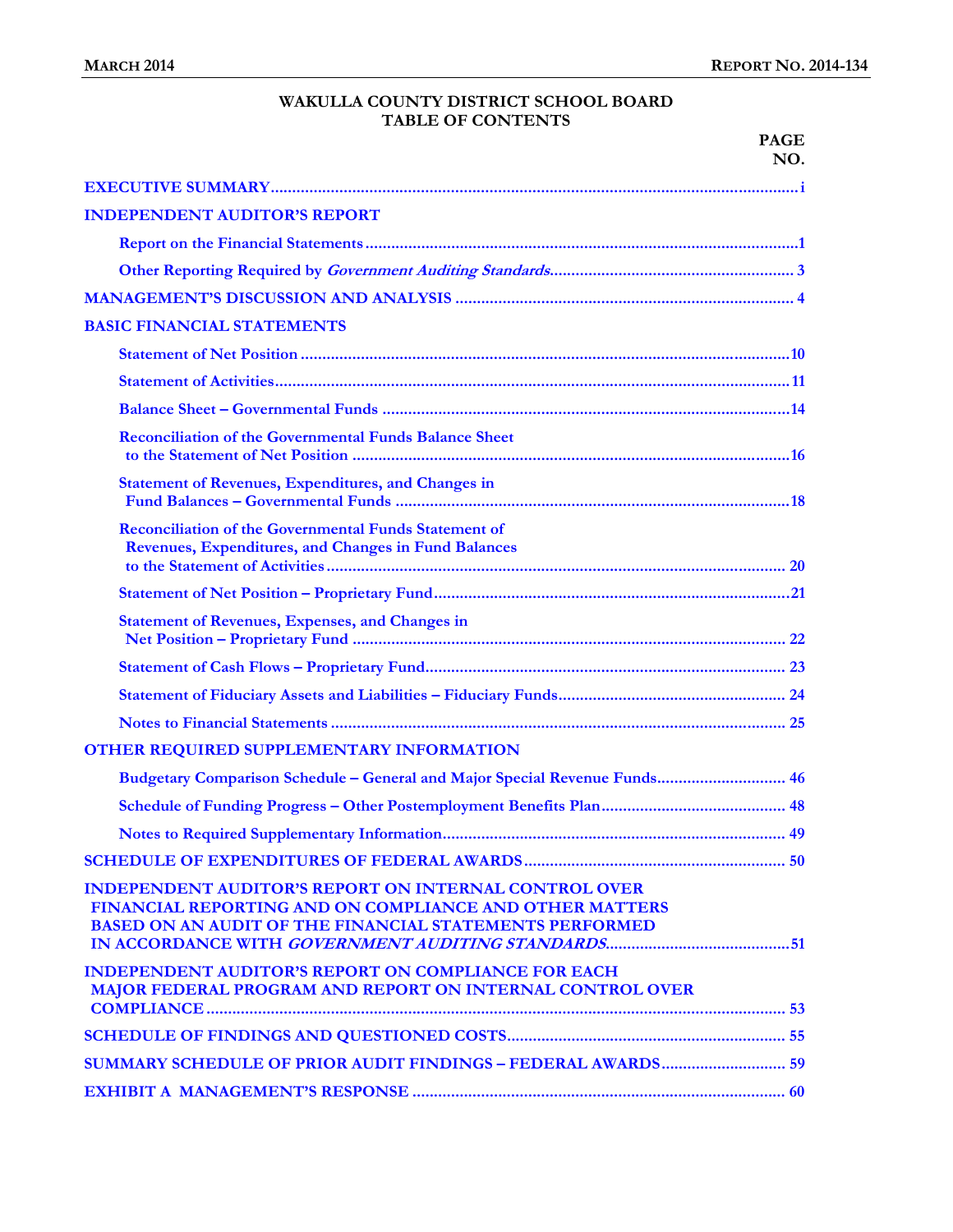#### **EXECUTIVE SUMMARY**

#### **Summary of Report on Financial Statements**

<span id="page-3-0"></span>**Our audit disclosed that the District's basic financial statements were presented fairly, in all material respects, in accordance with prescribed financial reporting standards.** 

#### **Summary of Report on Internal Control and Compliance**

**Our audit did not identify any deficiencies in internal control over financial reporting that we consider to be material weaknesses.** 

**The results of our tests disclosed no instances of noncompliance or other matters that are required to be reported under Government Auditing Standards, issued by the Comptroller General of the United States; however, we noted certain additional matters as summarized below.** 

#### **ADDITIONAL MATTERS**

**Finding No. 1: Improvements were needed in controls over the reporting of instructional contact hours for adult general education classes to the Florida Department of Education.** 

**Finding No. 2: The District's information technology (IT) disaster recovery plan lacked key disaster recovery control elements and had not been tested.** 

**Finding No. 3: District IT security incident response procedures needed improvement.** 

**Finding No. 4: District IT security controls related to data loss prevention needed improvement.** 

#### **Summary of Report on Federal Awards**

**We audited the District's Federal awards for compliance with applicable Federal requirements. The State Energy, Title I, and Special Education Cluster programs were audited as major Federal programs. The results of our audit indicated that the District materially complied with the requirements that could have a direct and material effect on each of its major Federal programs.** 

#### **Audit Objectives and Scope**

**Our audit objectives were to determine whether the Wakulla County District School Board and its officers with administrative and stewardship responsibilities for District operations had:** 

- **Presented the District's basic financial statements in accordance with generally accepted accounting principles;**
- **Established and implemented internal control over financial reporting and compliance with requirements that could have a direct and material effect on the financial statements or on a major Federal program;**
- **Established internal controls that promote and encourage: 1) compliance with applicable laws, rules, regulations, contracts, and grant agreements; 2) the economic and efficient operation of the District; 3) the reliability of records and reports; and 4) the safeguarding of District assets;**
- **Complied with the various provisions of laws, rules, regulations, contracts, and grant agreements that are material to the financial statements, and those applicable to the District's major Federal programs; and**
- **Taken corrective actions for findings included in our report No. 2013-169.**

**The scope of this audit included an examination of the District's basic financial statements and the Schedule of Expenditures of Federal Awards as of and for the fiscal year ended June 30, 2013. We obtained an understanding of the District's environment, including its internal control, and assessed the risk of material misstatement necessary to plan the audit of the basic financial statements and Federal awards. We also examined various transactions to determine whether they were executed, both in manner and**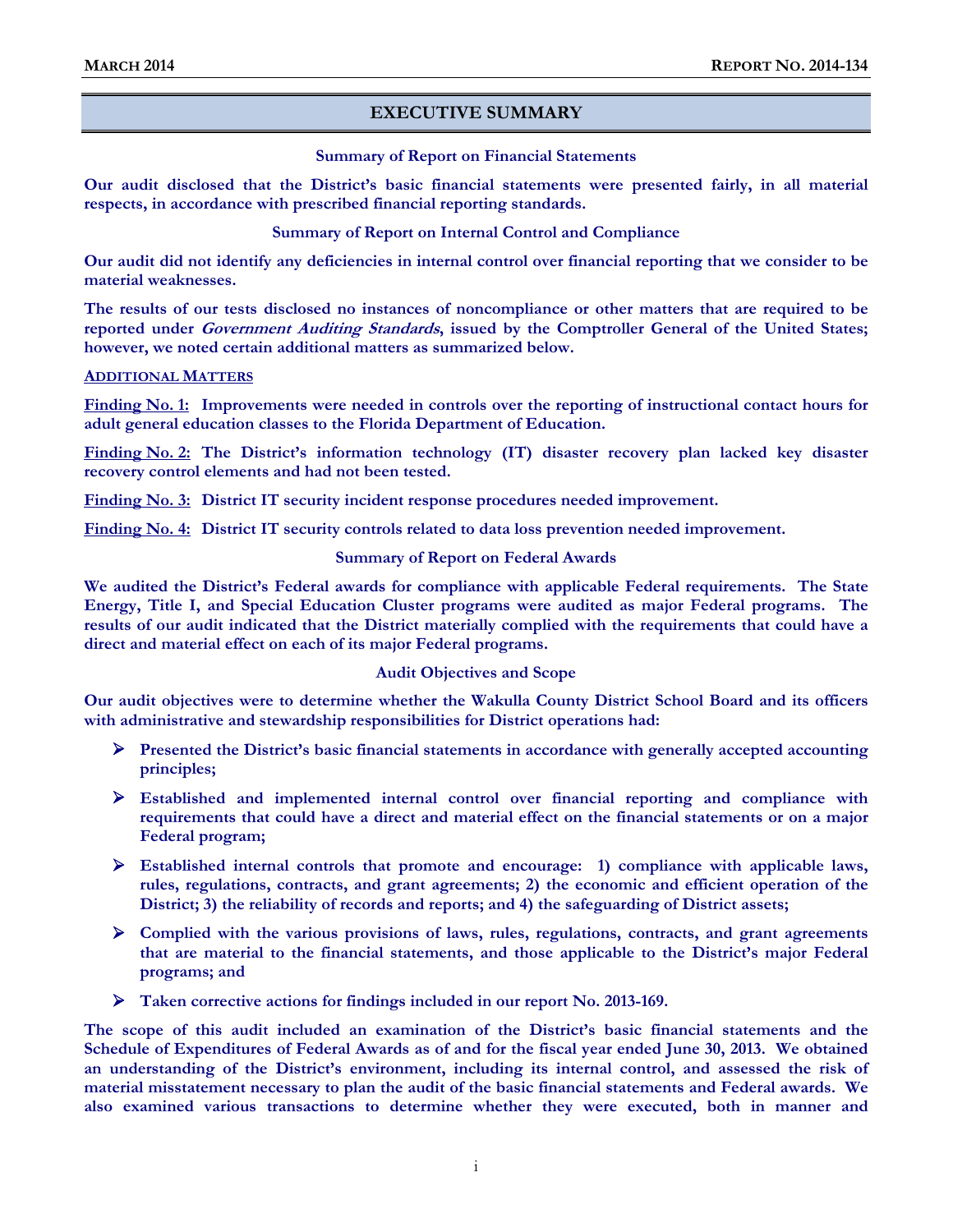**substance, in accordance with governing provisions of laws, rules, regulations, contracts, and grant agreements.** 

#### **Audit Methodology**

**The methodology used to develop the findings in this report included the examination of pertinent District records in connection with the application of procedures required by auditing standards generally accepted in the United States of America; applicable standards contained in Government Auditing Standards, issued by the Comptroller General of the United States; and Office of Management and Budget Circular A-133.**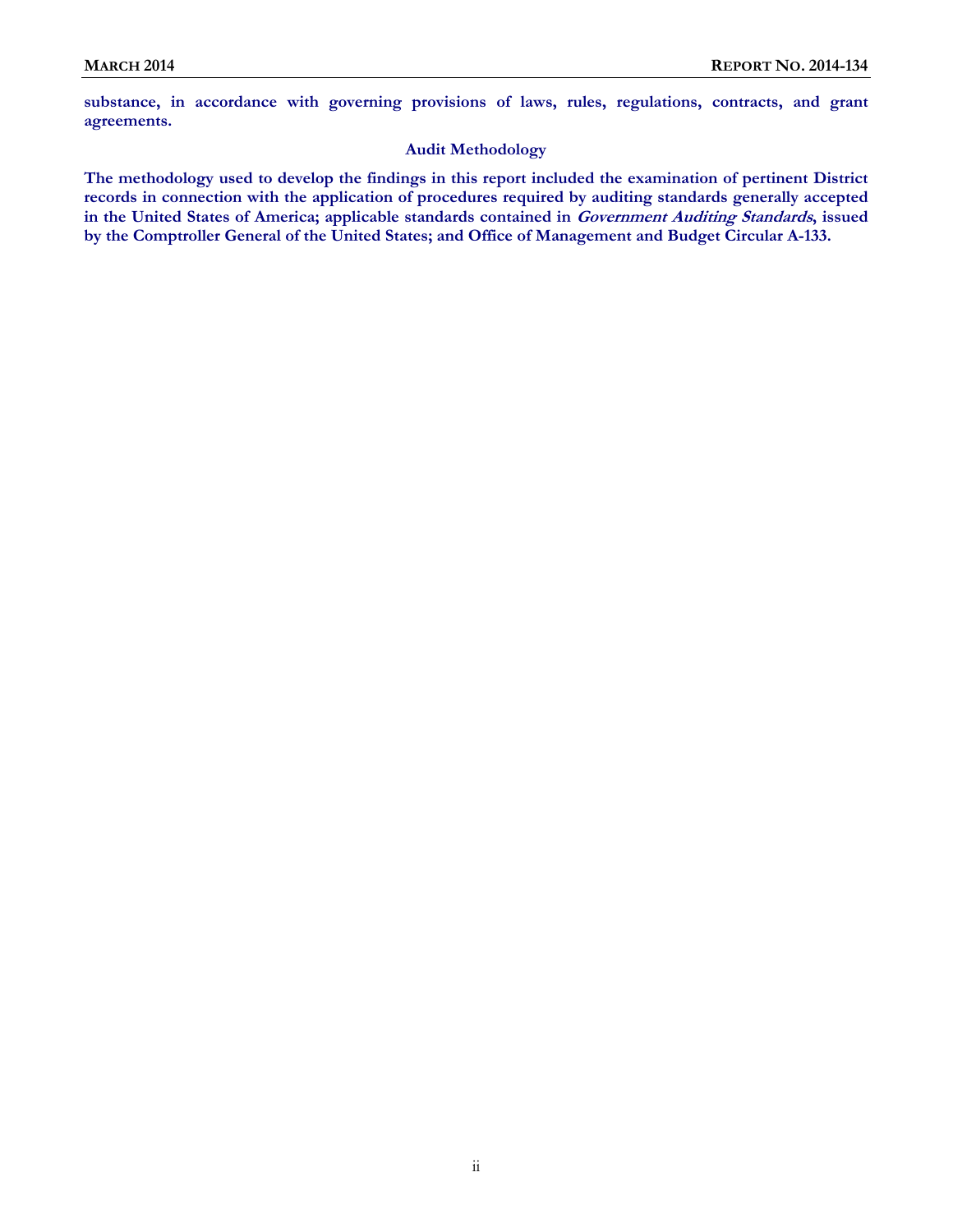<span id="page-5-0"></span>

**DAVID W. MARTIN, CPA AUDITOR GENERAL**

# **AUDITOR GENERAL STATE OF FLORIDA**

**G74 Claude Pepper Building 111 West Madison Street Tallahassee, Florida 32399-1450** 



**PHONE: 850-412-2722 FAX: 850-488-6975**

The President of the Senate, the Speaker of the House of Representatives, and the Legislative Auditing Committee

#### **INDEPENDENT AUDITOR'S REPORT**

#### **Report on the Financial Statements**

We have audited the accompanying financial statements of the governmental activities, the business-type activities, the discretely presented component unit, each major fund, and the aggregate remaining fund information of the Wakulla County District School Board, as of and for the fiscal year ended June 30, 2013, and the related notes to the financial statements, which collectively comprise the District's basic financial statements as listed in the table of contents.

#### **Management's Responsibility for the Financial Statements**

Management is responsible for the preparation and fair presentation of these financial statements in accordance with accounting principles generally accepted in the United States of America; this includes the design, implementation, and maintenance of internal control relevant to the preparation and fair presentation of financial statements that are free from material misstatement, whether due to fraud or error.

#### **Auditor's Responsibility**

Our responsibility is to express opinions on these financial statements based on our audit. We did not audit the financial statements of the school internal funds, which represent 51 percent of the assets and 99 percent of the liabilities of the aggregate remaining fund information. In addition, we did not audit the financial statements of the discretely presented component unit, as described in note I to the financial statements, which represents 100 percent of the transactions and account balances of the discretely presented component unit columns. Those financial statements were audited by other auditors whose reports thereon have been furnished to us, and our opinions, insofar as they relate to the school internal funds and the discretely presented component unit, are based solely on the reports of the other auditors.

We conducted our audit in accordance with auditing standards generally accepted in the United States of America and the standards applicable to financial audits contained in *Government Auditing Standards*, issued by the Comptroller General of the United States. Those standards require that we plan and perform the audit to obtain reasonable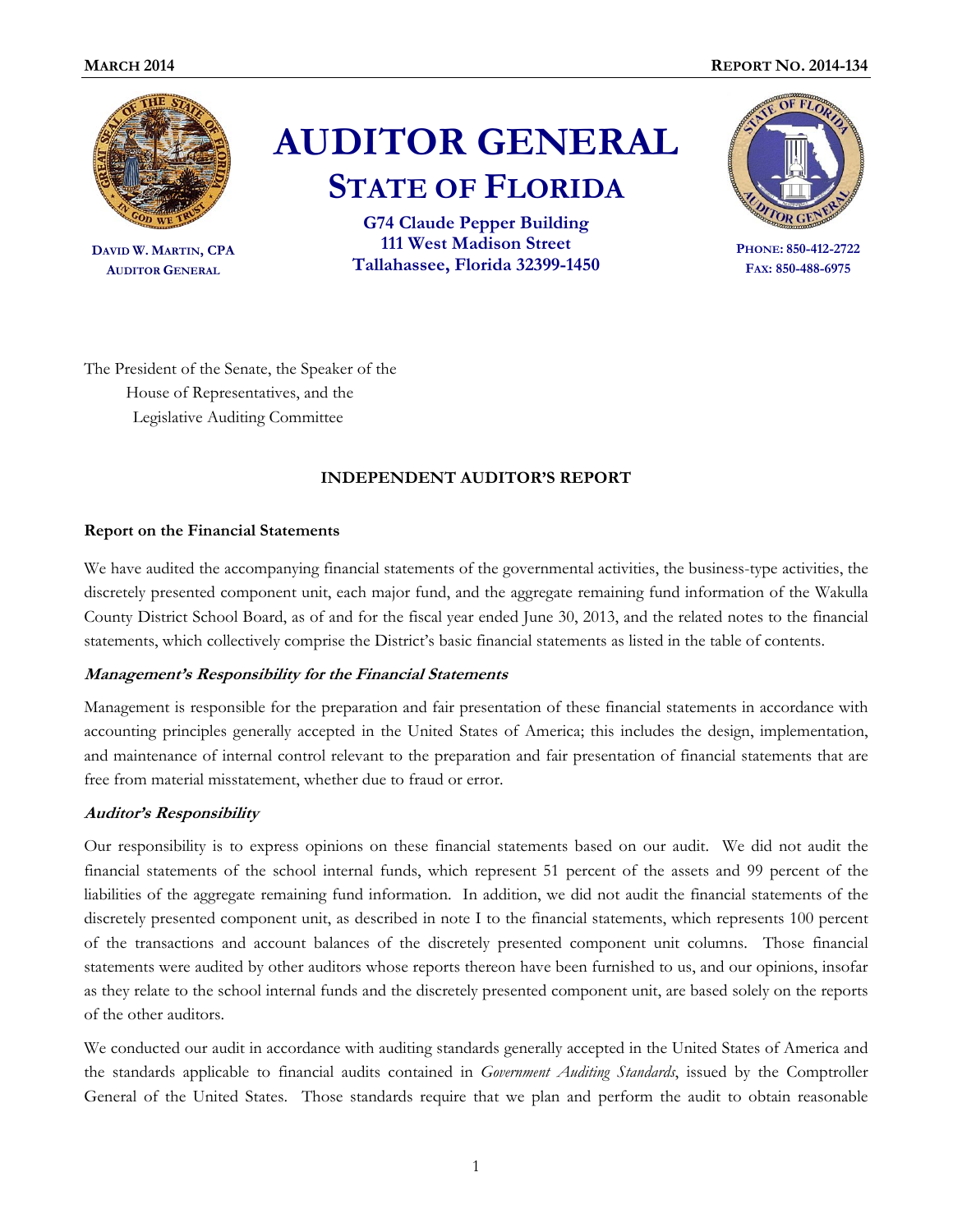assurance about whether the financial statements are free of material misstatement. The financial statements of the school internal funds were not audited in accordance with *Government Auditing Standards*.

An audit involves performing procedures to obtain audit evidence about the amounts and disclosures in the financial statements. The procedures selected depend on the auditor's judgment, including the assessment of the risks of material misstatement of the financial statements, whether due to fraud or error. In making those risk assessments, the auditor considers internal control relevant to the entity's preparation and fair presentation of the financial statements in order to design audit procedures that are appropriate in the circumstances, but not for the purpose of expressing an opinion on the effectiveness of the entity's internal control. Accordingly, we express no such opinion. An audit also includes evaluating the appropriateness of accounting policies used and the reasonableness of significant accounting estimates made by management, as well as evaluating the overall presentation of the financial statements.

We believe that the audit evidence we have obtained is sufficient and appropriate to provide a basis for our audit opinions.

#### **Opinions**

In our opinion, based on our audit and the reports of the other auditors, the financial statements referred to above present fairly, in all material respects, the respective financial position of the governmental activities, the business-type activities, the discretely presented component unit, each major fund, and the aggregate remaining fund information for the Wakulla County District School Board as of June 30, 2013, and the respective changes in financial position and, where applicable, cash flows thereof for the fiscal year then ended in accordance with accounting principles generally accepted in the United States of America.

#### **Other Matters**

#### *Required Supplementary Information*

Accounting principles generally accepted in the United States of America require that **MANAGEMENT'S DISCUSSION AND ANALYSIS, BUDGETARY COMPARISON SCHEDULE - GENERAL AND MAJOR SPECIAL REVENUE FUNDS, SCHEDULE OF FUNDING PROGRESS - OTHER POSTEMPLOYMENT BENEFITS PLAN**, and **NOTES TO REQUIRED SUPPLEMENTARY INFORMATION**, as listed in the table of contents, be presented to supplement the basic financial statements. Such information, although not a required part of the basic financial statements, is required by the Governmental Accounting Standards Board who considers it to be an essential part of financial reporting for placing the basic financial statements in an appropriate operational, economic, or historical context. We have applied certain limited procedures to the required supplementary information in accordance with auditing standards generally accepted in the United States of America, which consisted of inquiries of management about the methods of preparing the information and comparing the information for consistency with management's responses to our inquiries, the basic financial statements, and other knowledge we obtained during our audit of the basic financial statements. We do not express an opinion or provide any assurance on the information because the limited procedures do not provide us with sufficient evidence to express an opinion or provide any assurance.

#### *Supplementary Information*

Our audit was conducted for the purpose of forming opinions on the financial statements that collectively comprise the District's basic financial statements. The accompanying **SCHEDULE OF EXPENDITURES OF FEDERAL AWARDS** is presented for purposes of additional analysis as required by the United States Office of Management and Budget (OMB) Circular A-133*, Audits of States, Local Governments, and Non-Profit Organizations*, and is not a required part of the basic financial statements. The **SCHEDULE OF EXPENDITURES OF FEDERAL AWARDS** is the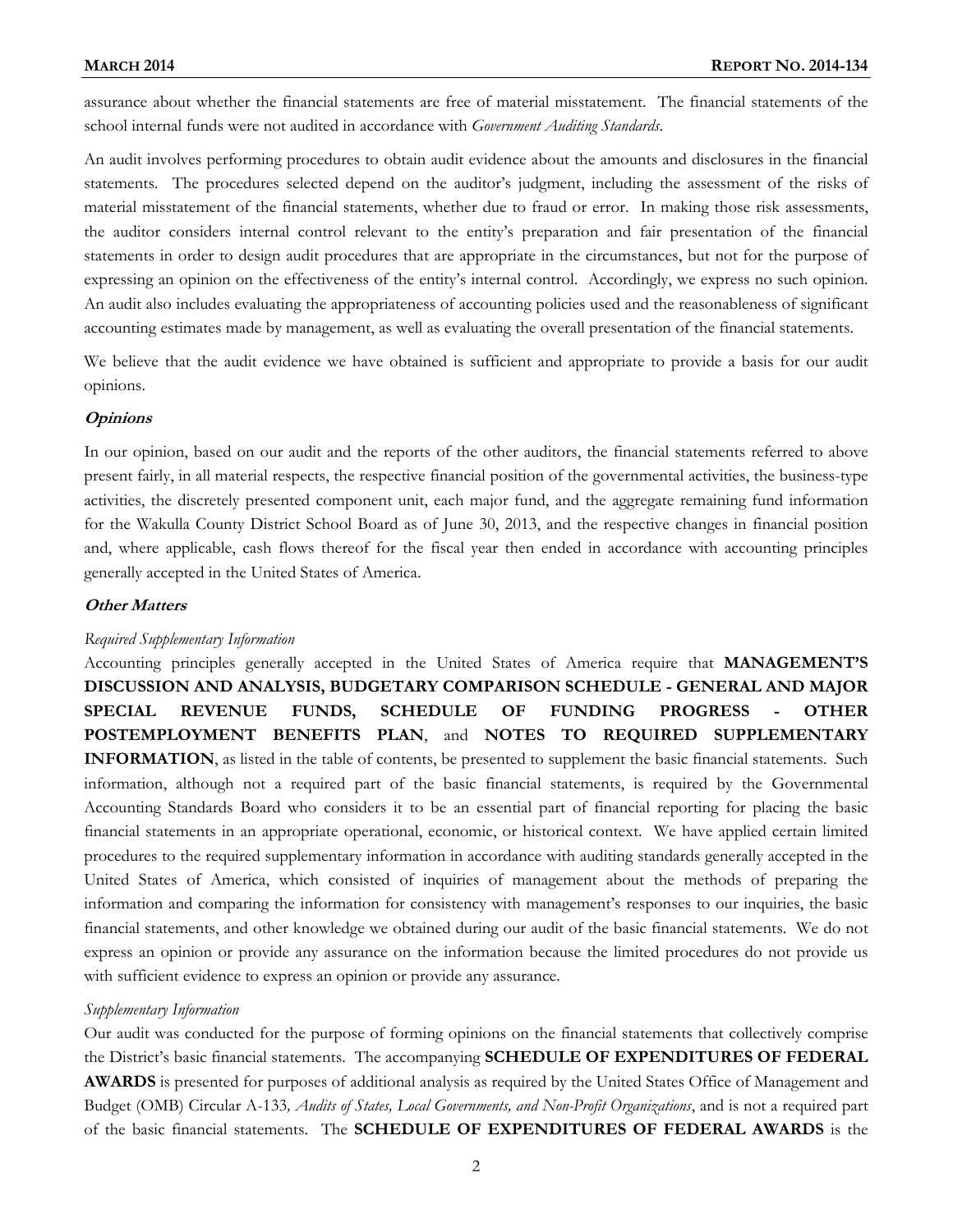<span id="page-7-0"></span>responsibility of management and was derived from and relates directly to the underlying accounting and other records used to prepare the basic financial statements. Such information has been subjected to the auditing procedures applied in the audit of the basic financial statements and certain additional procedures, including comparing and reconciling such information directly to the underlying accounting and other records used to prepare the basic financial statements or to the basic financial statements themselves, and other additional procedures in accordance with auditing standards generally accepted in the United States of America. In our opinion, the **SCHEDULE OF EXPENDITURES OF FEDERAL AWARDS** is fairly stated, in all material respects, in relation to the basic financial statements as a whole.

#### **Other Reporting Required by Government Auditing Standards**

In accordance with *Government Auditing Standards*, we have also issued a report on our consideration of the Wakulla County District School Board's internal control over financial reporting and on our tests of its compliance with certain provisions of laws, rules, regulations, contracts, and grant agreements and other matters included under the heading **INDEPENDENT AUDITOR'S REPORT ON INTERNAL CONTROL OVER FINANCIAL REPORTING AND ON COMPLIANCE AND OTHER MATTERS BASED ON AN AUDIT OF THE FINANCIAL STATEMENTS PERFORMED IN ACCORDANCE WITH GOVERNMENT AUDITING** 

**STANDARDS**.The purpose of that report is to describe the scope of our testing of internal control over financial reporting and compliance and the results of that testing, and not to provide an opinion on internal control over financial reporting or on compliance. That report is an integral part of an audit performed in accordance with *Government Auditing Standards* in considering the District's internal control over financial reporting and compliance.

Respectfully submitted,

Oh) Martin

David W. Martin, CPA Tallahassee, Florida March 13, 2014

3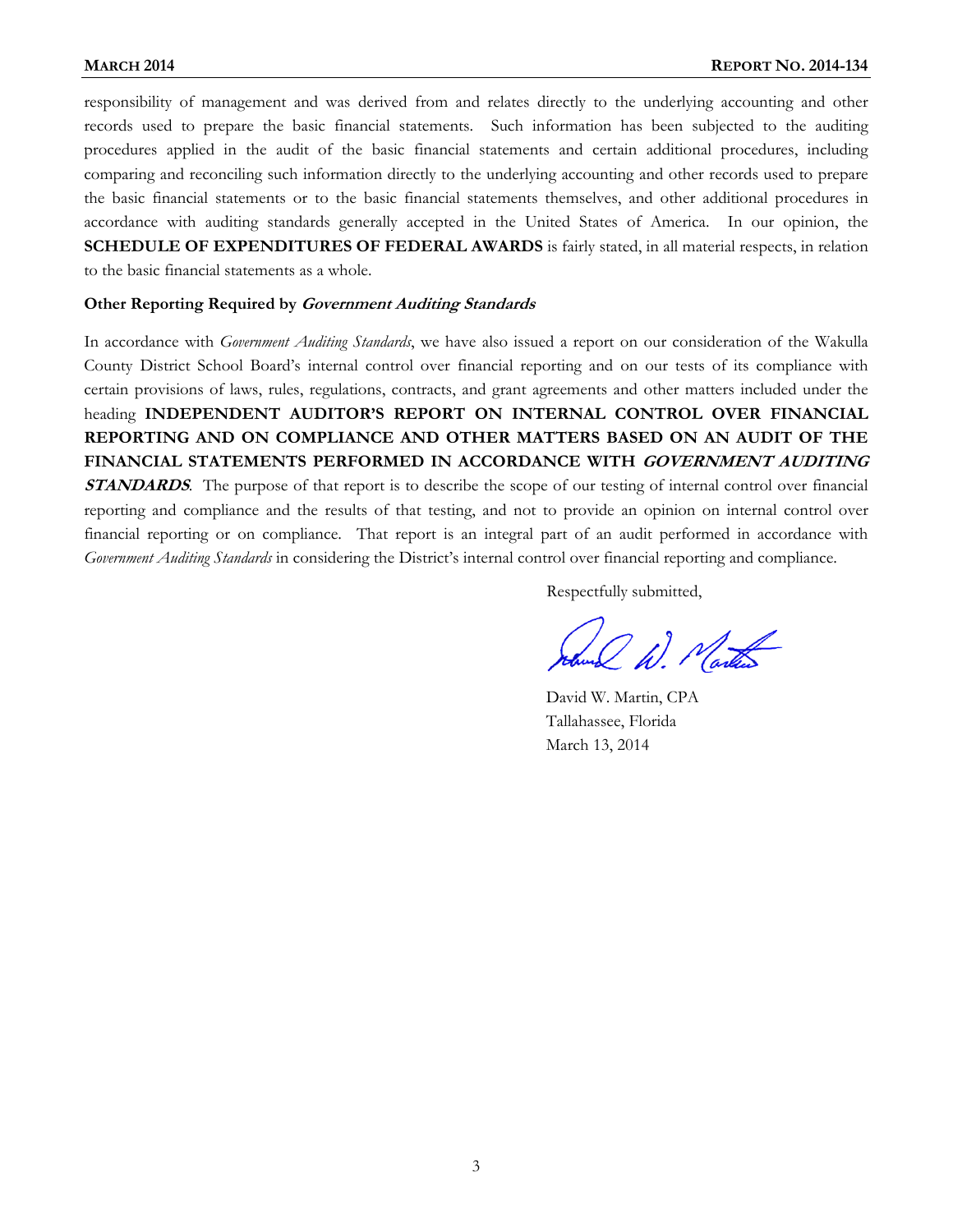#### **MANAGEMENT'S DISCUSSION AND ANALYSIS**

<span id="page-8-0"></span>The management of the Wakulla County District School Board has prepared the following discussion and analysis to provide an overview of the District's financial activities for the fiscal year ended June 30, 2013. The information contained in the Management's Discussion and Analysis (MD&A) is intended to highlight significant transactions, events, and conditions and should be considered in conjunction with the District's financial statements and notes to financial statements found immediately following the MD&A.

#### **FINANCIAL HIGHLIGHTS**

Key financial highlights for the 2012-13 fiscal year are as follows:

- $\triangleright$  In total, net position increased \$148,003.92, which represents a 0.2 percent increase over the 2011-12 fiscal year.
- $\triangleright$  During the current fiscal year, General Fund expenditures exceeded revenues by \$1,110,568.42. This may be compared to last fiscal year's results in which General Fund expenditures exceeded revenues by \$776,057.69.
- $\triangleright$  The unassigned and assigned fund balances for the General Fund, which are available for general appropriation by the Board, total \$3,748,177.05, or 10.8 percent of General Fund expenditures. This represents a 6.8 percent decrease from the previous fiscal year's unassigned and assigned fund balances of \$4,022,520.96.

#### **OVERVIEW OF FINANCIAL STATEMENTS**

The basic financial statements consist of three components:

- Sovernment-wide financial statements;
- Fund financial statements; and
- $\triangleright$  Notes to financial statements.

In addition, this report presents certain required supplementary information (RSI), which includes management's discussion and analysis, budgetary comparison schedule, schedule of funding progress, and notes to RSI.

#### **Government-wide Financial Statements**

The government-wide financial statements provide both short-term and long-term information about the District's overall financial condition in a manner similar to those of a private-sector business. The statements include a statement of net position and a statement of activities that are designed to provide consolidated financial information about the governmental and business-type activities of the District presented on the accrual basis of accounting. The statement of net position provides information about the District's financial position, its assets and liabilities, using an economic resources measurement focus. The difference between the assets and liabilities, the net position, is a measure of the District's financial health. The statement of activities presents information about the change in the District's net position, the results of operations, during the fiscal year. An increase or decrease in net position is an indication of whether the District's financial health is improving or deteriorating.

The government-wide statements present the District's activities in the following categories:

- $\triangleright$  Governmental activities This represents most of the District's services, including its educational programs: basic, vocational, adult, and exceptional education. Support functions such as transportation and administration are also included. Local property taxes and the State's education finance program provide most of the resources that support these activities.
- $\triangleright$  Business-type activities As fiscal agent of the Small School District Council Consortium, the District charges fees to cover the cost of certain services it provides.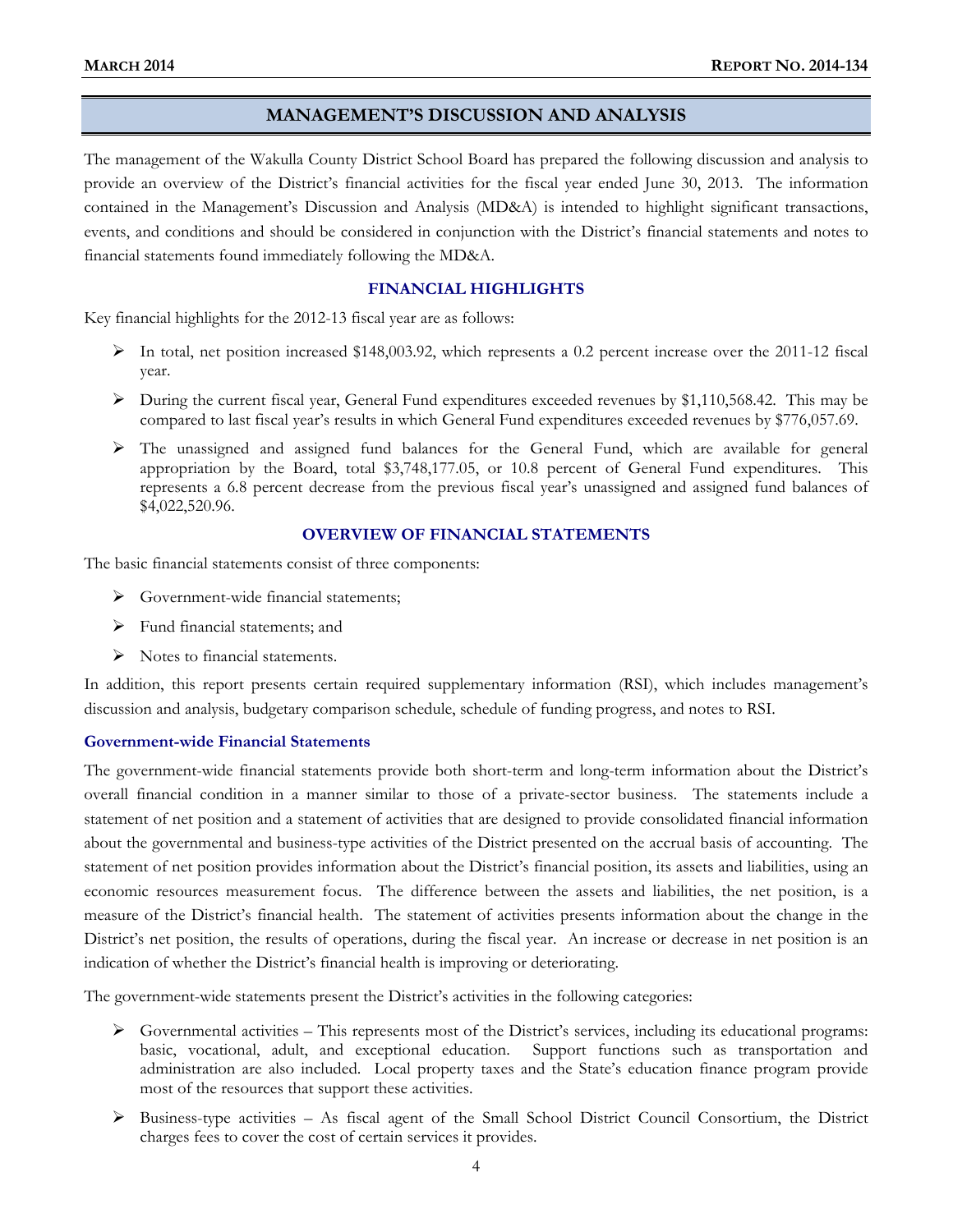Component unit – The District presents Wakulla's Charter School of Arts, Science and Technology, Inc., as a separate legal entity in this report. Although a legally separate organization, the component unit is included in this report because it meets the criteria for inclusion provided by generally accepted accounting principles. Financial information for this component unit is reported separately from the financial information presented for the primary government.

Over a period of time, changes in the District's net position is an indication of improving or deteriorating financial condition. This information should be evaluated in conjunction with other non-financial factors, such as changes in the District's property tax base, student enrollment, and the condition of the District's capital assets including its school buildings and administrative facilities.

#### **Fund Financial Statements**

Fund financial statements are one of the components of the basic financial statements. A fund is a grouping of related accounts that is used to maintain control over resources that have been segregated for specific activities or objectives. The District uses fund accounting to ensure and demonstrate compliance with finance-related legal requirements and prudent fiscal management. Certain funds are established by law while others are created by legal agreements, such as bond covenants. Fund financial statements provide more detailed information about the District's financial activities, focusing on its most significant or "major" funds rather than fund types. This is in contrast to the entitywide perspective contained in the government-wide statements. All of the District's funds may be classified within one of the broad categories discussed below.

**Governmental Funds**: Governmental funds are used to account for essentially the same functions reported as governmental activities in the government-wide financial statements. However, the governmental funds utilize a spendable financial resources measurement focus rather than the economic resources measurement focus found in the government-wide financial statements. The financial resources measurement focus allows the governmental fund statements to provide information on near-term inflows and outflows of spendable resources, as well as balances of spendable resources available at the end of the fiscal year.

The governmental fund statements provide a detailed short-term view that may be used to evaluate the District's near-term financing requirements. This short-term view is useful when compared to the long-term view presented as governmental activities in the government-wide financial statements. To facilitate this comparison, both the governmental funds balance sheet and the governmental funds statement of revenues, expenditures, and changes in fund balances provide a reconciliation of governmental funds to governmental activities.

The governmental funds balance sheet and statement of revenues, expenditures, and changes in fund balances provide detailed information about the District's most significant funds. The District's major funds are the General Fund, Special Revenue – Other Fund, Special Revenue – Federal Economic Stimulus Fund, Capital Projects – Local Capital Improvement Fund, and Capital Projects – Other Fund. Data from the other governmental funds are combined into a single, aggregated presentation.

The District adopts an annual appropriated budget for its governmental funds. A budgetary comparison schedule has been provided for the General and major Special Revenue Funds to demonstrate compliance with the budget.

**Proprietary Funds**: Proprietary funds may be established to account for activities in which a fee is charged for services. Enterprise funds are used to report the same functions as business-type activities in the government-wide financial statements. The District uses an enterprise fund to account for the activities of the Small School District Council Consortium, for which the District is fiscal agent.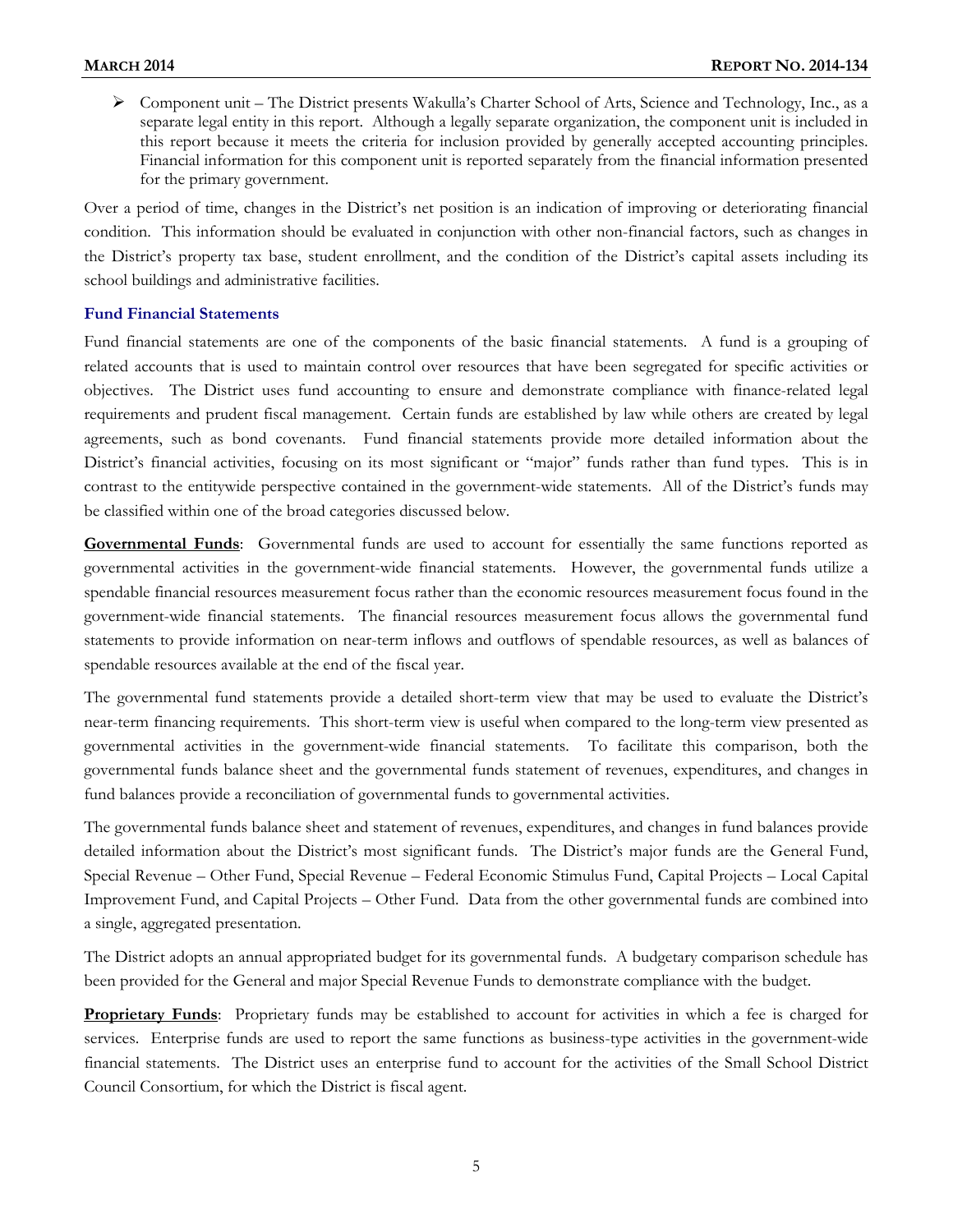**Fiduciary Funds**: Fiduciary funds are used to report assets held in a trustee or fiduciary capacity for the benefit of external parties, such as student activity funds. Fiduciary funds are not reflected in the government-wide statements because the resources are not available to support the District's own programs. In its fiduciary capacity, the District is responsible for ensuring that the assets reported in these funds are used only for their intended purposes. The District uses agency funds to account for resources held for student activities and groups.

#### **Notes to Financial Statements**

The notes provide additional information that is essential for a full understanding of the data provided in the government-wide and fund financial statements.

#### **GOVERNMENT-WIDE FINANCIAL ANALYSIS**

Net position may serve over time as a useful indicator of a government's financial position. The following is a summary of the District's net assets as of June 30, 2013, compared to net assets as of June 30, 2012:

|                                  |                    | Governmental    | Business-Type |               |                    | Total              |
|----------------------------------|--------------------|-----------------|---------------|---------------|--------------------|--------------------|
|                                  |                    | Activities      |               | Activities    |                    |                    |
|                                  | $6 - 30 - 13$      | $6 - 30 - 12$   | $6 - 30 - 13$ | $6 - 30 - 12$ | $6 - 30 - 13$      | $6 - 30 - 12$      |
| <b>Current and Other Assets</b>  | 7,363,129.37<br>\$ | \$9,599,276.40  | \$33,819.97   | \$37,277.50   | \$<br>7,396,949.34 | \$<br>9,636,553.90 |
| <b>Capital Assets</b>            | 80,738,534.03      | 79,413,844.24   |               |               | 80,738,534.03      | 79,413,844.24      |
| <b>Total Assets</b>              | 88,101,663.40      | 89,013,120.64   | 33,819.97     | 37,277.50     | 88,135,483.37      | 89,050,398.14      |
| Long-Term Liabilities            | 6,433,802.56       | 6,928,769.98    |               |               | 6,433,802.56       | 6,928,769.98       |
| <b>Other Liabilities</b>         | 708,909.60         | 1,266,208.94    | 3,906.47      | 14,558.40     | 712,816.07         | 1,280,767.34       |
| <b>Total Liabilities</b>         | 7,142,712.16       | 8,194,978.92    | 3,906.47      | 14,558.40     | 7,146,618.63       | 8,209,537.32       |
| Net Position:                    |                    |                 |               |               |                    |                    |
| Net Investment in Capital Assets | 78,908,534.03      | 76,913,844.24   |               |               | 78,908,534.03      | 76,913,844.24      |
| Restricted                       | 1,144,895.13       | 1,990,202.15    |               |               | 1,144,895.13       | 1,990,202.15       |
| Unrestricted                     | 905,522.08         | 1,914,095.33    | 29,913.50     | 22,719.10     | 935,435.58         | 1,936,814.43       |
| <b>Total Net Position</b>        | \$80,958,951.24    | \$80,818,141.72 | \$29,913.50   | \$22,719.10   | \$80,988,864.74    | \$80,840,860.82    |

#### **Net Position, End of Year**

The largest portion of the District's net position (97.4 percent) reflects its investment in capital assets (e.g., land; buildings; furniture, fixtures, and equipment), less any related debt still outstanding. The District uses these capital assets to provide services to students; consequently, these assets are not available for future spending.

The restricted portion of the District's net position (1.4 percent) represents resources that are subject to external restrictions on how they may be used. The unrestricted net position (1.2 percent) may be used to meet the District's ongoing obligations to students, employees, and creditors.

Net position increased by \$148,003.92, or 0.2 percent. Below is a comparison of current and prior fiscal year operating results, which discloses revenues, expenses, and changes in net position.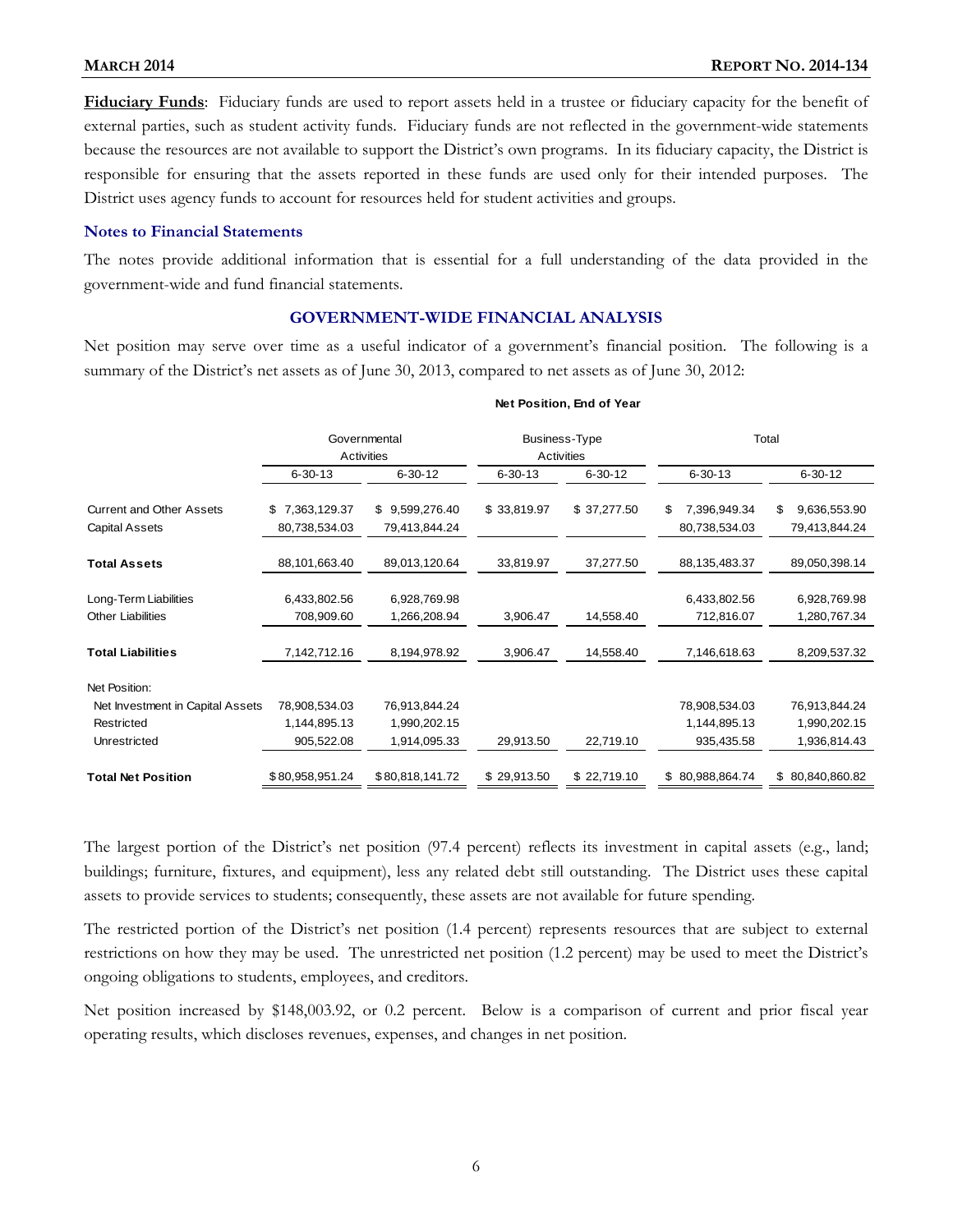The key elements of the changes in the District's net position for the fiscal years ended June 30, 2013, and June 30, 2012, are as follows:

|                                                       | Governmental<br>Activities    |                  | <b>Business-Type</b><br>Activities |               |                               | Total                         |
|-------------------------------------------------------|-------------------------------|------------------|------------------------------------|---------------|-------------------------------|-------------------------------|
|                                                       | $6 - 30 - 13$                 | $6 - 30 - 12$    | $6 - 30 - 13$                      | $6 - 30 - 12$ | $6 - 30 - 13$                 | $6 - 30 - 12$                 |
|                                                       |                               |                  |                                    |               |                               |                               |
| Program Revenues:                                     |                               |                  |                                    |               |                               |                               |
| <b>Charges for Services</b>                           | \$<br>656,221.90              | 745,135.20<br>\$ | \$95,775.00                        | \$105,450.00  | \$<br>751,996.90              | 850,585.20<br>\$              |
| Operating Grants and Contributions                    | 3,401,061.57                  | 3,343,331.79     |                                    |               | 3,401,061.57                  | 3,343,331.79                  |
| Capital Grants and Contributions                      | 386,218.94                    | 227,293.73       |                                    |               | 386,218.94                    | 227,293.73                    |
| <b>General Revenues:</b>                              |                               |                  |                                    |               |                               |                               |
| Property Taxes, Levied for Operational Purposes       | 7,564,734.09                  | 7,854,327.45     |                                    |               | 7,564,734.09                  | 7,854,327.45                  |
| Property Taxes, Levied for Debt Service               | 646,464.99                    | 657,035.59       |                                    |               | 646,464.99                    | 657,035.59                    |
| Property Taxes, Levied for Capital Projects           | 1,763,072.78                  | 1,809,565.01     |                                    |               | 1,763,072.78                  | 1,809,565.01                  |
| Grants and Contributions Not Restricted               |                               |                  |                                    |               |                               |                               |
| to Specific Programs                                  | 26,265,801.63                 | 26,523,700.89    |                                    |               | 26,265,801.63                 | 26,523,700.89                 |
| Unrestricted Investment Earnings                      | 45,487.28                     | 39,010.32        |                                    |               | 45,487.28                     | 39,010.32                     |
| Miscellaneous                                         | 474,371.13                    | 472,898.44       | 1,000.00                           |               | 475,371.13                    | 472,898.44                    |
| <b>Total Revenues</b>                                 | 41,203,434.31                 | 41,672,298.42    | 96,775.00                          | 105,450.00    | 41,300,209.31                 | 41,777,748.42                 |
|                                                       |                               |                  |                                    |               |                               |                               |
| Functions/Program Expenses:                           |                               |                  |                                    |               |                               |                               |
| <b>Instruction</b><br><b>Pupil Personnel Services</b> | 20,937,645.79<br>1,870,009.38 | 20,639,785.03    |                                    |               | 20,937,645.79<br>1,870,009.38 | 20,639,785.03<br>1,925,445.81 |
| <b>Instructional Media Services</b>                   |                               | 1,925,445.81     |                                    |               |                               |                               |
|                                                       | 462,011.32                    | 473,151.09       |                                    |               | 462,011.32                    | 473,151.09                    |
| Instruction and Curriculum Development Services       | 416,519.64                    | 513,772.85       |                                    |               | 416,519.64                    | 513,772.85                    |
| <b>Instructional Staff Training Services</b>          | 409,027.78                    | 371,099.09       |                                    |               | 409,027.78                    | 371,099.09                    |
| <b>Instruction Related Technology</b>                 | 302,766.67                    | 322,062.01       |                                    |               | 302,766.67                    | 322,062.01                    |
| <b>School Board</b>                                   | 604,014.86                    | 454,311.71       |                                    |               | 604,014.86                    | 454,311.71                    |
| General Administration                                | 478,546.40                    | 526,757.63       |                                    |               | 478,546.40                    | 526,757.63                    |
| <b>School Administration</b>                          | 2,490,331.34                  | 2,333,178.68     |                                    |               | 2,490,331.34                  | 2,333,178.68                  |
| <b>Facilities Acquisition and Construction</b>        | 132,836.75                    | 140,149.51       |                                    |               | 132,836.75                    | 140,149.51                    |
| <b>Fiscal Services</b>                                | 365,677.92                    | 376,868.49       |                                    |               | 365,677.92                    | 376,868.49                    |
| <b>Food Services</b>                                  | 2,025,443.46                  | 1,941,867.45     |                                    |               | 2,025,443.46                  | 1,941,867.45                  |
| <b>Central Services</b>                               | 680,848.43                    | 652,410.24       |                                    |               | 680,848.43                    | 652,410.24                    |
| <b>Pupil Transportation Services</b>                  | 2,712,268.57                  | 2,779,455.66     |                                    |               | 2,712,268.57                  | 2,779,455.66                  |
| Operation of Plant                                    | 4,191,154.28                  | 4,023,599.31     |                                    |               | 4,191,154.28                  | 4,023,599.31                  |
| Maintenance of Plant                                  | 967,799.12                    | 1,056,131.47     |                                    |               | 967,799.12                    | 1,056,131.47                  |
| Administrative Technology Services                    | 64,507.62                     | 83,043.59        |                                    |               | 64,507.62                     | 83,043.59                     |
| <b>Community Services</b>                             | 6,183.95                      | 6,087.59         |                                    |               | 6,183.95                      | 6,087.59                      |
| Unallocated Interest on Long-Term Debt                | 105,187.06                    | 132,836.09       |                                    |               | 105,187.06                    | 132,836.09                    |
| Unallocated Depreciation Expense                      | 1,839,844.45                  | 1,866,578.26     |                                    |               | 1,839,844.45                  | 1,866,578.26                  |
| Small School District Council Consortium              |                               |                  | 89,580.60                          | 114,610.20    | 89,580.60                     | 114,610.20                    |
| <b>Total Functions/Program Expenses</b>               | 41,062,624.79                 | 40,618,591.56    | 89,580.60                          | 114,610.20    | 41, 152, 205. 39              | 40,733,201.76                 |
| Increase (Decrease) in Net Position                   | 140,809.52                    | 1,053,706.86     | 7,194.40                           | (9,160.20)    | 148,003.92                    | 1,044,546.66                  |
| <b>Net Position - Beginning</b>                       | 80,818,141.72                 | 79,764,434.86    | 22,719.10                          | 31,879.30     | 80,840,860.82                 | 79,796,314.16                 |
| <b>Net Position - Ending</b>                          | \$80,958,951.24               | \$80,818,141.72  | \$ 29,913.50                       | \$ 22,719.10  | \$80,988,864.74               | \$80,840,860.82               |

#### **Operating Results for the Fiscal Year Ended**

The largest revenue source is the State of Florida. Revenues from State sources for current operations are primarily received through the Florida Education Finance Program (FEFP) funding formula. The FEFP formula utilizes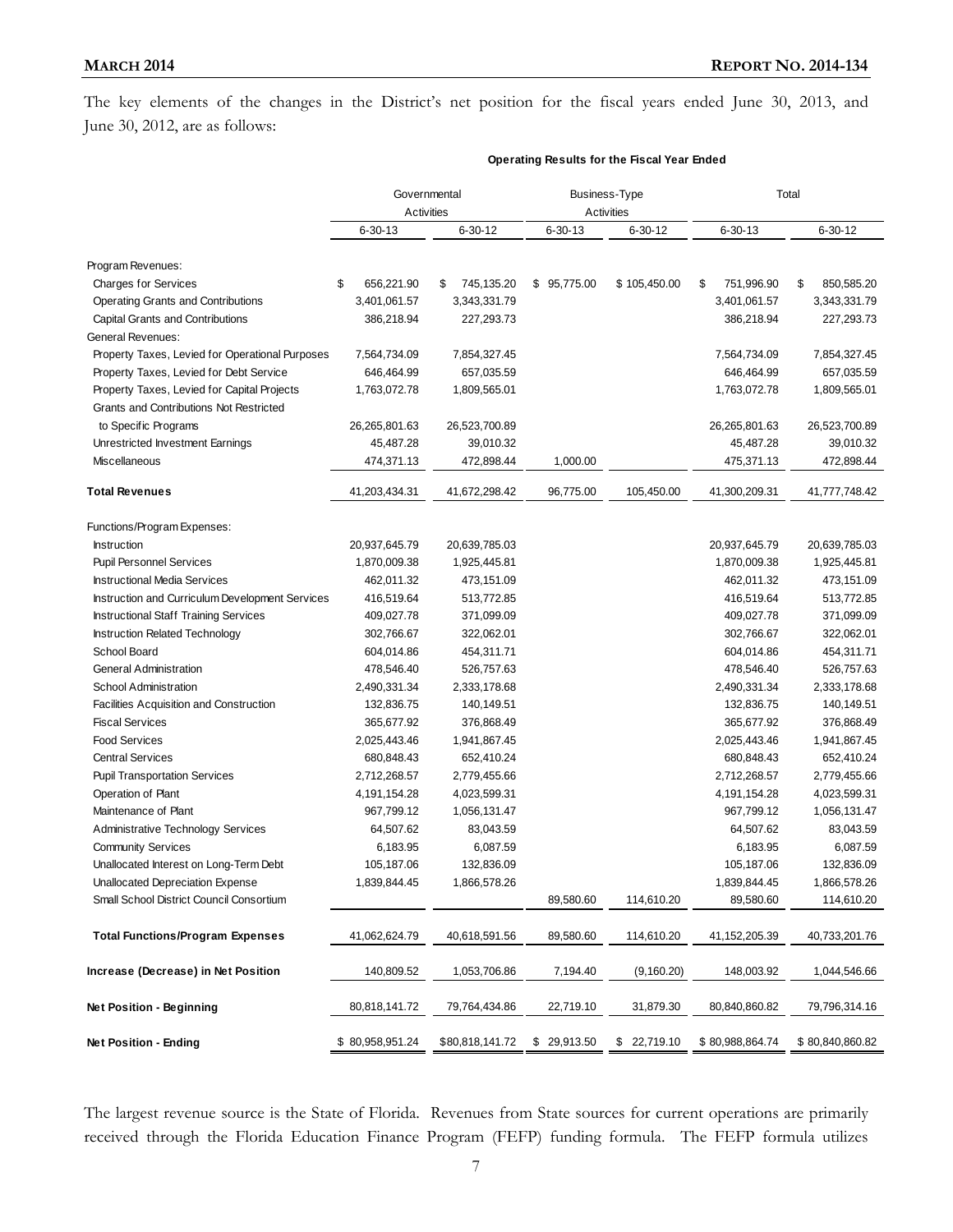student enrollment data, and is designed to maintain equity in funding across all Florida school districts, taking into consideration the District's funding ability based on the local property tax base. Compared to the previous fiscal year, the base student allocation multiplied by the District cost differential increased 3.4 percent from \$3,246.11 per full-time equivalent student to \$3,355.46 per full-time equivalent. For the 2012-13 fiscal year, State revenues totaled \$25,404,865.32, representing a minor decrease of \$55,521.42 from the prior fiscal year.

#### **FINANCIAL ANALYSIS OF THE DISTRICT'S FUNDS**

#### **Major Governmental Funds**

The General Fund is the District's chief operating fund. For the current fiscal year, 81.7 percent of revenues and 81 percent of expenditures of the governmental funds were accounted for in the General Fund. General Fund State revenues totaled \$24,821,489.70, an increase of \$653,952.43 from the prior fiscal year. During the fiscal year, the total fund balance decreased by \$302,896.45 to \$4,332,647.78 primarily from a \$200 salary increase to all employees and an increase in terminal leave pay. The unassigned and assigned fund balances of the General Fund are an important indicator of the District's financial condition. Through fiscal prudence, the District attempts to maintain an unassigned plus assigned fund balance of at least 5 percent of General Fund revenues for any given fiscal year. At the end of the current fiscal year, unassigned plus assigned fund balance is \$3,748,177.05, or 11.2 percent of General Fund revenues totaling \$33,517,290.86. The unassigned plus assigned fund balance decreased \$274,343.91 from the unassigned plus assigned fund balance of \$4,022,520.96 in the previous fiscal year.

The Special Revenue – Other Fund is used to account for certain Federal grant program activities, including revenues and expenditures of \$2,324,501.15 each. Because grant revenues attributed to the grants accounted for in this fund are not recognized until expenditures are incurred, this fund generally does not accumulate a fund balance.

The Special Revenue – Federal Economic Stimulus Fund is used to account for certain Federal grant program resources related to the American Recovery and Reinvestment Act (ARRA). Revenues and expenditures totaling \$116,179.87 each for the 2012-13 fiscal year, declined significantly due to continued scheduled expiration of ARRA grants. Because grant revenues and expenditures in this fund are recognized in the same manner as the Special Revenue – Other Fund, this fund generally does not accumulate a fund balance.

The Capital Projects – Local Capital Improvement Fund and Capital Projects – Other Fund have total fund balances of \$218,853 and \$1,575,400.68, respectively. Fund balances for these funds are restricted or assigned for the acquisition, construction, and maintenance of capital assets. The fund balances for these funds decreased \$830,886.94 and \$576,460.97, respectively, because of continued expenditures related to the Heating, Ventilation, and Air-Conditioning (HVAC) project at Wakulla Middle School. It should be noted that \$90,704 and \$404,947.97 of the respective fund balances has been encumbered for the HVAC renovation project at Wakulla Middle School, and an additional \$16,470.03 of Capital Projects – Other Fund resources has been encumbered for other specific projects.

#### **Proprietary Fund**

The only proprietary fund for the District is the Small School District Council Consortium Enterprise Fund, which reported unrestricted net position of \$29,913.50 at June 30, 2013. This balance represents a 31.7 percent increase from the previous fiscal year due to a decrease in the cost of the consulting firm used by the Consortium.

#### **GENERAL FUND BUDGETARY HIGHLIGHTS**

During the 2012-13 fiscal year, the District amended its General Fund budget several times, which resulted in a decrease in total budgeted revenues of \$420,306 and an increase in final appropriations of \$443,894.15 from the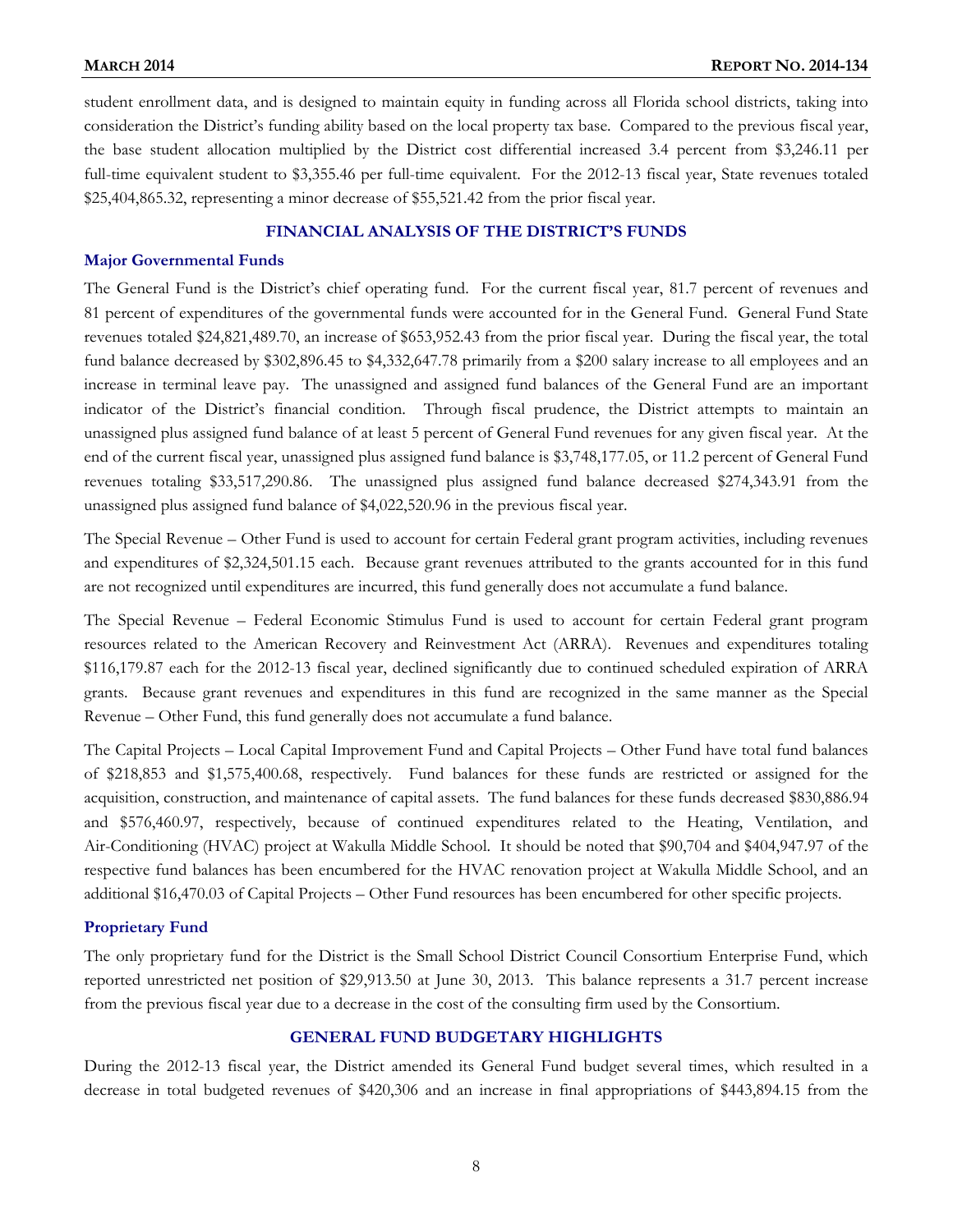original budgeted amounts. Budget revisions were due primarily to changes in estimated State funding levels and corresponding adjustments to planned expenditures to ensure maintenance of an adequate fund balance.

Actual revenues are \$349,067.86, or 1.1 percent more than the final budgeted amounts, while actual expenditures are \$1,511,079.53, or 4.2 percent less than final budget amounts. The decrease in expenditures was primarily because instruction expenditures were less than planned. The actual ending fund balance exceeded the estimated fund balance contained in the final amended budget by \$1,907,094.16.

#### **CAPITAL ASSETS AND LONG-TERM DEBT**

#### **Capital Assets**

The District's investment in capital assets for its governmental and business-type activities at June 30, 2013, is \$80,738,534.03 (net of accumulated depreciation). This investment in capital assets includes land; land improvements; improvements other than buildings; buildings and fixed equipment; furniture, fixtures, and equipment; motor vehicles; construction in progress; and audio visual materials and computer software.

Major capital asset events during the current fiscal year included construction in progress for the HVAC renovation project at Wakulla Middle School.

Additional information on the District's capital assets can be found in notes I.F.4, II.C, and II.F to the financial statements.

#### **Long-Term Debt**

At June 30, 2013, the District has total long-term debt outstanding of \$1,830,000, which is comprised of bonds payable. During the current fiscal year, retirement of debt amounted to \$670,000. Additional information on the District's long-term debt can be found in note II.H to the financial statements.

#### **OTHER MATTERS OF SIGNIFICANCE**

The property tax base was approximately \$1,249,959,000 in the 2011-12 fiscal year and \$1,210,216,000 in the 2012-13 fiscal year, a 3.2 percent decrease equal to approximately \$39,743,000.

#### **REQUESTS FOR INFORMATION**

Questions concerning information provided in the MD&A or other required supplementary information, and financial statements and notes thereto, or requests for additional financial information should be addressed to the Chief Financial Officer, Wakulla County District School Board, Post Office Box 100, Crawfordville, FL 32326.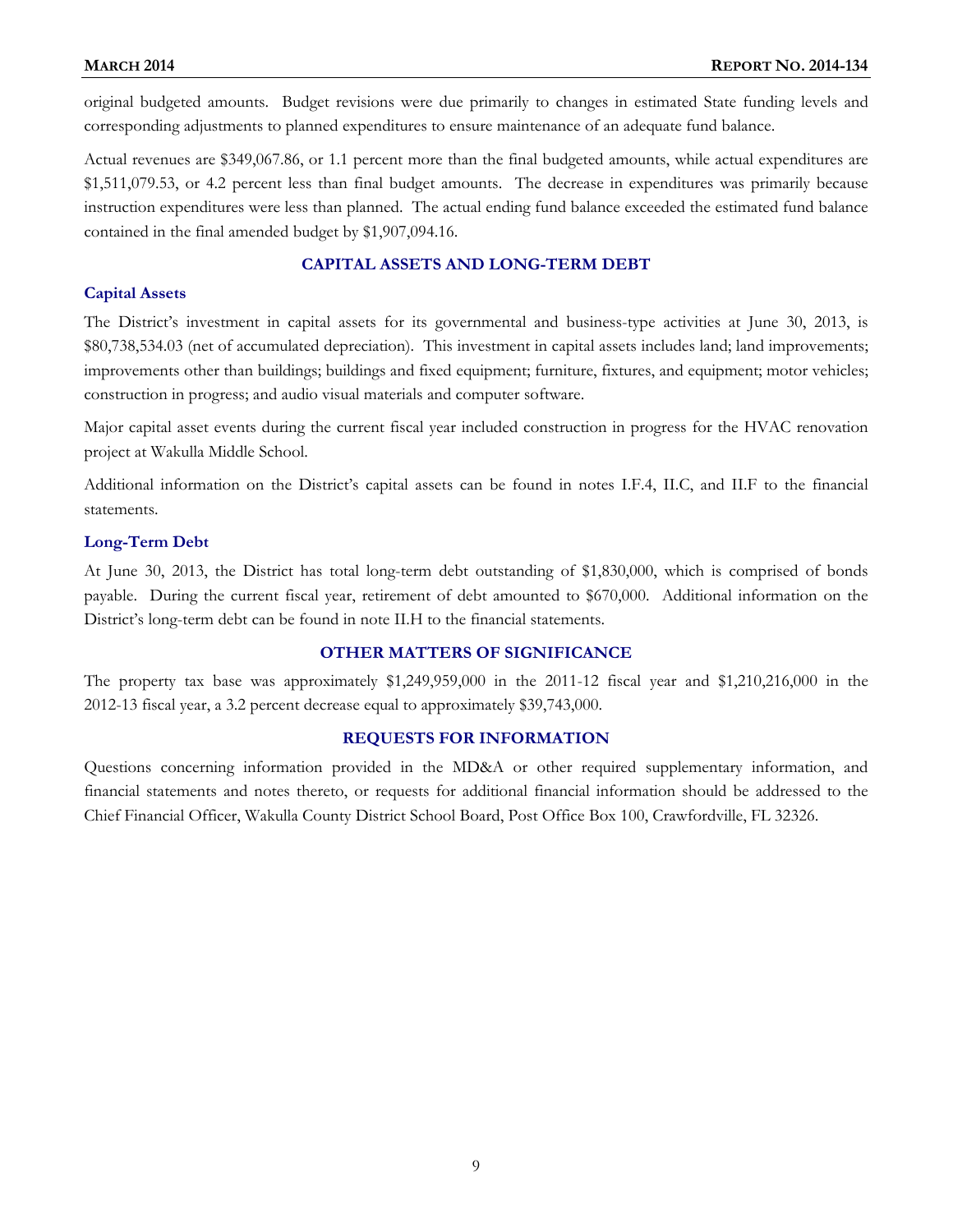## **BASIC FINANCIAL STATEMENTS**

## *STATEMENT OF NET POSITION June 30, 2013 WAKULLA COUNTY DISTRICT SCHOOL BOARD*

<span id="page-14-0"></span>

|                                            | <b>Primary Government</b>  |    |                                           |    |                  | Component        |
|--------------------------------------------|----------------------------|----|-------------------------------------------|----|------------------|------------------|
|                                            | Governmental<br>Activities |    | <b>Business-Type</b><br><b>Activities</b> |    | Total            | Unit             |
| <b>ASSETS</b>                              |                            |    |                                           |    |                  |                  |
| Cash and Cash Equivalents                  | \$<br>6,652,094.77         | \$ | 33,819.97                                 | \$ | 6,685,914.74     | \$<br>129,535.00 |
| Investments                                | 68,538.32                  |    |                                           |    | 68,538.32        |                  |
| <b>Accounts Receivable</b>                 | 244.56                     |    |                                           |    | 244.56           |                  |
| Due from Other Agencies                    | 347,273.42                 |    |                                           |    | 347,273.42       | 415.00           |
| Prepaid Items                              | 9,292.00                   |    |                                           |    | 9,292.00         | 7,461.00         |
| Inventories                                | 285,686.30                 |    |                                           |    | 285,686.30       |                  |
| Capital Assets:                            |                            |    |                                           |    |                  |                  |
| Nondepreciable Capital Assets              | 8,593,592.00               |    |                                           |    | 8,593,592.00     |                  |
| Depreciable Capital Assets, Net            | 72,144,942.03              |    |                                           |    | 72,144,942.03    | 586,939.00       |
| <b>TOTAL ASSETS</b>                        | 88,101,663.40              |    | 33,819.97                                 |    | 88, 135, 483. 37 | 724,350.00       |
| <b>LIABILITIES</b>                         |                            |    |                                           |    |                  |                  |
| Salaries and Benefits Payable              | 1,054.97                   |    |                                           |    | 1,054.97         |                  |
| Payroll Deductions and Withholdings        | 8,017.16                   |    |                                           |    | 8,017.16         |                  |
| <b>Accounts Payable</b>                    | 65,981.80                  |    | 3,906.47                                  |    | 69,888.27        | 2,251.00         |
| <b>Construction Contracts Payable</b>      | 258,665.53                 |    |                                           |    | 258,665.53       |                  |
| Construction Contracts Payable - Retainage | 346,509.34                 |    |                                           |    | 346,509.34       |                  |
| <b>Unearned Revenue</b>                    | 9,311.00                   |    |                                           |    | 9,311.00         |                  |
| <b>Accrued Interest Payable</b>            | 19,369.80                  |    |                                           |    | 19,369.80        |                  |
| Long-Term Liabilities:                     |                            |    |                                           |    |                  |                  |
| Portion Due Within One Year                | 798,171.13                 |    |                                           |    | 798,171.13       | 152,085.00       |
| Portion Due After One Year                 | 5,635,631.43               |    |                                           |    | 5,635,631.43     | 81,887.00        |
| <b>TOTAL LIABILITIES</b>                   | 7,142,712.16               |    | 3,906.47                                  |    | 7,146,618.63     | 236,223.00       |
| <b>NET POSITION</b>                        |                            |    |                                           |    |                  |                  |
| Net Investment in Capital Assets           | 78,908,534.03              |    |                                           |    | 78,908,534.03    | 352,967.00       |
| Restricted for:                            |                            |    |                                           |    |                  |                  |
| <b>State Required Carryover Programs</b>   | 398,723.82                 |    |                                           |    | 398,723.82       |                  |
| <b>Debt Service</b>                        | 39,350.12                  |    |                                           |    | 39,350.12        |                  |
| <b>Capital Projects</b>                    | 218,853.00                 |    |                                           |    | 218,853.00       | 3,432.00         |
| Food Service                               | 487,968.19                 |    |                                           |    | 487,968.19       | 4,713.00         |
| Unrestricted                               | 905,522.08                 |    | 29,913.50                                 |    | 935,435.58       | 127,015.00       |
| <b>TOTAL NET POSITION</b>                  | \$<br>80,958,951.24        | \$ | 29.913.50                                 | \$ | 80.988.864.74    | \$<br>488,127.00 |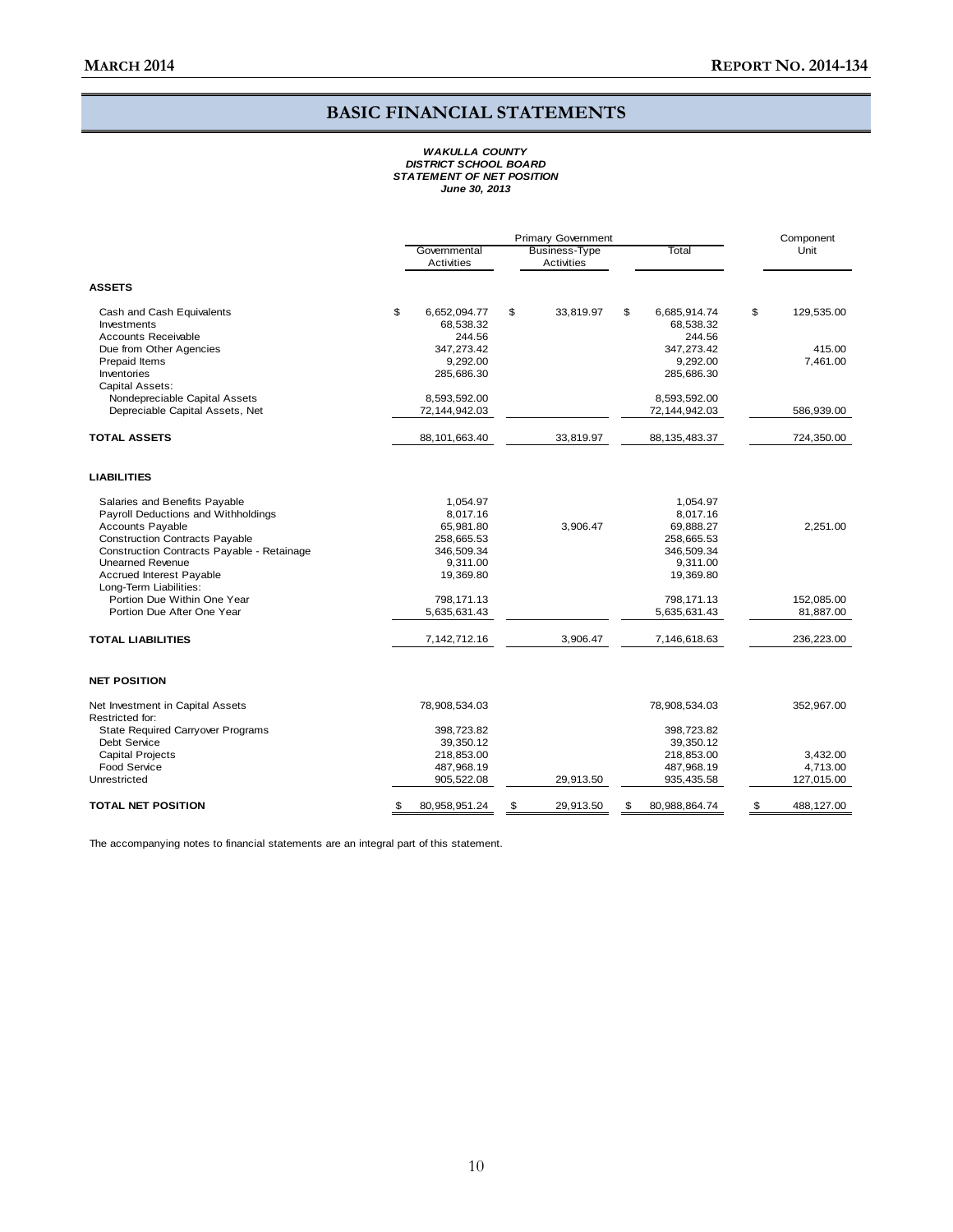#### *WAKULLA COUNTY DISTRICT SCHOOL BOARD STATEMENT OF ACTIVITIES For the Fiscal Year Ended June 30, 2013*

<span id="page-15-0"></span>

|                                                                              |    | Expenses                                                                                                                                                                                                                                                                                   |                            | Program Revenues                         |                                        |
|------------------------------------------------------------------------------|----|--------------------------------------------------------------------------------------------------------------------------------------------------------------------------------------------------------------------------------------------------------------------------------------------|----------------------------|------------------------------------------|----------------------------------------|
|                                                                              |    |                                                                                                                                                                                                                                                                                            | Charges<br>for<br>Services | Operating<br>Grants and<br>Contributions | Capital<br>Grants and<br>Contributions |
| <b>Functions/Programs</b>                                                    |    |                                                                                                                                                                                                                                                                                            |                            |                                          |                                        |
| <b>Primary Government</b>                                                    |    |                                                                                                                                                                                                                                                                                            |                            |                                          |                                        |
| <b>Governmental Activities:</b>                                              |    |                                                                                                                                                                                                                                                                                            |                            |                                          |                                        |
| Instruction                                                                  | \$ | 20,937,645.79                                                                                                                                                                                                                                                                              | \$<br>42.874.05            | \$                                       | \$                                     |
| <b>Pupil Personnel Services</b>                                              |    | 1,870,009.38                                                                                                                                                                                                                                                                               |                            |                                          |                                        |
| <b>Instructional Media Services</b>                                          |    | 462,011.32                                                                                                                                                                                                                                                                                 |                            |                                          |                                        |
| Instruction and Curriculum Development Services                              |    | 416,519.64                                                                                                                                                                                                                                                                                 |                            |                                          |                                        |
| <b>Instructional Staff Training Services</b>                                 |    | 409,027.78                                                                                                                                                                                                                                                                                 |                            |                                          |                                        |
| <b>Instruction Related Technology</b>                                        |    | 302,766.67                                                                                                                                                                                                                                                                                 |                            |                                          |                                        |
| School Board                                                                 |    | 604,014.86                                                                                                                                                                                                                                                                                 |                            |                                          |                                        |
| <b>General Administration</b>                                                |    | 478,546.40                                                                                                                                                                                                                                                                                 |                            |                                          |                                        |
| <b>School Administration</b>                                                 |    | 2,490,331.34                                                                                                                                                                                                                                                                               |                            |                                          |                                        |
| Facilities Acquisition and Construction                                      |    | 132,836.75                                                                                                                                                                                                                                                                                 |                            |                                          | 258,348.14                             |
| <b>Fiscal Services</b>                                                       |    | 365,677.92                                                                                                                                                                                                                                                                                 |                            |                                          |                                        |
| <b>Food Services</b>                                                         |    | 2,025,443.46                                                                                                                                                                                                                                                                               | 613,347.85                 | 1,391,963.57                             |                                        |
| <b>Central Services</b>                                                      |    | 680,848.43                                                                                                                                                                                                                                                                                 |                            |                                          |                                        |
| <b>Pupil Transportation Services</b>                                         |    | 2,712,268.57                                                                                                                                                                                                                                                                               |                            | 1,957,651.00                             |                                        |
| Operation of Plant                                                           |    | 4, 191, 154. 28                                                                                                                                                                                                                                                                            |                            |                                          |                                        |
| Maintenance of Plant                                                         |    | 967,799.12                                                                                                                                                                                                                                                                                 |                            | 51,447.00                                |                                        |
| <b>Administrative Technology Services</b>                                    |    | 64,507.62                                                                                                                                                                                                                                                                                  |                            |                                          |                                        |
| <b>Community Services</b>                                                    |    | 6,183.95                                                                                                                                                                                                                                                                                   |                            |                                          |                                        |
| Unallocated Interest on Long-Term Debt                                       |    | 105,187.06                                                                                                                                                                                                                                                                                 |                            |                                          | 127,870.80                             |
| Unallocated Depreciation Expense*                                            |    | 1,839,844.45                                                                                                                                                                                                                                                                               |                            |                                          |                                        |
| <b>Total Governmental Activities</b>                                         |    | 41,062,624.79                                                                                                                                                                                                                                                                              | 656,221.90                 | 3,401,061.57                             | 386,218.94                             |
|                                                                              |    |                                                                                                                                                                                                                                                                                            |                            |                                          |                                        |
| <b>Business-Type Activities:</b><br>Small School District Council Consortium |    | 89,580.60                                                                                                                                                                                                                                                                                  | 95,775.00                  |                                          |                                        |
|                                                                              |    |                                                                                                                                                                                                                                                                                            |                            |                                          |                                        |
| <b>Total Primary Government</b>                                              | S  | 41, 152, 205. 39                                                                                                                                                                                                                                                                           | \$<br>751,996.90           | \$<br>3,401,061.57                       | \$<br>386,218.94                       |
| <b>Component Unit</b>                                                        |    |                                                                                                                                                                                                                                                                                            |                            |                                          |                                        |
| Wakulla's Charter School of Arts, Science and Technology, Inc.               | \$ | 1,134,281.00                                                                                                                                                                                                                                                                               | \$<br>12,713.00            | \$<br>322,019.00                         | \$<br>51,313.00                        |
|                                                                              |    | <b>General Revenues:</b><br>Taxes:<br>Property Taxes, Levied for Operational Purposes<br>Property Taxes, Levied for Debt Service<br>Property Taxes, Levied for Capital Projects<br>Grants and Contributions Not Restricted to Specific Programs<br><b>Unrestricted Investment Earnings</b> |                            |                                          |                                        |
|                                                                              |    | Miscellaneous                                                                                                                                                                                                                                                                              |                            |                                          |                                        |

#### **Total General Revenues**

#### **Change in Net Position**

Net Position - Beginning

#### **Net Position - Ending**

\* This amount excludes the depreciation that is included in the direct expenses of the various functions.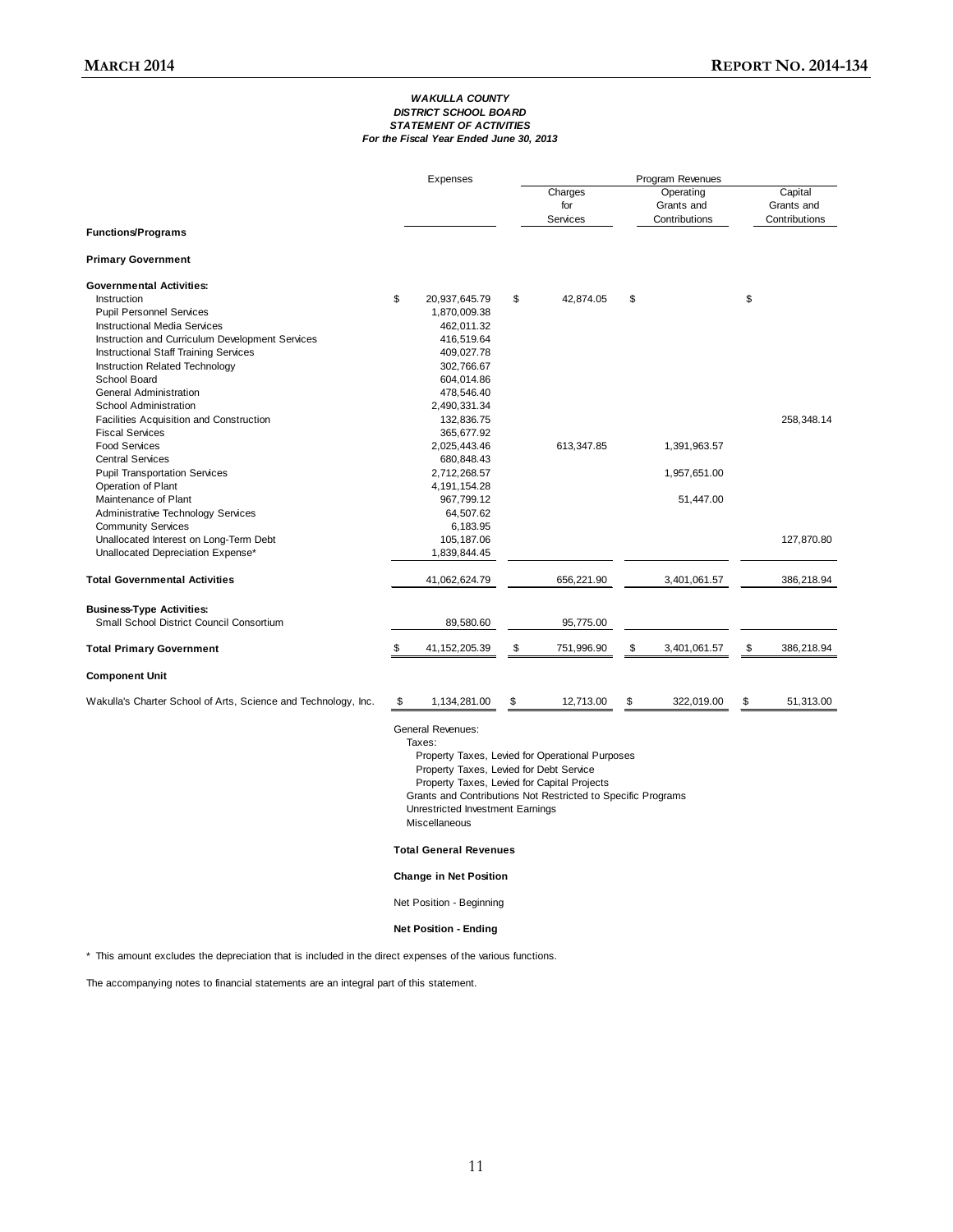|                         | Net (Expense) Revenue and Changes in Net Position<br><b>Primary Government</b> |       | Component         |    |               |  |
|-------------------------|--------------------------------------------------------------------------------|-------|-------------------|----|---------------|--|
| Governmental            | Business-Type                                                                  | Total |                   |    |               |  |
| Activities              | Activities                                                                     |       |                   |    | Unit          |  |
|                         |                                                                                |       |                   |    |               |  |
|                         |                                                                                |       |                   |    |               |  |
|                         |                                                                                |       |                   |    |               |  |
|                         |                                                                                |       |                   |    |               |  |
|                         |                                                                                |       |                   |    |               |  |
| \$<br>(20, 894, 771.74) | \$                                                                             | \$    | (20, 894, 771.74) | \$ |               |  |
| (1,870,009.38)          |                                                                                |       | (1,870,009.38)    |    |               |  |
| (462, 011.32)           |                                                                                |       | (462, 011.32)     |    |               |  |
|                         |                                                                                |       |                   |    |               |  |
| (416, 519.64)           |                                                                                |       | (416, 519.64)     |    |               |  |
| (409, 027.78)           |                                                                                |       | (409, 027.78)     |    |               |  |
| (302, 766.67)           |                                                                                |       | (302, 766.67)     |    |               |  |
| (604, 014.86)           |                                                                                |       | (604, 014.86)     |    |               |  |
| (478, 546.40)           |                                                                                |       | (478, 546.40)     |    |               |  |
| (2,490,331.34)          |                                                                                |       | (2,490,331.34)    |    |               |  |
| 125,511.39              |                                                                                |       | 125,511.39        |    |               |  |
| (365, 677.92)           |                                                                                |       | (365, 677.92)     |    |               |  |
| (20, 132.04)            |                                                                                |       | (20, 132.04)      |    |               |  |
| (680, 848.43)           |                                                                                |       | (680, 848.43)     |    |               |  |
| (754, 617.57)           |                                                                                |       | (754, 617.57)     |    |               |  |
| (4, 191, 154.28)        |                                                                                |       | (4, 191, 154.28)  |    |               |  |
| (916, 352.12)           |                                                                                |       | (916, 352.12)     |    |               |  |
| (64, 507.62)            |                                                                                |       | (64, 507.62)      |    |               |  |
| (6, 183.95)             |                                                                                |       | (6, 183.95)       |    |               |  |
| 22,683.74               |                                                                                |       | 22,683.74         |    |               |  |
| (1,839,844.45)          |                                                                                |       | (1,839,844.45)    |    |               |  |
| (36,619,122.38)         |                                                                                |       | (36,619,122.38)   |    |               |  |
|                         |                                                                                |       |                   |    |               |  |
|                         |                                                                                |       |                   |    |               |  |
|                         | 6,194.40                                                                       |       | 6,194.40          |    |               |  |
| (36,619,122.38)         | 6,194.40                                                                       |       | (36,612,927.98)   |    |               |  |
|                         |                                                                                |       |                   |    |               |  |
|                         |                                                                                |       |                   |    |               |  |
|                         |                                                                                |       |                   |    |               |  |
|                         |                                                                                |       |                   |    | (748, 236.00) |  |
|                         |                                                                                |       |                   |    |               |  |
|                         |                                                                                |       |                   |    |               |  |
| 7,564,734.09            |                                                                                |       | 7,564,734.09      |    |               |  |
| 646,464.99              |                                                                                |       | 646,464.99        |    |               |  |
| 1,763,072.78            |                                                                                |       | 1,763,072.78      |    |               |  |
| 26,265,801.63           |                                                                                |       | 26,265,801.63     |    | 806,598.00    |  |
| 45,487.28               |                                                                                |       | 45,487.28         |    | 2,823.00      |  |
| 474,371.13              | 1,000.00                                                                       |       | 475,371.13        |    |               |  |
| 36,759,931.90           | 1,000.00                                                                       |       | 36,760,931.90     |    | 809,421.00    |  |
|                         |                                                                                |       |                   |    |               |  |
| 140,809.52              | 7,194.40                                                                       |       | 148,003.92        |    | 61,185.00     |  |
| 80,818,141.72           | 22,719.10                                                                      |       | 80,840,860.82     |    | 426,942.00    |  |
|                         |                                                                                |       |                   |    |               |  |
| \$<br>80,958,951.24     | 29,913.50<br>\$                                                                | \$    | 80,988,864.74     | \$ | 488,127.00    |  |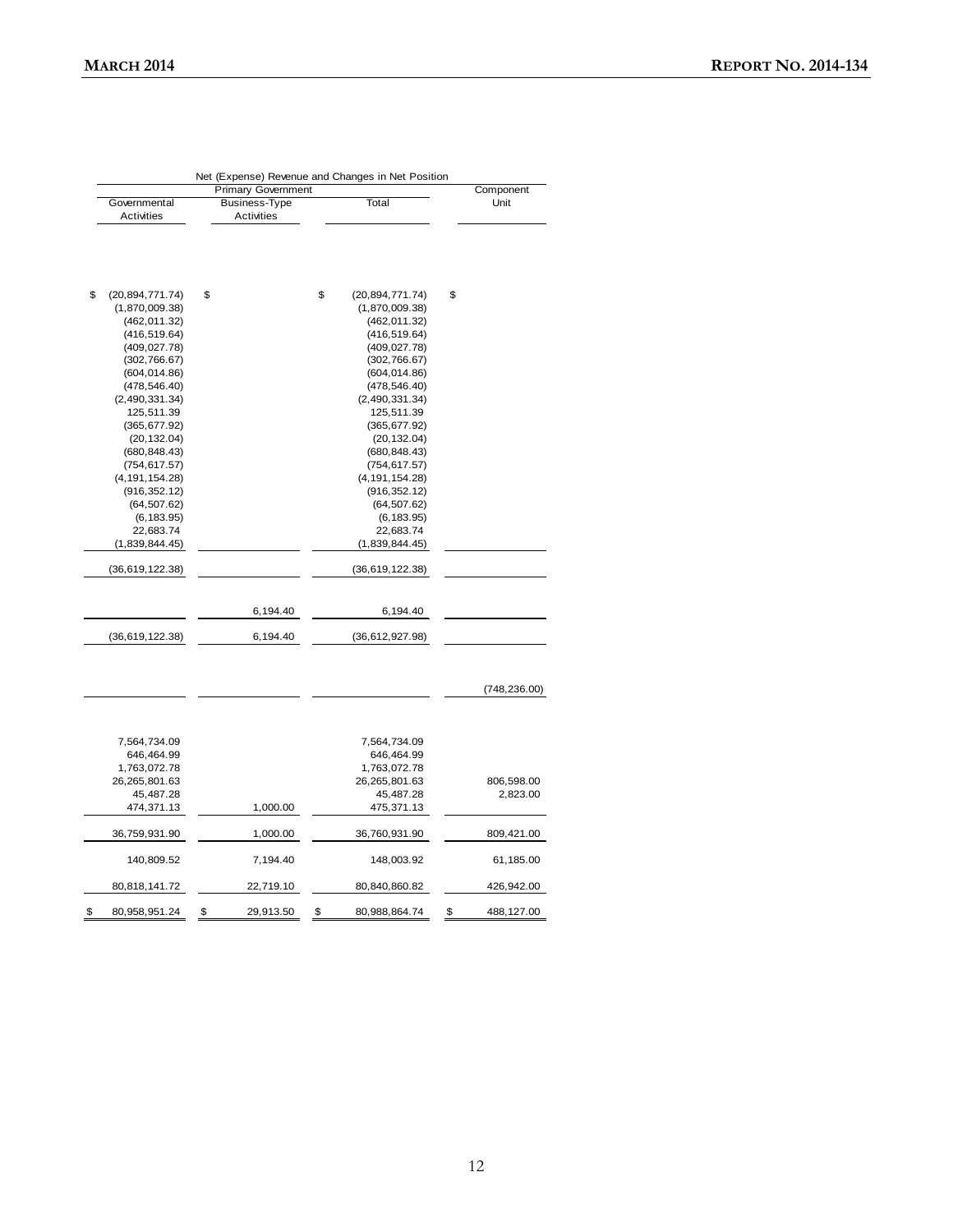## **THIS PAGE INTENTIONALLY LEFT BLANK.**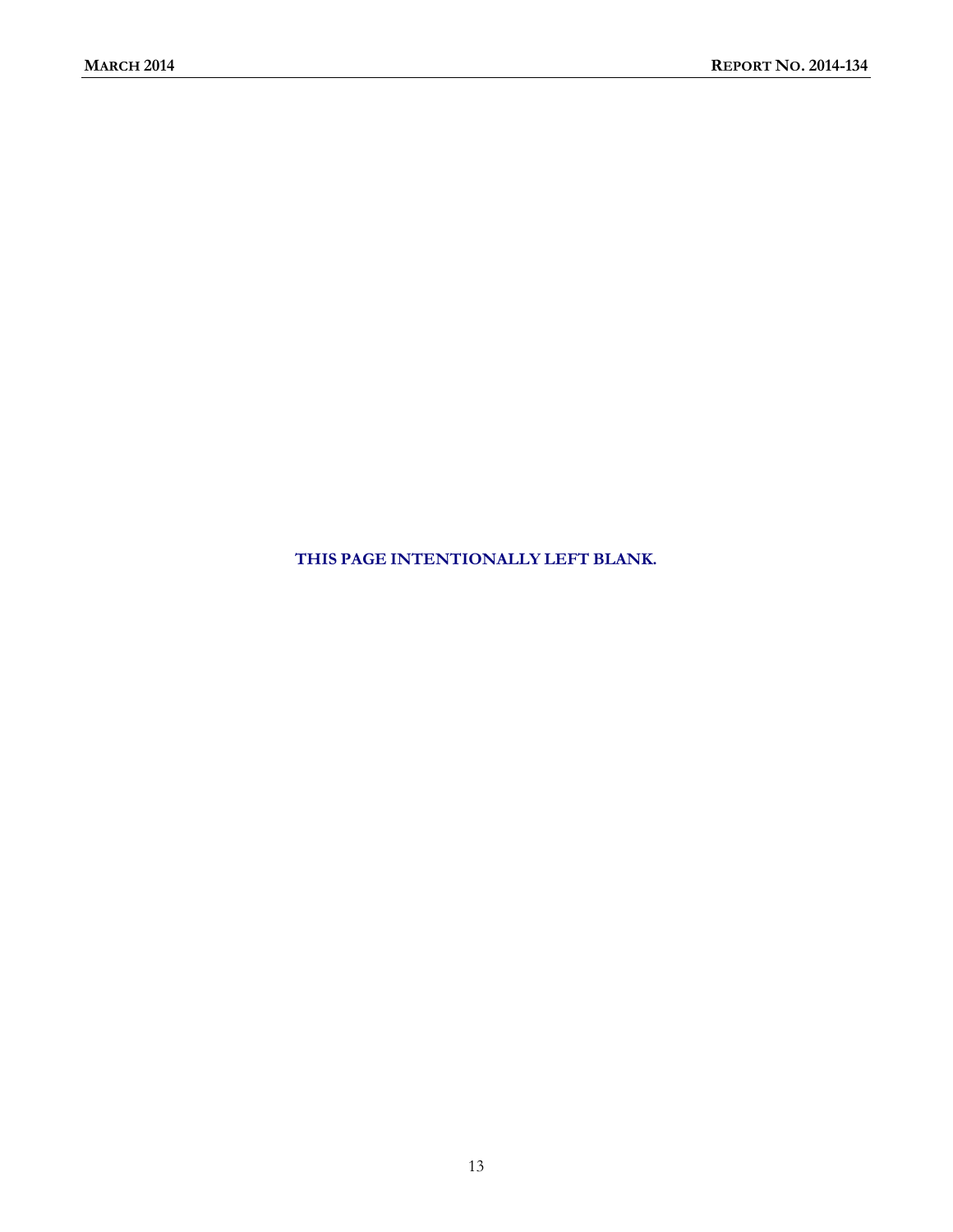#### *June 30, 2013 WAKULLA COUNTY DISTRICT SCHOOL BOARD BALANCE SHEET - GOVERNMENTAL FUNDS*

<span id="page-18-0"></span>

|                                                                                                                                          | General<br>Fund                                         | Special<br>Revenue -<br>Other<br>Fund | Special<br>Revenue -<br><b>Federal Economic</b><br><b>Stimulus Fund</b> |
|------------------------------------------------------------------------------------------------------------------------------------------|---------------------------------------------------------|---------------------------------------|-------------------------------------------------------------------------|
| <b>ASSETS</b><br>Cash and Cash Equivalents<br>Investments<br><b>Accounts Receivable</b><br>Due from Other Funds                          | \$<br>3,913,592.71<br>26,350.47<br>244.56<br>106,076.90 | \$<br>1,243.43                        | \$<br>36.05                                                             |
| Due from Other Agencies<br>Prepaid Items<br>Inventories                                                                                  | 185,943.06<br>159,396.44                                | 118,007.77                            | 9,292.00                                                                |
| <b>TOTAL ASSETS</b>                                                                                                                      | \$<br>4,391,604.14                                      | \$<br>119,251.20                      | \$<br>9,328.05                                                          |
| <b>LIABILITIES AND FUND BALANCES</b><br>Liabilities:                                                                                     |                                                         |                                       |                                                                         |
| Salaries and Benefits Payable<br>Payroll Deductions and Withholdings<br><b>Accounts Payable</b><br><b>Construction Contracts Payable</b> | \$<br>7,406.08<br>51,550.28                             | \$<br>1,054.97<br>241.68<br>12,133.65 | \$<br>17.05                                                             |
| Construction Contracts Payable - Retainage<br>Due to Other Funds<br><b>Unearned Revenue</b>                                              |                                                         | 105,820.90                            | 9,311.00                                                                |
| <b>Total Liabilities</b>                                                                                                                 | 58,956.36                                               | 119,251.20                            | 9,328.05                                                                |
| Fund Balances:<br>Nonspendable:                                                                                                          |                                                         |                                       |                                                                         |
| Inventories<br><b>Prepaid Amounts</b>                                                                                                    | 159,396.44                                              |                                       | 9,292.00                                                                |
| <b>Fund B Investments</b><br>Total Nonspendable Fund Balance                                                                             | 26,350.47<br>185,746.91                                 |                                       | 9,292.00                                                                |
| Restricted for:<br><b>State Required Carryover Programs</b><br>Debt Service<br><b>Capital Projects</b>                                   | 398,723.82                                              |                                       |                                                                         |
| <b>Food Service</b><br><b>Total Restricted Fund Balance</b>                                                                              | 398,723.82                                              |                                       |                                                                         |
| Assigned for:<br><b>School Operations</b>                                                                                                | 756,575.61                                              |                                       |                                                                         |
| <b>Capital Projects</b>                                                                                                                  |                                                         |                                       |                                                                         |
| <b>Total Assigned Fund Balance</b><br>Unassigned Fund Balance                                                                            | 756,575.61<br>2,991,601.44                              |                                       | (9, 292.00)                                                             |
| <b>Total Fund Balances</b>                                                                                                               | 4,332,647.78                                            |                                       |                                                                         |
| TOTAL LIABILITIES AND FUND BALANCES                                                                                                      | \$<br>4,391,604.14                                      | \$<br>119,251.20                      | \$<br>9,328.05                                                          |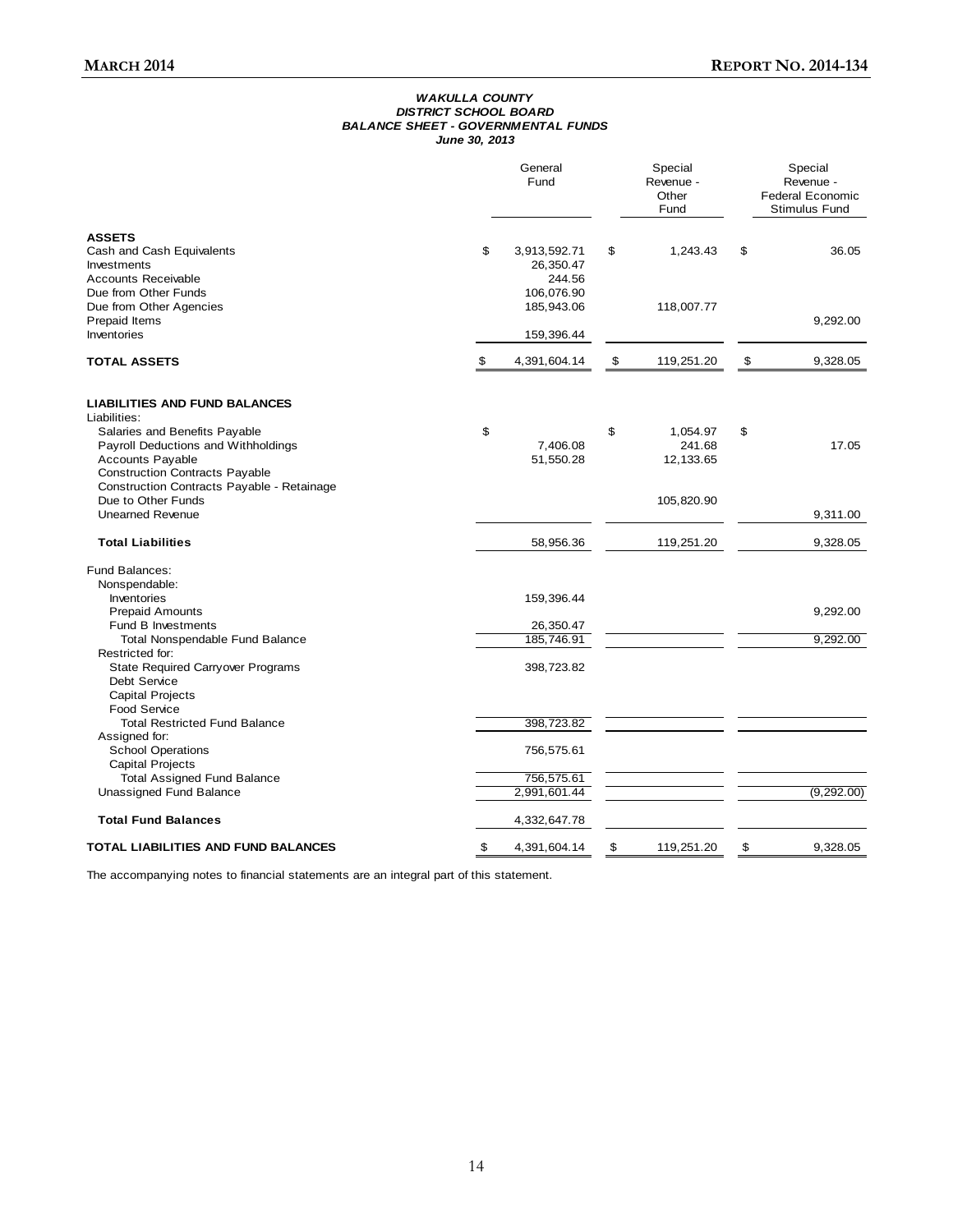| Capital<br>Projects -<br><b>Local Capital</b><br>Improvement Fund | Capital<br>Projects -<br>Other<br>Fund                           |    | Other<br>Governmental<br>Funds |    | Total<br>Governmental<br>Funds                    |
|-------------------------------------------------------------------|------------------------------------------------------------------|----|--------------------------------|----|---------------------------------------------------|
| \$<br>464,212.99                                                  | \$<br>1,867,402.62<br>\$<br>405,606.97<br>24,910.35<br>17,277.50 |    |                                |    | 6,652,094.77<br>68,538.32<br>244.56<br>106,076.90 |
|                                                                   | 43,322.59                                                        |    |                                |    | 347,273.42                                        |
|                                                                   |                                                                  |    | 126,289.86                     |    | 9,292.00<br>285,686.30                            |
|                                                                   |                                                                  |    |                                |    |                                                   |
| \$<br>464,212.99                                                  | \$<br>1,935,635.56                                               | \$ | 549, 174.33                    | \$ | 7,469,206.27                                      |
|                                                                   |                                                                  |    |                                |    |                                                   |
| \$                                                                | \$                                                               | \$ |                                | \$ | 1,054.97                                          |
|                                                                   |                                                                  |    | 352.35                         |    | 8,017.16                                          |
| 245,359.99                                                        | 420.00<br>13,305.54                                              |    | 1,877.87                       |    | 65,981.80<br>258,665.53                           |
|                                                                   | 346,509.34                                                       |    |                                |    | 346,509.34                                        |
|                                                                   |                                                                  |    | 256.00                         |    | 106,076.90                                        |
|                                                                   |                                                                  |    |                                |    | 9,311.00                                          |
| 245,359.99                                                        | 360,234.88                                                       |    | 2,486.22                       |    | 795,616.70                                        |
|                                                                   |                                                                  |    |                                |    |                                                   |
|                                                                   |                                                                  |    | 126,289.86                     |    | 285,686.30                                        |
|                                                                   |                                                                  |    |                                |    | 9,292.00                                          |
|                                                                   | 24,910.35                                                        |    | 489.79                         |    | 51,750.61                                         |
|                                                                   | 24,910.35                                                        |    | 126,779.65                     |    | 346,728.91                                        |
|                                                                   |                                                                  |    |                                |    | 398,723.82                                        |
|                                                                   |                                                                  |    | 58,230.13                      |    | 58,230.13                                         |
| 218,853.00                                                        |                                                                  |    |                                |    | 218,853.00                                        |
|                                                                   |                                                                  |    | 361,678.33                     |    | 361,678.33                                        |
| 218,853.00                                                        |                                                                  |    | 419,908.46                     |    | 1,037,485.28                                      |
|                                                                   |                                                                  |    |                                |    | 756,575.61                                        |
|                                                                   | 1,550,490.33                                                     |    |                                |    | 1,550,490.33                                      |
|                                                                   | 1,550,490.33                                                     |    |                                |    | 2,307,065.94                                      |
|                                                                   |                                                                  |    |                                |    | 2,982,309.44                                      |
| 218,853.00                                                        | 1,575,400.68                                                     |    | 546,688.11                     |    | 6,673,589.57                                      |
| \$<br>464,212.99                                                  | \$<br>1,935,635.56                                               | \$ | 549, 174.33                    | \$ | 7,469,206.27                                      |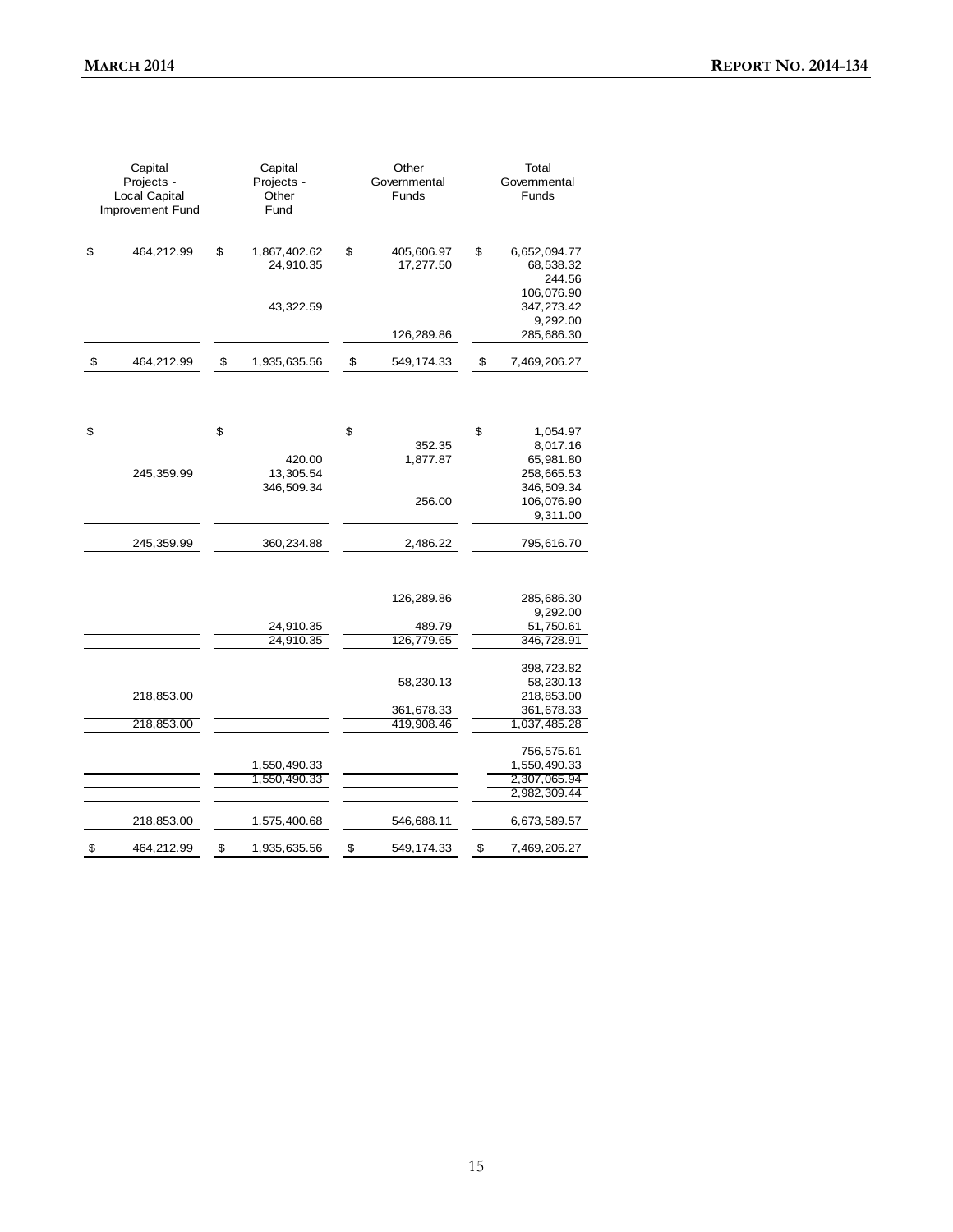#### *June 30, 2013 DISTRICT SCHOOL BOARD WAKULLA COUNTY RECONCILIATION OF THE GOVERNMENTAL FUNDS BALANCE SHEET TO THE STATEMENT OF NET POSITION*

<span id="page-20-0"></span>

| <b>Total Fund Balances - Governmental Funds</b>                                                                                                                                                     |   |                                              | \$<br>6,673,589.57 |
|-----------------------------------------------------------------------------------------------------------------------------------------------------------------------------------------------------|---|----------------------------------------------|--------------------|
| Amounts reported for governmental activities in the statement of net position are different because:                                                                                                |   |                                              |                    |
| Capital assets, net of accumulated depreciation, used in governmental activities are not<br>financial resources and, therefore, are not reported as assets in the governmental funds.               |   |                                              | 80,738,534.03      |
| Interest on long-term debt is accrued as a liability in the government-wide statements, but is<br>not recognized in the governmental funds until due.                                               |   |                                              | (19, 369.80)       |
| Long-term liabilities are not due and payable in the fiscal year and, therefore, are not reported<br>as liabilities in the governmental funds. Long-term liabilities at fiscal year-end consist of: |   |                                              |                    |
| <b>Bonds Payable</b><br><b>Compensated Absences Payable</b><br>Other Postemployment Benefits Payable                                                                                                | S | 1,830,000.00<br>2,477,586.56<br>2,126,216.00 | (6,433,802.56)     |
| <b>Net Position - Governmental Activities</b>                                                                                                                                                       |   |                                              | 80,958,951.24      |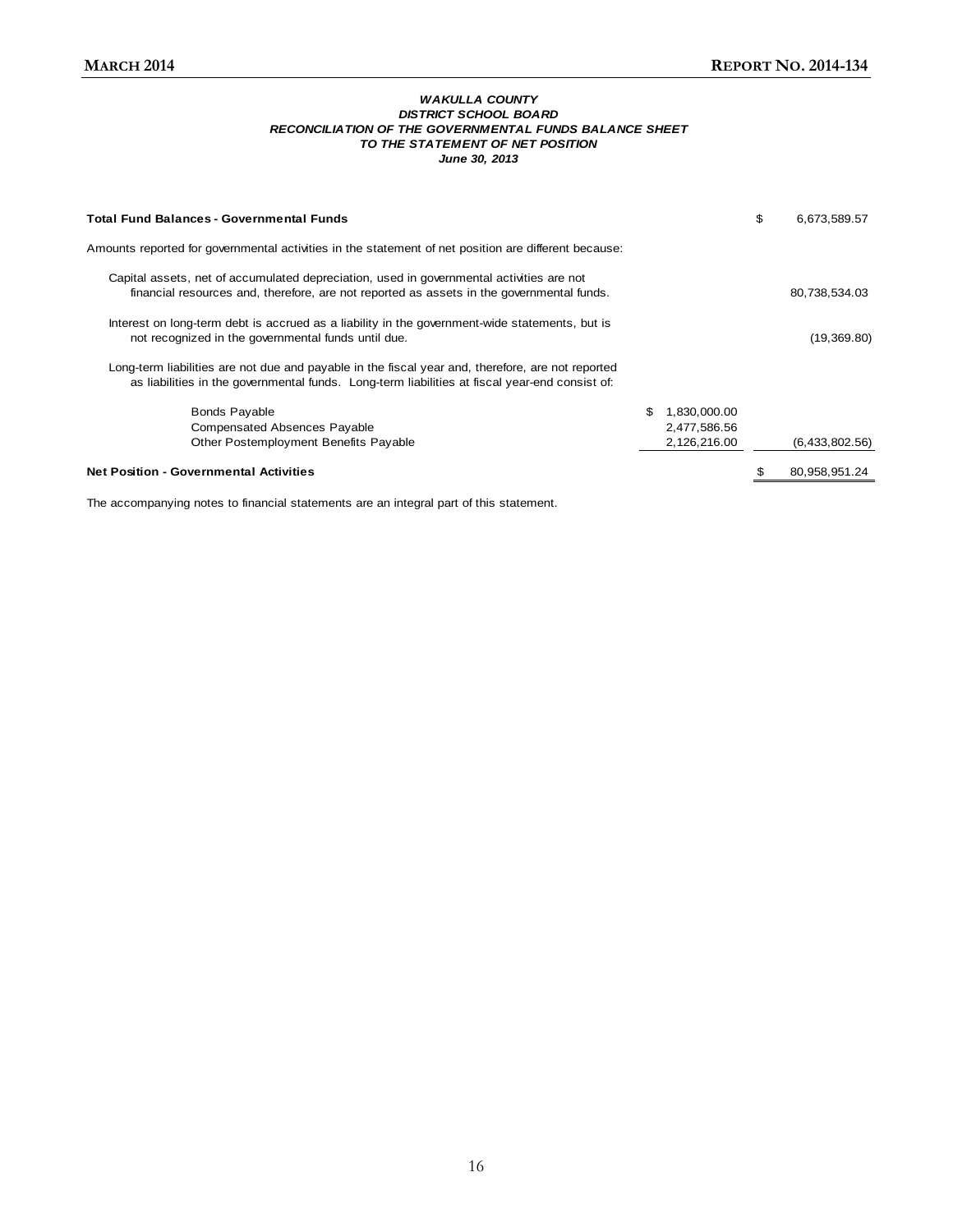## **THIS PAGE INTENTIONALLY LEFT BLANK.**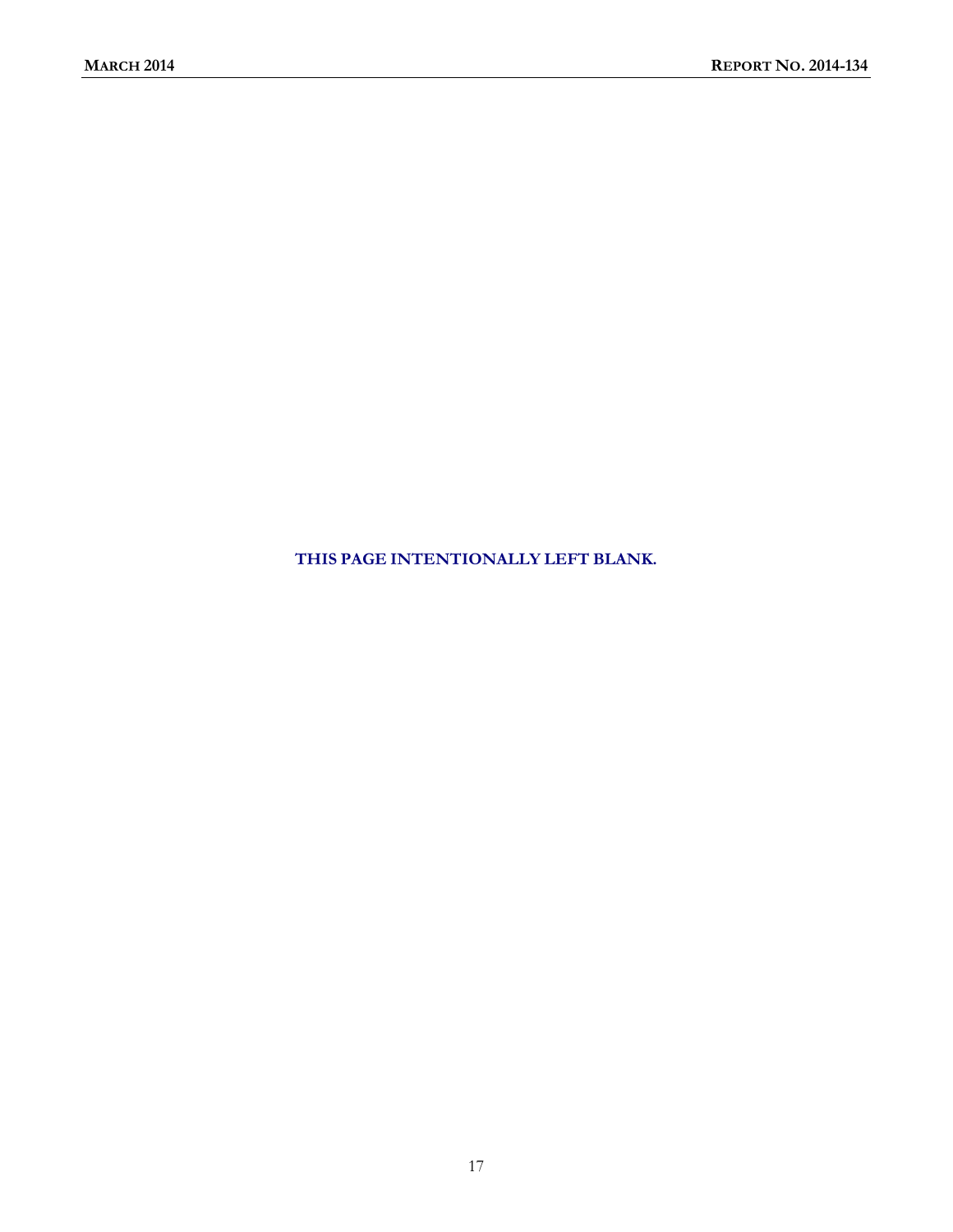#### *For the Fiscal Year Ended June 30, 2013 WAKULLA COUNTY DISTRICT SCHOOL BOARD STATEMENT OF REVENUES, EXPENDITURES, AND CHANGES IN FUND BALANCES - GOVERNMENTAL FUNDS*

<span id="page-22-0"></span>

|                                                      | General<br>Fund            | Special<br>Revenue -<br>Other<br>Fund | Special<br>Revenue -<br><b>Federal Economic</b><br>Stimulus Fund |
|------------------------------------------------------|----------------------------|---------------------------------------|------------------------------------------------------------------|
| <b>Revenues</b>                                      |                            |                                       |                                                                  |
| Intergovernmental:                                   |                            |                                       |                                                                  |
| <b>Federal Direct</b>                                | \$<br>86,189.90            | \$                                    | \$                                                               |
| Federal Through State and Local                      | 560,696.86                 | 2,324,501.15                          | 116, 179.87                                                      |
| State                                                | 24,821,489.70              |                                       |                                                                  |
| Local:                                               |                            |                                       |                                                                  |
| <b>Property Taxes</b>                                | 7,564,734.09               |                                       |                                                                  |
| Charges for Services - Food Service<br>Miscellaneous |                            |                                       |                                                                  |
| <b>Total Local Revenues</b>                          | 484,180.31<br>8,048,914.40 |                                       |                                                                  |
|                                                      |                            |                                       |                                                                  |
| <b>Total Revenues</b>                                | 33,517,290.86              | 2,324,501.15                          | 116, 179.87                                                      |
| <b>Expenditures</b>                                  |                            |                                       |                                                                  |
| Current - Education:                                 |                            |                                       |                                                                  |
| Instruction                                          | 19, 147, 503.05            | 1,690,308.72                          | 6,779.52                                                         |
| <b>Pupil Personnel Services</b>                      | 1,601,478.93               | 208,863.41                            | 29,020.00                                                        |
| <b>Instructional Media Services</b>                  | 455,534.74                 |                                       |                                                                  |
| Instruction and Curriculum Development Services      | 360,492.86                 | 70,201.50                             |                                                                  |
| <b>Instructional Staff Training Services</b>         | 127,713.87                 | 208,714.05                            | 54,613.00                                                        |
| Instruction Related Technology                       | 297,211.30                 |                                       |                                                                  |
| School Board<br><b>General Administration</b>        | 602,861.64                 |                                       |                                                                  |
| <b>School Administration</b>                         | 409,376.28<br>2,462,275.99 | 90,568.14                             | 338.40                                                           |
| Facilities Acquisition and Construction              | 110,974.64                 |                                       |                                                                  |
| <b>Fiscal Services</b>                               | 360,622.57                 |                                       |                                                                  |
| <b>Food Services</b>                                 | 13,642.10                  |                                       |                                                                  |
| <b>Central Services</b>                              | 648,911.62                 | 7,141.43                              | 19,740.96                                                        |
| <b>Pupil Transportation Services</b>                 | 2,563,852.39               | 10,475.66                             |                                                                  |
| Operation of Plant                                   | 4,176,137.10               |                                       |                                                                  |
| Maintenance of Plant                                 | 979,275.73                 |                                       |                                                                  |
| <b>Administrative Technology Services</b>            | 64,139.12                  |                                       |                                                                  |
| <b>Community Services</b>                            | 6,135.04                   |                                       |                                                                  |
| <b>Fixed Capital Outlay:</b>                         |                            |                                       |                                                                  |
| Facilities Acquisition and Construction              | 24,312.17                  |                                       |                                                                  |
| <b>Other Capital Outlay</b>                          | 215,408.14                 | 38,228.24                             | 5,687.99                                                         |
| Debt Service:<br>Principal                           |                            |                                       |                                                                  |
| Interest and Fiscal Charges                          |                            |                                       |                                                                  |
| <b>Total Expenditures</b>                            | 34,627,859.28              | 2,324,501.15                          | 116, 179.87                                                      |
| Deficiency of Revenues Over Expenditures             | (1, 110, 568.42)           |                                       |                                                                  |
| <b>Other Financing Sources (Uses)</b>                |                            |                                       |                                                                  |
| Transfers In                                         | 792,172.00                 |                                       |                                                                  |
| <b>Insurance Loss Recoveries</b>                     | 5,667.39                   |                                       |                                                                  |
| <b>Transfers Out</b>                                 | (27, 322.00)               |                                       |                                                                  |
| <b>Total Other Financing Sources (Uses)</b>          | 770,517.39                 |                                       |                                                                  |
| Net Change in Fund Balances                          | (340, 051.03)              |                                       |                                                                  |
| Fund Balances, Beginning                             | 4,635,544.23               |                                       |                                                                  |
| Increase in Nonspendable Inventory                   | 37,154.58                  |                                       |                                                                  |
| <b>Fund Balances, Ending</b>                         | \$<br>4,332,647.78         | \$<br>0.00                            | \$<br>0.00                                                       |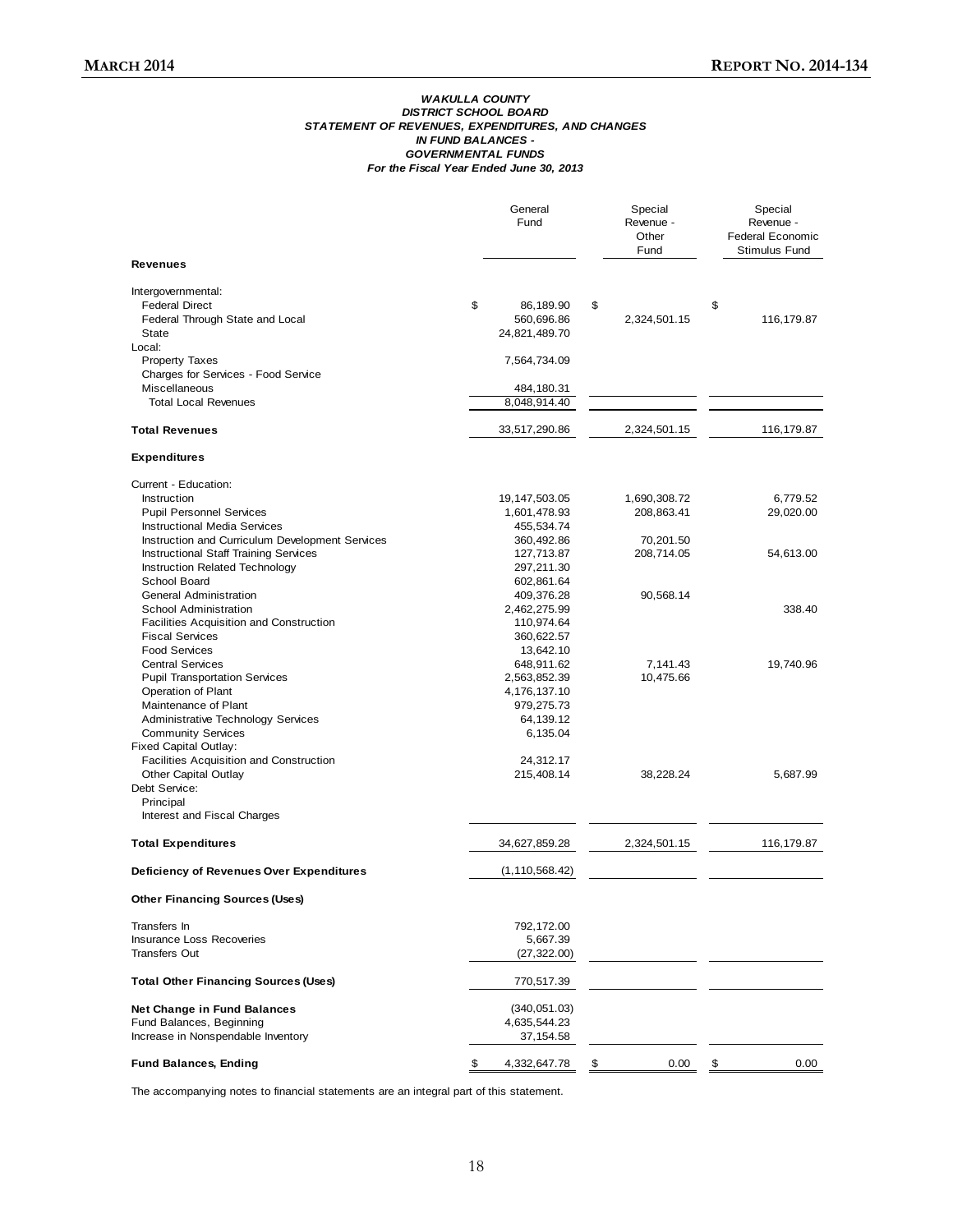| Capital<br>Projects -<br>Local Capital<br>Improvement Fund | Capital<br>Projects -<br>Other<br>Fund | Other<br>Governmental<br>Funds | Total<br>Governmental<br>Funds                                                                                                                                                                                                                                     |
|------------------------------------------------------------|----------------------------------------|--------------------------------|--------------------------------------------------------------------------------------------------------------------------------------------------------------------------------------------------------------------------------------------------------------------|
| \$                                                         | \$                                     | \$                             | \$<br>86,189.90                                                                                                                                                                                                                                                    |
|                                                            | 368,719.27                             | 1,368,603.57<br>214,656.35     | 4,369,981.45<br>25,404,865.32                                                                                                                                                                                                                                      |
|                                                            |                                        |                                |                                                                                                                                                                                                                                                                    |
| 1,763,072.78                                               |                                        | 646,464.99<br>613,347.85       | 9,974,271.86<br>613,347.85                                                                                                                                                                                                                                         |
| 1,785.11                                                   | 66,246.82                              | 4,852.83                       | 557,065.07                                                                                                                                                                                                                                                         |
| 1,764,857.89                                               | 66,246.82                              | 1,264,665.67                   | 11,144,684.78                                                                                                                                                                                                                                                      |
| 1,764,857.89                                               | 434,966.09                             | 2,847,925.59                   | 41,005,721.45                                                                                                                                                                                                                                                      |
|                                                            | 19,500.00                              | 2,003,450.69                   | 20,844,591.29<br>1,839,362.34<br>455,534.74<br>430,694.36<br>391,040.92<br>297,211.30<br>602,861.64<br>499,944.42<br>2,482,114.39<br>110,974.64<br>360,622.57<br>2,017,092.79<br>675,794.01<br>2,574,328.05<br>4,176,137.10<br>979,275.73<br>64,139.12<br>6,135.04 |
| 1,757,848.83<br>97,171.00                                  | 940,480.06                             | 63,916.87                      | 2,786,557.93<br>356,495.37                                                                                                                                                                                                                                         |
|                                                            |                                        | 670,000.00                     | 670,000.00                                                                                                                                                                                                                                                         |
|                                                            |                                        | 110,775.81                     | 110,775.81                                                                                                                                                                                                                                                         |
| 1,855,019.83                                               | 959,980.06                             | 2,848,143.37                   | 42,731,683.56                                                                                                                                                                                                                                                      |
| (90, 161.94)                                               | (525, 013.97)                          | (217.78)                       | (1,725,962.11)                                                                                                                                                                                                                                                     |
| (740, 725.00)                                              | (51, 447.00)                           | 27,322.00                      | 819,494.00<br>5,667.39<br>(819, 494.00)                                                                                                                                                                                                                            |
|                                                            |                                        |                                |                                                                                                                                                                                                                                                                    |
| (740,725.00)                                               | (51, 447.00)                           | 27,322.00                      | 5,667.39                                                                                                                                                                                                                                                           |
| (830, 886.94)<br>1,049,739.94                              | (576, 460.97)<br>2,151,861.65          | 27, 104.22<br>519,583.89       | (1,720,294.72)<br>8,356,729.71<br>37,154.58                                                                                                                                                                                                                        |
| \$<br>218,853.00                                           | \$<br>1,575,400.68                     | \$<br>546,688.11               | \$<br>6,673,589.57                                                                                                                                                                                                                                                 |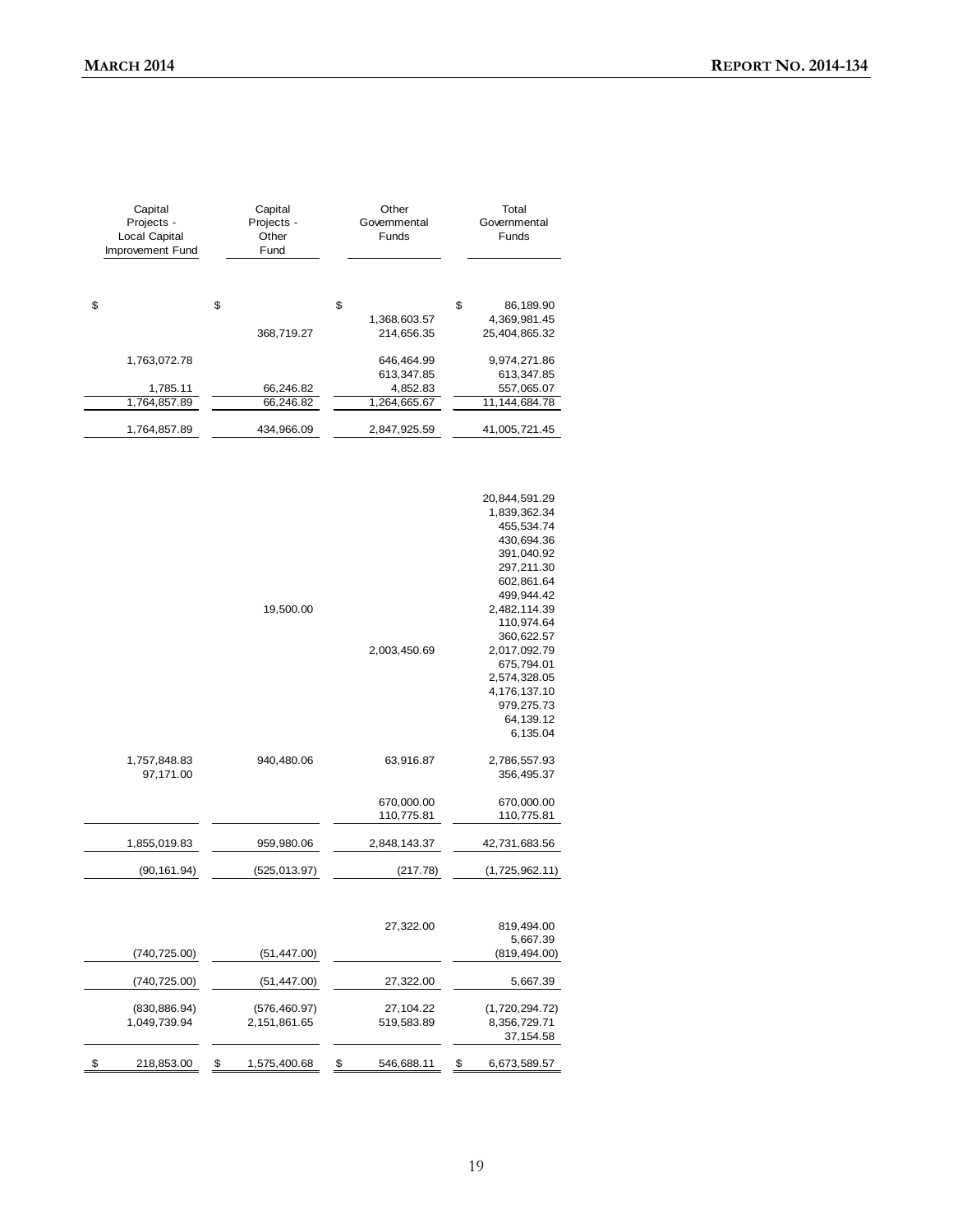#### *For the Fiscal Year Ended June 30, 2013 REVENUES, EXPENDITURES, AND CHANGES IN FUND BALANCES DISTRICT SCHOOL BOARD WAKULLA COUNTY RECONCILIATION OF THE GOVERNMENTAL FUNDS STATEMENT OF TO THE STATEMENT OF ACTIVITIES*

<span id="page-24-0"></span>

| Net Change in Fund Balances - Governmental Funds                                                                                                                                                                                                                                                                                                                      | \$<br>(1,720,294.72) |
|-----------------------------------------------------------------------------------------------------------------------------------------------------------------------------------------------------------------------------------------------------------------------------------------------------------------------------------------------------------------------|----------------------|
| Amounts reported for governmental activities in the statement of activities are different because:                                                                                                                                                                                                                                                                    |                      |
| Capital outlays are reported in the governmental funds as expenditures. However, in the<br>statement of activities, the cost of those assets is allocated over their estimated useful lives<br>as depreciation expense. This is the amount of capital outlays in excess of depreciation                                                                               |                      |
| expense in the current fiscal year.                                                                                                                                                                                                                                                                                                                                   | 1,132,644.32         |
| Donated capital assets are reported as revenue in the statement of activities but do not provide<br>current financial resources and therefore are not reported in the governmental funds.                                                                                                                                                                             | 192,045.47           |
| Repayment of long-term debt is an expenditure in the governmental funds, but the repayment<br>reduces long-term liabilities in the statement of net position.                                                                                                                                                                                                         | 670,000.00           |
| Accrued interest expense reported in the statement of activities does not require the use of current<br>financial resources and, therefore, is not reported as an expenditure in the governmental funds.<br>This is the reduction in accrued interest during the current fiscal year.                                                                                 | 4,292.45             |
| In the statement of activities, the cost of compensated absences is measured by the amounts<br>earned during the year, while in the governmental funds, expenditures are recognized based on<br>the amounts actually paid for compensated absences. This is the net amount of compensated<br>absences paid in excess of the amount earned in the current fiscal year. | 35,785.42            |
| Other postemployment benefits costs are recorded in the statement of activities under the<br>full accrual basis of accounting, but are not recorded in the governmental funds until paid. This<br>is the net increase in the other postemployment benefits liability for the current fiscal year.                                                                     | (210, 818.00)        |
| The purchases method of inventory accounting is used in the governmental funds for the<br>transportation inventories, while the government-wide statement inventories are accounted for<br>on the consumption method.                                                                                                                                                 | 37, 154.58           |
| <b>Change in Net Position - Governmental Activities</b>                                                                                                                                                                                                                                                                                                               | 140,809.52           |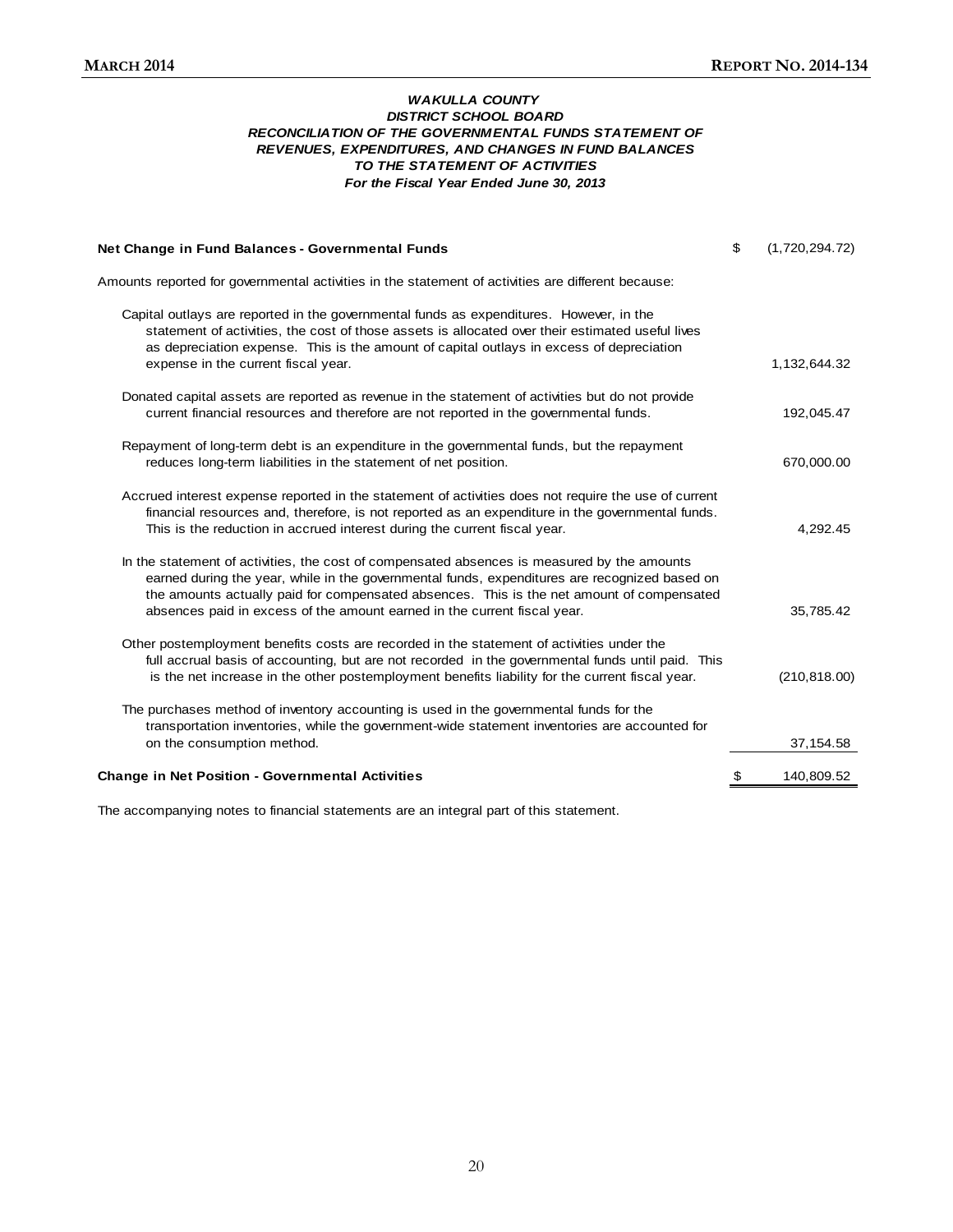## *WAKULLA COUNTY STATEMENT OF NET POSITION - PROPRIETARY FUND June 30, 2013 DISTRICT SCHOOL BOARD*

<span id="page-25-0"></span>

|                                           | Business-Type           |  |
|-------------------------------------------|-------------------------|--|
|                                           | Activities - Nonmajor   |  |
|                                           | <b>Enterprise Fund</b>  |  |
|                                           | Small School            |  |
|                                           | <b>District Council</b> |  |
|                                           | Consortium              |  |
| <b>ASSETS</b>                             |                         |  |
| <b>Current Assets:</b>                    |                         |  |
| Cash and Cash Equivalents                 | \$<br>33,819.97         |  |
| <b>LIABILITIES</b>                        |                         |  |
| <b>Current Liabilities:</b>               |                         |  |
| <b>Accounts Payable</b>                   | \$<br>3,906.47          |  |
| <b>NET POSITION</b>                       |                         |  |
| Unrestricted                              | 29,913.50               |  |
| <b>TOTAL LIABILITIES AND NET POSITION</b> | \$<br>33,819.97         |  |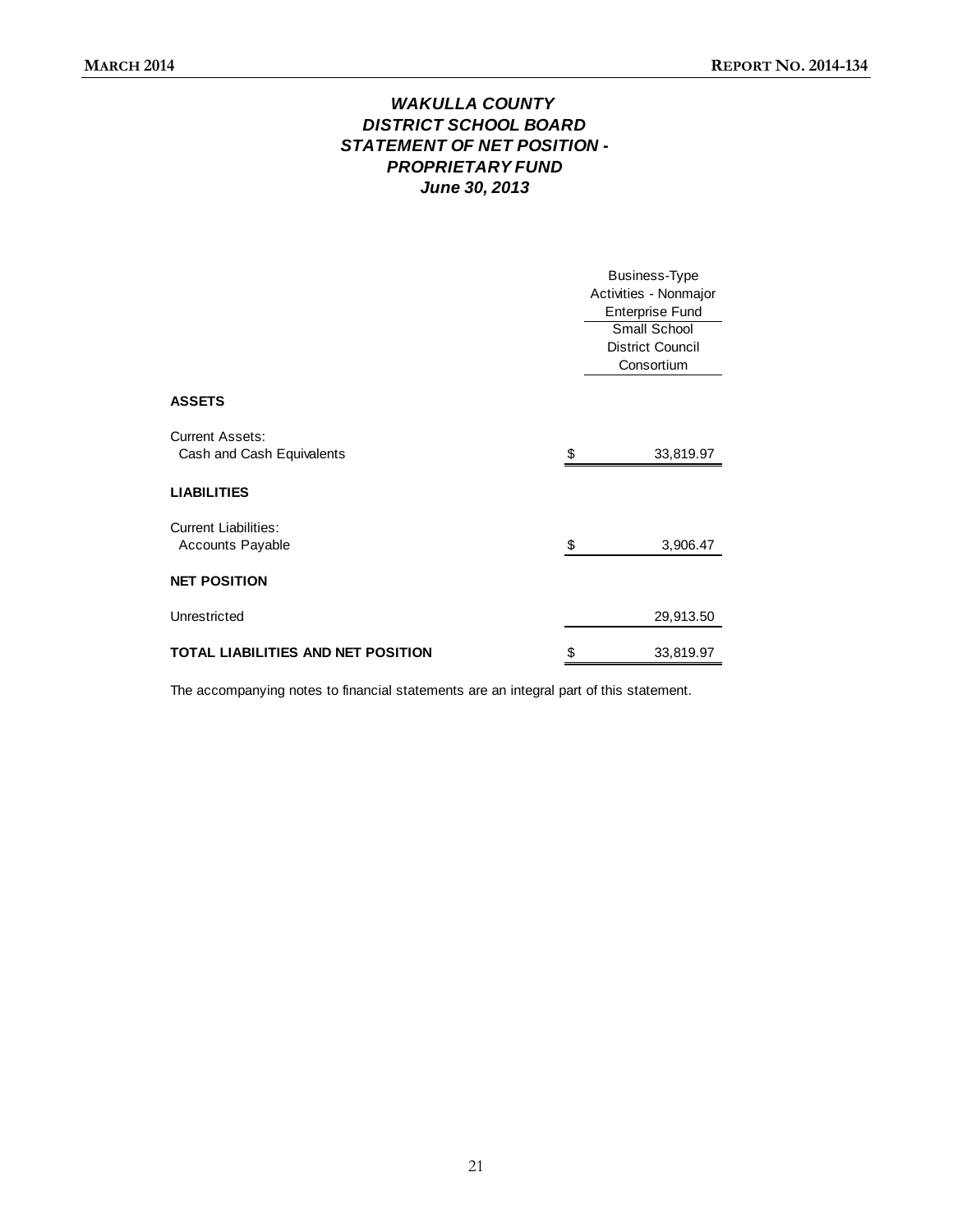## <span id="page-26-0"></span>*DISTRICT SCHOOL BOARD WAKULLA COUNTY STATEMENT OF REVENUES, EXPENSES, AND CHANGES IN FUND NET POSITION - PROPRIETARY FUND For the Fiscal Year Ended June 30, 2013*

|                                                                                   | Business-Type<br>Activities -<br>Nonmajor<br><b>Enterprise Fund</b><br>Small School<br><b>District Council</b> |
|-----------------------------------------------------------------------------------|----------------------------------------------------------------------------------------------------------------|
|                                                                                   | Consortium                                                                                                     |
| <b>OPERATING REVENUES</b><br><b>Charges for Services</b><br><b>Other Receipts</b> | \$<br>95,775.00<br>1,000.00                                                                                    |
| <b>Total Operating Revenues</b>                                                   | 96,775.00                                                                                                      |
| <b>OPERATING EXPENSES</b><br><b>Purchased Services</b>                            | 89,580.60                                                                                                      |
| <b>Operating Income</b>                                                           | 7,194.40                                                                                                       |
| <b>Total Net Position - Beginning</b>                                             | 22,719.10                                                                                                      |
| <b>Total Net Position - Ending</b>                                                | \$<br>29,913.50                                                                                                |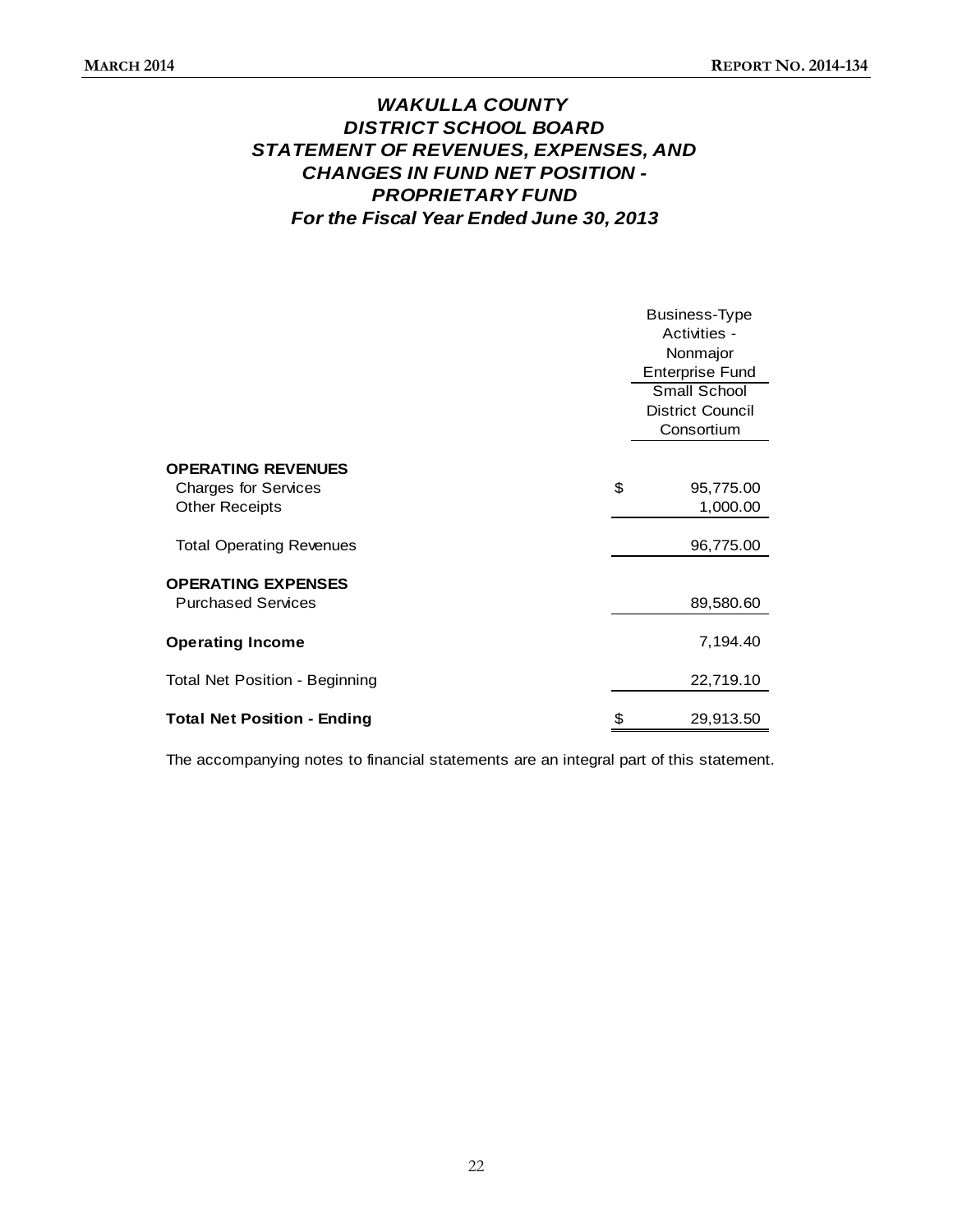## *WAKULLA COUNTY STATEMENT OF CASH FLOWS - PROPRIETARY FUND For the Fiscal Year Ended June 30, 2013 DISTRICT SCHOOL BOARD*

<span id="page-27-0"></span>

|                                                   | Business-Type           |
|---------------------------------------------------|-------------------------|
|                                                   | Activities -            |
|                                                   | Nonmajor                |
|                                                   | <b>Enterprise Fund</b>  |
|                                                   | Small School            |
|                                                   | <b>District Council</b> |
|                                                   | Consortium              |
|                                                   |                         |
| <b>CASH FLOWS FROM OPERATING ACTIVITIES</b>       |                         |
| Cash Received from Services                       | \$<br>95,775.00         |
| Cash Payments to Suppliers for Goods and Services | (100, 232.53)           |
| <b>Other Receipts</b>                             | 1,000.00                |
|                                                   |                         |
| <b>Net Cash Used by Operating Activities</b>      | (3,457.53)              |
| Cash and Cash Equivalents, Beginning              | 37,277.50               |
|                                                   |                         |
| Cash and Cash Equivalents, Ending                 | \$<br>33,819.97         |

#### **Reconciliation of Operating Income to Net Cash Used by Operating Activities:**

| Operating Income                                                                       |   | 7.194.40    |
|----------------------------------------------------------------------------------------|---|-------------|
| Adjustments to Reconcile Operating Income to Net Cash Used<br>by Operating Activities: |   |             |
| Decrease in Accounts Payable                                                           |   | (10,651.93) |
| Net Cash Used by Operating Activities                                                  | S | (3,457.53)  |
|                                                                                        |   |             |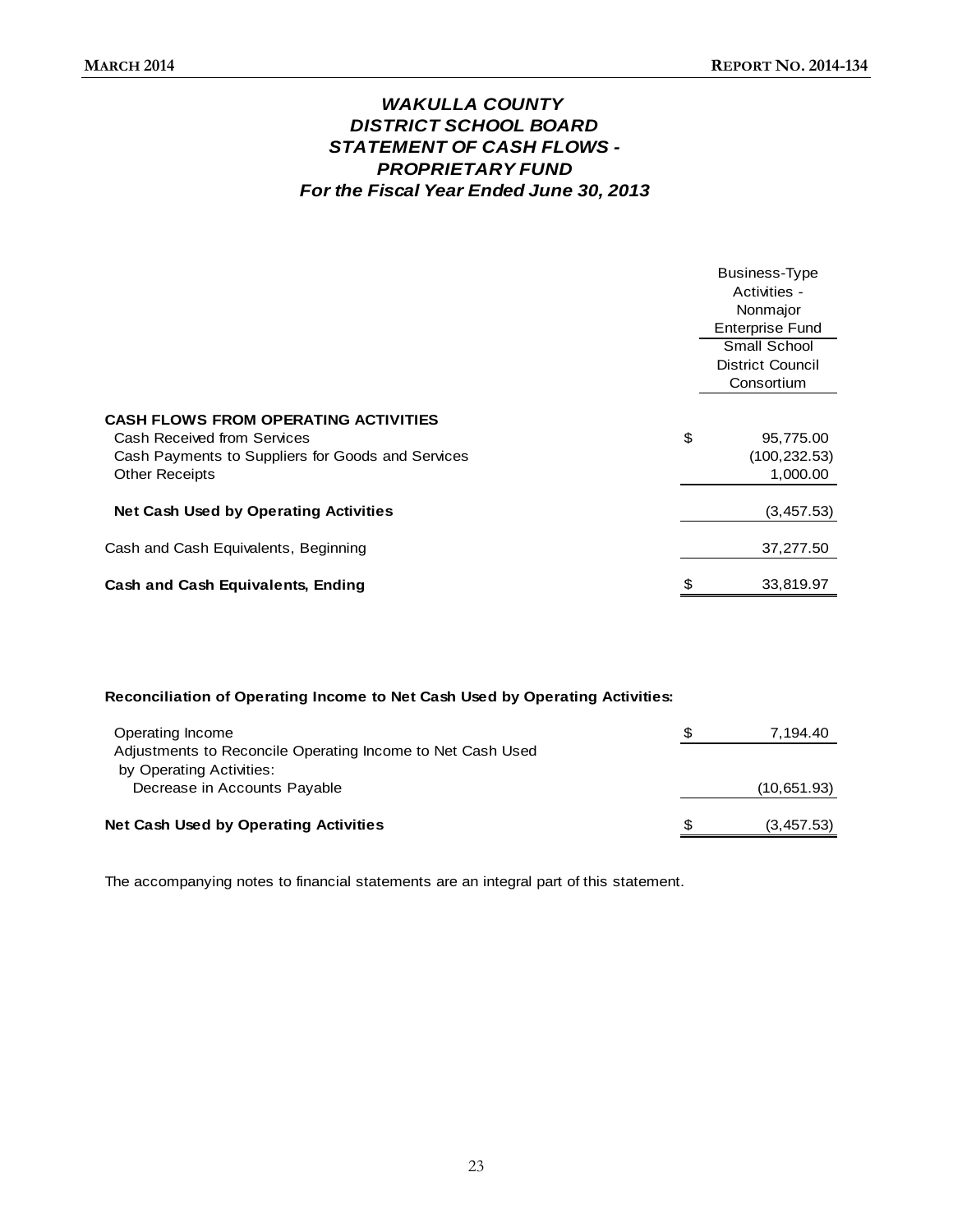## <span id="page-28-0"></span>*June 30, 2013 DISTRICT SCHOOL BOARD WAKULLA COUNTY STATEMENT OF FIDUCIARY ASSETS AND LIABILITIES FIDUCIARY FUNDS*

|                           | Agency<br>Funds  |
|---------------------------|------------------|
| <b>ASSETS</b>             |                  |
| Cash and Cash Equivalents | \$<br>601,207.00 |
| <b>LIABILITIES</b>        |                  |
| Internal Accounts Payable | \$<br>601,207.00 |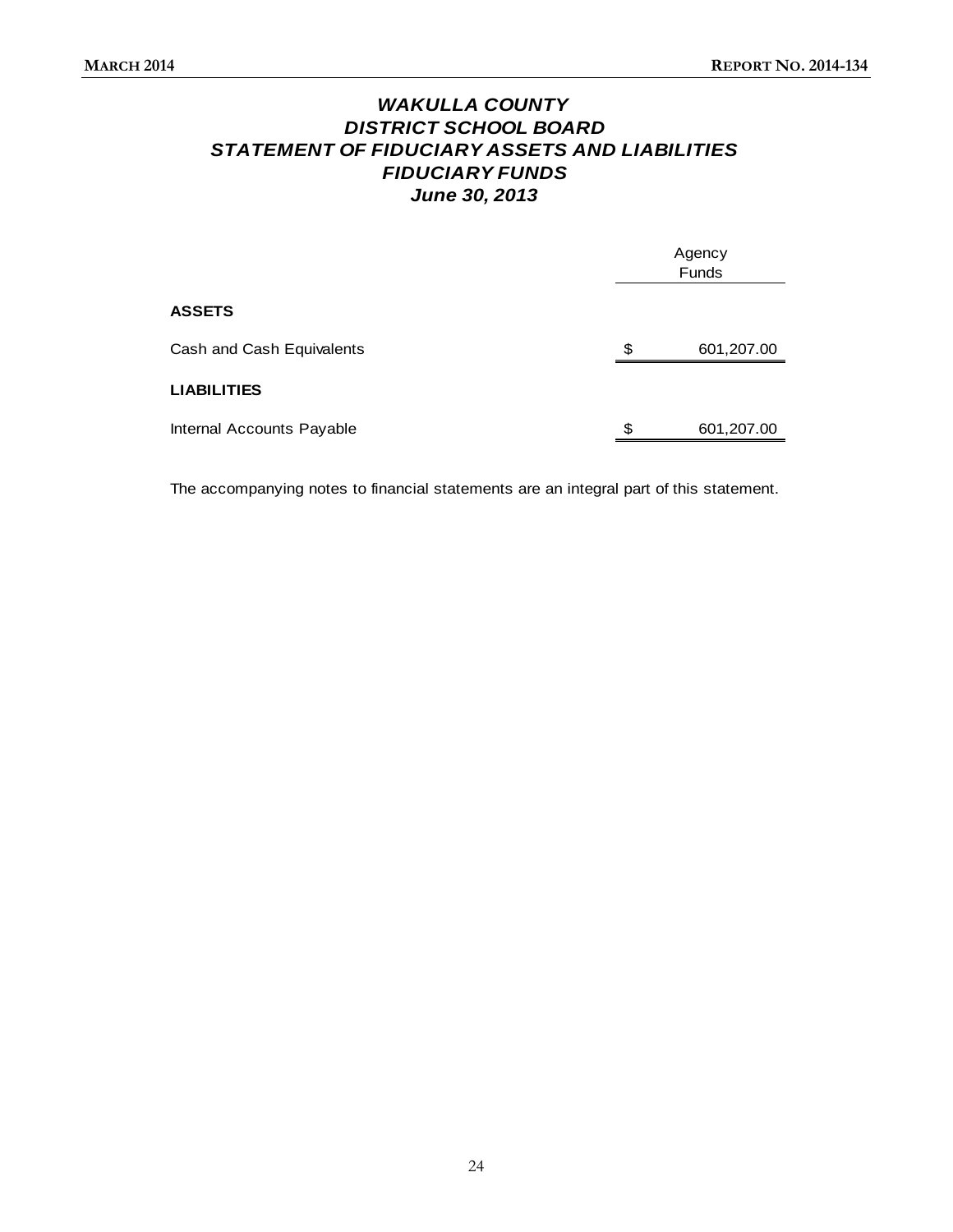#### <span id="page-29-0"></span>**I. SUMMARY OF SIGNIFICANT ACCOUNTING POLICIES**

#### **A. Description of Government-wide Financial Statements**

The government-wide financial statements (i.e., the statement of net position and the statement of activities) report information on all of the nonfiduciary activities of the primary government and its component unit. All fiduciary activities are reported only in the fund financial statements. Governmental activities, which normally are supported by taxes, intergovernmental revenues, and other nonexchange transactions, are reported separately from business-type activities, which rely to a significant extent on fees and charges to external customers for support. Likewise, the primary government is reported separately from the legally separated component unit for which the primary government is financial accountable.

The statement of activities presents a comparison between direct expenses and program revenues for each function or program of the Wakulla County School District's (District) governmental activities and for each segment of the business-type activities. Direct expenses are those that are specifically associated with a service, program, or department and are thereby clearly identifiable to a particular function. Depreciation expense associated with the District's transportation department is allocated to the pupil transportation services function, while remaining depreciation expense is not readily associated with a particular function and is reported as unallocated.

#### **B. Reporting Entity**

The Wakulla County District School Board (Board) has direct responsibility for operation, control, and supervision of District schools and is considered a primary government for financial reporting. The District is considered part of the Florida system of public education, operates under the general direction of the Florida Department of Education, and is governed by State law and State Board of Education (SBE) rules. The governing body of the District is the Board, which is composed of five elected members. The elected Superintendent of Schools is the executive officer of the Board. Geographic boundaries of the District correspond with those of Wakulla County.

Criteria for determining if other entities are potential component units that should be reported within the District's basic financial statements are identified and described in the Governmental Accounting Standards Board's (GASB) *Codification of Governmental Accounting and Financial Reporting Standards*, Sections 2100 and 2600. The application of these criteria provides for identification of any legally separate entities for which the Board is financially accountable and other organizations for which the nature and significance of their relationship with the Board are such that exclusion would cause the District's basic financial statements to be misleading.

Based on the application of these criteria, the following component unit is included within the District's reporting entity:

**Discretely Presented Component Unit**. The component unit columns in the government-wide financial statements include the financial data of the District's other component unit. A separate column is used to emphasize that it is legally separate from the District.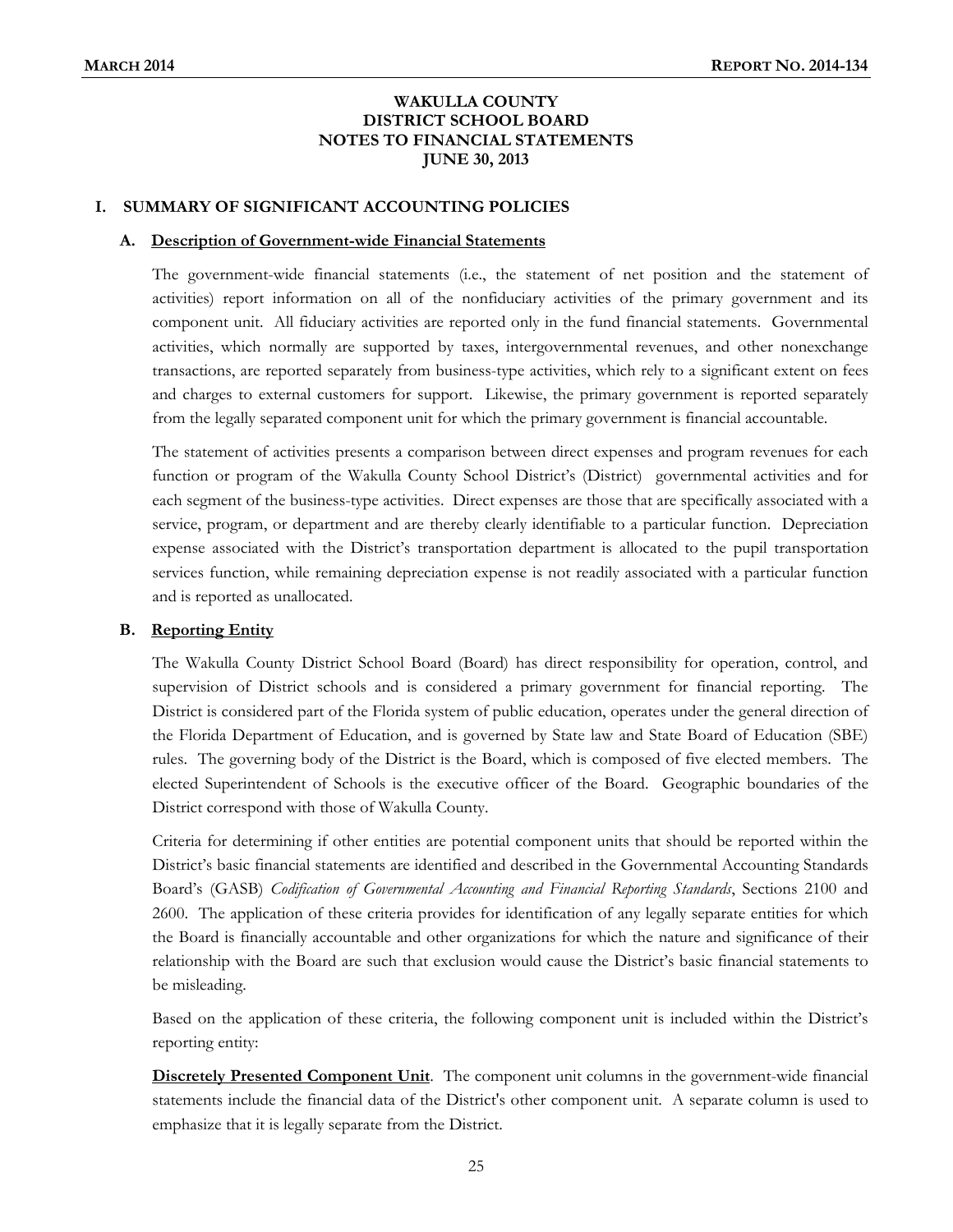Wakulla's Charter School of Arts, Science and Technology, Inc. is a not-for-profit corporation organized pursuant to Chapter 617, Florida Statutes, the Florida Not For Profit Corporation Act, and Section 1002.33, Florida Statutes. The charter school operates under a charter approved by its sponsor, the Wakulla County District School Board. The charter school is considered to be a component unit of the District because the District is financially accountable for the charter school as the District established the charter school by approval of the charter, which is tantamount to the initial appointment of the charter school, and there is a potential for the charter school to impose specific financial burdens on the District. In addition, pursuant to the Florida Constitution, the charter school is a public school and the District is responsible for the operation, control, and supervision of public schools within the District.

The financial data reported on the accompanying statements was derived from the charter school's audited financial statements for the fiscal year ended June 30, 2013. The audit report is filed in the District's administrative offices.

#### **C. Basis of Presentation: Government-wide Financial Statements**

While separate government-wide and fund financial statements are presented, they are interrelated. The governmental activities column incorporates data from governmental funds, while business-type activities incorporate data from the government's enterprise fund. Separate financial statements are provided for governmental funds, proprietary fund, and fiduciary funds, even though the latter are excluded from the government-wide financial statements.

The effects of interfund activity have been eliminated from the government-wide financial statements except for interfund services provided and used.

#### **D. Basis of Presentation: Fund Financial Statements**

The fund financial statements provide information about the District's funds, including the fiduciary funds. Separate statements for each fund category – governmental, proprietary, and fiduciary – are presented. The emphasis of fund financial statements is on major governmental funds, each displayed in a separate column. All remaining governmental funds are aggregated and reported as nonmajor funds. Major individual governmental funds are reported as separate columns in the fund financial statements.

The District reports the following major governmental funds:

- $\triangleright$  General Fund to account for all financial resources not required to be accounted for in another fund, and for certain revenues from the State that are legally restricted to be expended for specific current operating purposes.
- $\triangleright$  Special Revenue Other Fund to account for certain Federal grant program resources.
- $\triangleright$  Special Revenue Federal Economic Stimulus Fund to account for certain Federal grant program resources related to the American Recovery and Reinvestment Act (ARRA).
- $\triangleright$  Capital Projects Local Capital Improvement Fund to account for the financial resources generated by the local capital improvement tax levy to be used for educational capital outlay needs, including new construction and renovation and remodeling projects.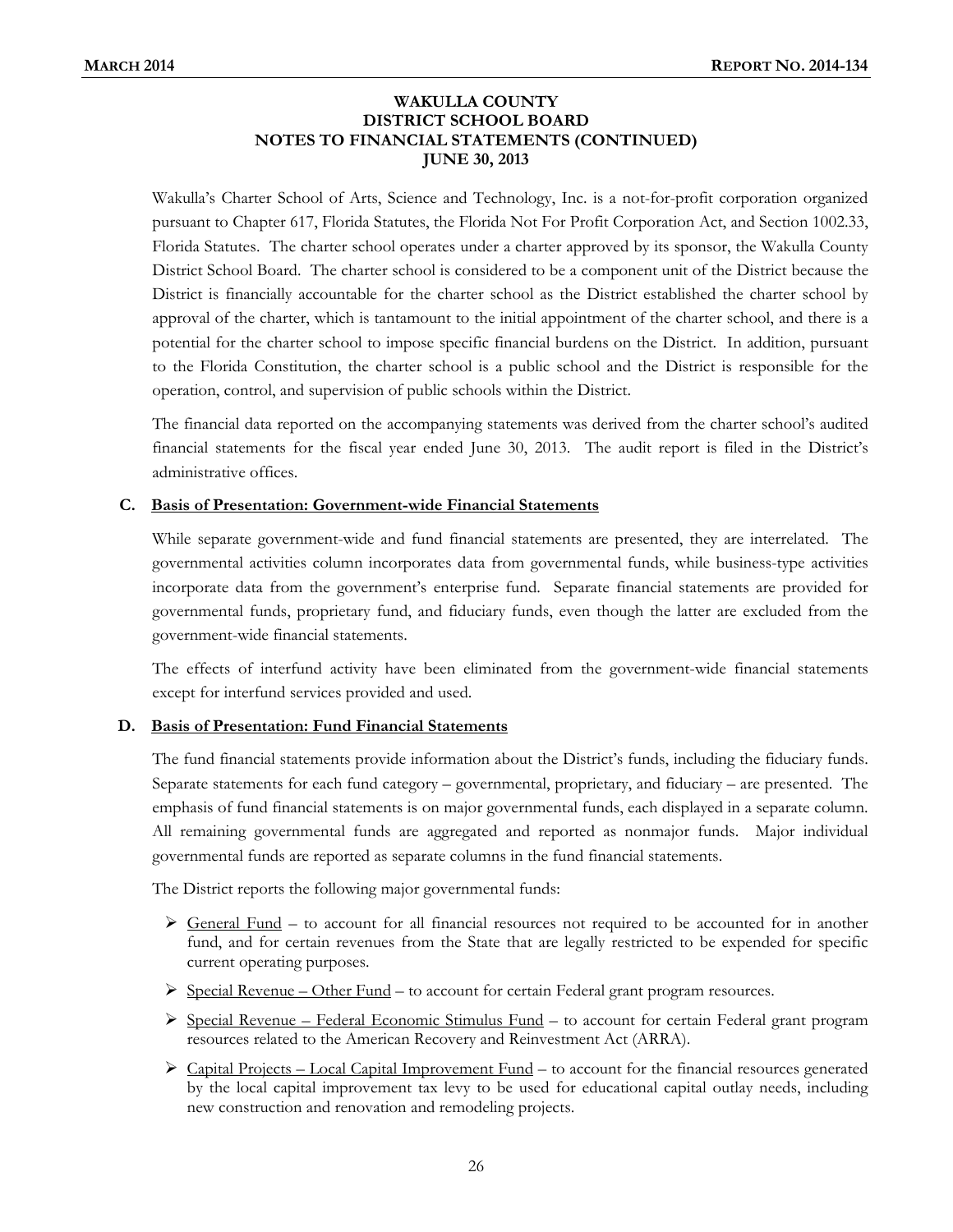$\triangleright$  Capital Projects – Other Fund – to account for the financial resources generated by various State sources and local sources to be used for educational capital outlay needs, including new construction, and renovation and remodeling projects.

Additionally, the District reports the following proprietary and fiduciary fund types:

- $\triangleright$  Enterprise Fund to account for the financing of the Small School District Council Consortium for which the District is fiscal agent.
- $\triangleright$  Agency Funds to account for resources of the school internal funds, which are used to administer moneys collected at several schools in connection with school, student athletic, class, and club activities.

During the course of operations the District has activity between funds for various purposes. Any residual balances outstanding at year end are reported as due from/to other funds. While these balances are reported in fund financial statements, certain eliminations are made in the preparation of the government-wide financial statements. Balances between the funds included in governmental activities (i.e., the governmental funds) are eliminated so that only the net amount is included as internal balances in the governmental activities column. Similarly, balances between the funds included in business-type activities (i.e., the enterprise fund) are eliminated so that only the net amount is included as internal balances in the business-type activities column. Further, certain activity occurs during the year involving transfers of resources between funds. In fund financial statements these amounts are reported at gross amounts as transfers in and out. While reported in fund financial statements, certain eliminations are made in the preparation of the government-wide financial statements. Transfers between the funds included in governmental activities are eliminated so that only the net amount is included as transfers in the governmental activities column. Similarly, balances between the funds included in business-type activities are eliminated so that only the net amount is included as transfers in the business-type activities column.

#### **E. Basis of Accounting**

The accounting and financial reporting treatment is determined by the applicable measurement focus and basis of accounting. Measurement focus indicates the type of resources being measured such as current financial resources or economic resources. The basis of accounting indicates the timing of transactions or events for recognition in the financial statements.

The government-wide financial statements are reported using the economic resources measurement focus and the accrual basis of accounting. Revenues are recognized when earned and expenses are recognized when a liability is incurred, regardless of the timing of the related cash flows. Property taxes are recognized in the year for which they are levied. Revenues from grants, entitlements, and donations are recognized in the fiscal year in which all eligibility requirements imposed by the provider have been satisfied.

The governmental fund financial statements are reported using the current financial resources measurement focus and the modified accrual basis of accounting. Revenues, except for certain grant revenues, are recognized when they become measurable and available. Revenues are considered to be available when they are collectible within the current period or soon enough thereafter to pay liabilities of the current period. The District considers revenues to be available if they are collected within 60 days of the end of the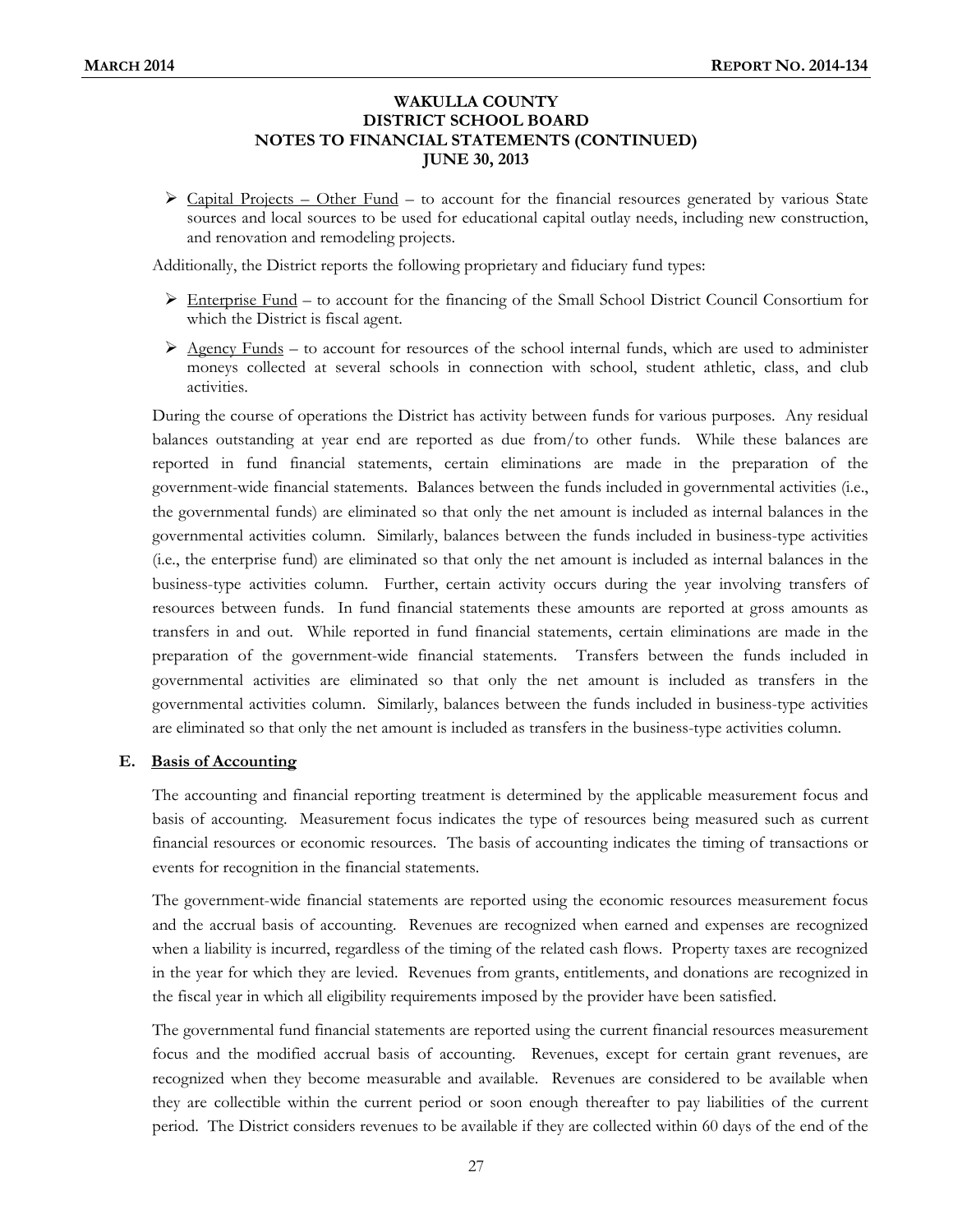current fiscal year. When grant terms provide that the expenditure of resources is the prime factor for determining eligibility for Federal, State, and other grant resources, revenue is recognized at the time the expenditure is made. Entitlements are recorded as revenues when all eligibility requirements are met, including any time requirements, and the amount is received during the period or within the availability period for this revenue source (within 60 days of year-end). Expenditures are generally recognized when the related fund liability is incurred, as under accrual accounting. However, debt service expenditures, claims and judgments, other postemployment benefits, and compensated absences, are only recorded when payment is due. General capital asset acquisitions are reported as expenditures in governmental funds. Allocations of cost, such as depreciation, are not recognized in governmental funds.

The proprietary fund is reported using the economic resources measurement focus and the accrual basis of accounting. The agency funds have no measurement focus but utilizes the accrual basis of accounting for reporting assets and liabilities.

The charter school is accounted for as governmental organizations and follows the same accounting model as the District's governmental activities.

#### **F. Assets, Liabilities, and Net Position/Fund Balance**

#### **1. Cash and Cash Equivalents**

The District's cash and cash equivalents are considered to be cash on hand, demand deposits, and short-term, highly liquid investments with original maturities of three months or less. Investments classified as cash equivalents include amounts placed with the State Board of Administration (SBA) in Florida PRIME, formerly known as the Local Government Surplus Funds Trust Fund Investment Pool.

Cash deposits are held by banks qualified as public depositories under Florida law. All deposits are insured by Federal depository insurance, up to specified limits, or collateralized with securities held in Florida's multiple financial institution collateral pool as required by Chapter 280, Florida Statutes.

#### **2. Investments**

Investments consist of amounts placed in the SBA debt service accounts for investment of debt service moneys and amounts placed with the SBA for participation in the Florida PRIME and Fund B Surplus Funds Trust Fund (Fund B) investment pools created by Sections 218.405 and 218.417, Florida Statutes. These investment pools operate under investment guidelines established by Section 215.47, Florida Statutes.

The District's investments in Florida PRIME, which the SBA indicates is a Securities and Exchange Commission Rule 2a7-like external investment pool, are similar to money market funds in which shares are owned in the fund rather than the underlying investments. These investments are reported at fair value, which is amortized cost.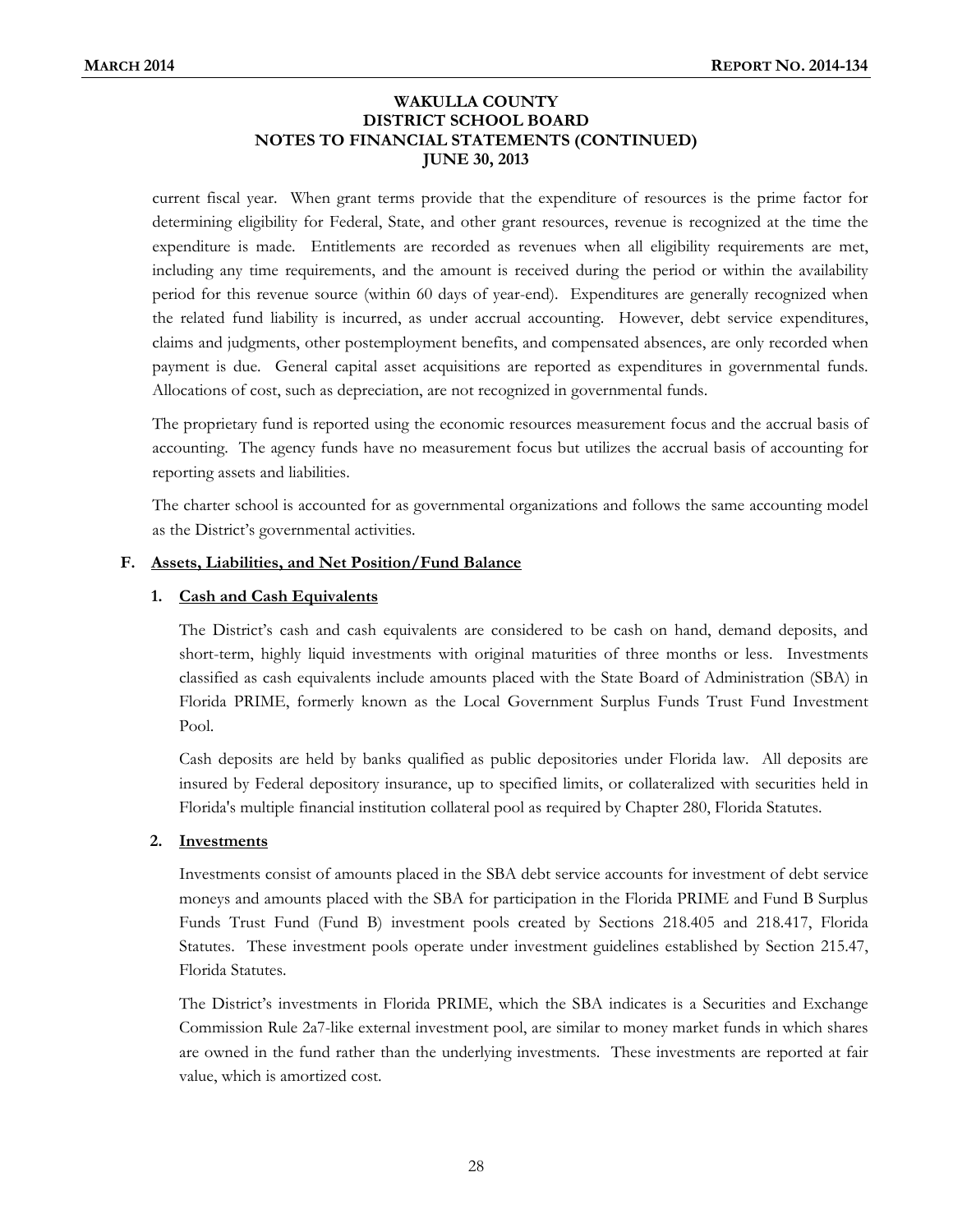The District's investments in Fund B are accounted for as a fluctuating net asset value pool, with a fair value factor of 1.11845939 at June 30, 2013. Fund B is not subject to participant withdrawal requests. Distributions from Fund B, as determined by the SBA, are effected by transferring eligible cash or securities to Florida PRIME, consistent with the pro rata allocation of pool shareholders of record at the creation date of Fund B. One hundred percent of such distributions from Fund B are available as liquid balance within Florida PRIME.

Types and amounts of investments held at fiscal year-end are described in a subsequent note.

#### **3. Inventories and Prepaid Items**

Inventories consist of expendable supplies held for consumption in the course of District operations. Inventories are stated at cost on the first-in, first-out basis, except that the United States Department of Agriculture donated foods are stated at their fair value as determined at the time of donation to the District's food service program by the Florida Department of Agriculture and Consumer Services, Bureau of Food Distribution. The costs of food service inventories are recorded as expenditures when used rather than purchased. The cost of transportation inventories is recorded as an expenditures at the time of purchase, and the reported inventories are equally offset by a nonspendable fund balance which indicates they do not constitute "available spendable resources."

Certain payments to vendors reflect costs applicable to future accounting periods and are recorded as prepaid items in both the government-wide and fund financial statements. The cost of prepaid items is recorded as expenditures/expenses when consumed rather than when purchased.

#### **4. Capital Assets**

Expenditures for capital assets acquired or constructed for general District purposes are reported in the governmental fund that financed the acquisition or construction. The capital assets so acquired are reported at cost in the government-wide statement of net position but are not reported in the governmental fund financial statements. Capital assets are defined by the District as those costing more than \$750. However, for renovations to buildings, the threshold of capitalization is \$50,000. Such assets are recorded at historical cost or estimated historical cost if purchased or constructed. Donated assets are recorded at fair value at the date of donation.

Interest costs incurred during construction of capital assets are not considered material and are not capitalized as part of the cost of construction.

Capital assets are depreciated using the weighted average composite method over the following estimated useful lives: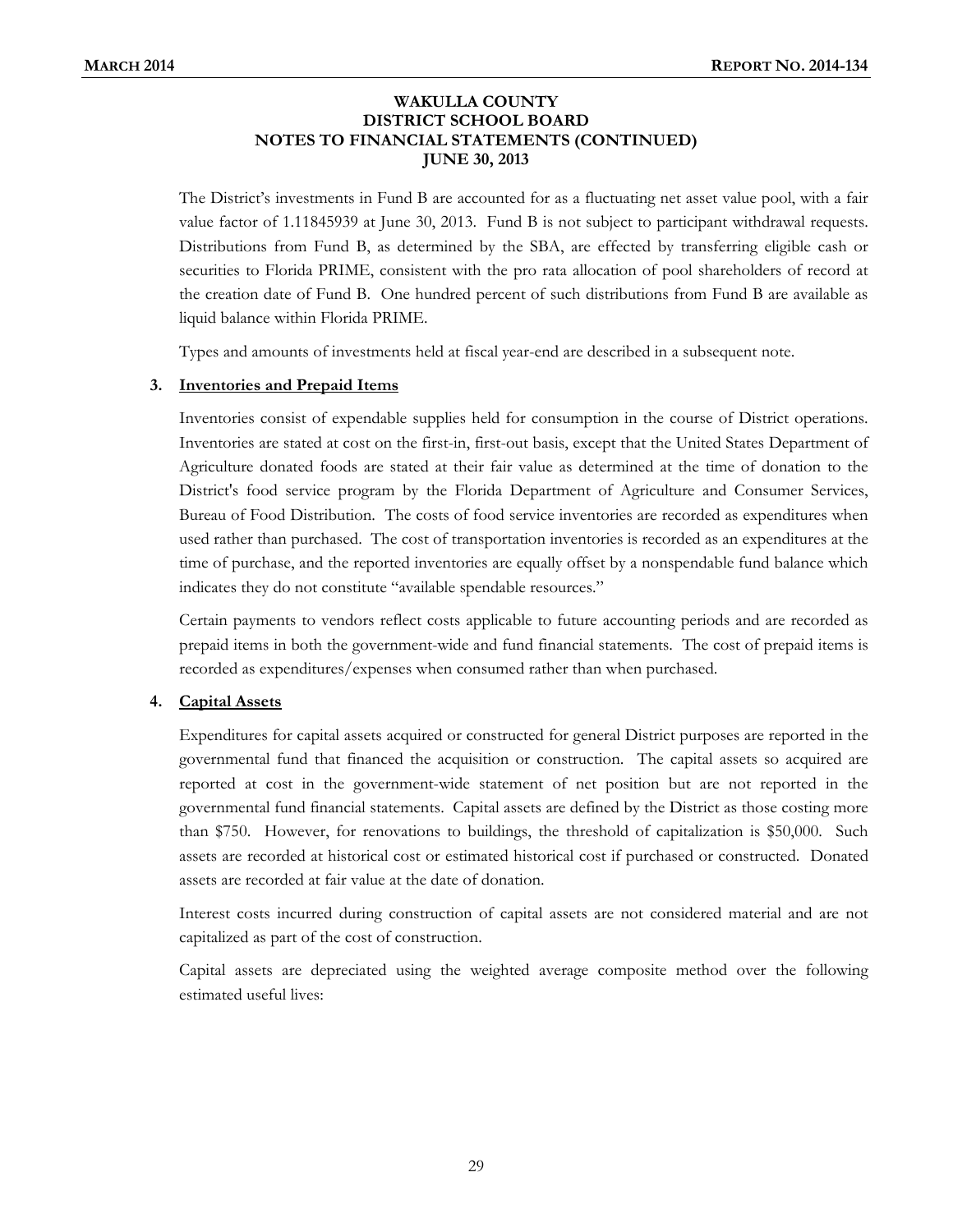| Description                                  | <b>Estimated Lives</b> |
|----------------------------------------------|------------------------|
| Improvements Other Than Buildings            | $8 - 35$ years         |
| <b>Buildings and Fixed Equipment</b>         | 10 $-50$ years         |
| Furniture, Fixtures, and Equipment           | $3 - 10$ years         |
| <b>Motor Vehicles</b>                        | $5 - 10$ years         |
| Audio Visual Materials and Computer Software | $5 - 7$ years          |

Current year information relative to changes in capital assets is described in a subsequent note.

#### **5. Long-Term Liabilities**

Long-term obligations that will be financed from resources to be received in the future by governmental funds are reported as liabilities in the government-wide statement of net position.

In the governmental fund financial statements, bonds and other long-term obligations are not recognized as liabilities until due.

Changes in long-term liabilities for the current year are reported in a subsequent note.

#### **6. Net Position Flow Assumption**

The District occasionally funds outlays for a particular purpose from both restricted (e.g., restricted bond or grant proceeds) and unrestricted resources. To calculate the amounts to report as restricted – net position and unrestricted – net position in the government-wide and proprietary fund financial statements, a flow assumption must be made about the order in which the resources are considered to be applied. Consequently, it is the District's policy to consider restricted - net position to have been depleted before unrestricted – net position is applied.

#### **7. Fund Balance Flow Assumptions**

The District may fund outlays for a particular purpose from both restricted and unrestricted resources (the total of committed, assigned, and unassigned fund balance). To calculate the amounts to report as restricted, committed, assigned, and unassigned fund balance in the governmental fund financial statements a flow assumption must be made about the order in which the resources are considered to be applied. It is the District's policy to consider restricted fund balance to have been depleted before using any of the components of unrestricted fund balance. Further, when components of unrestricted fund balance can be used for the same purpose, committed fund balance is depleted first, followed by assigned fund balance. Unassigned fund balance is applied last.

#### **8. Fund Balance Policies**

Fund balance of governmental funds is reported in various categories based on the nature of any limitations requiring the use of resources for specific purposes. The District itself can establish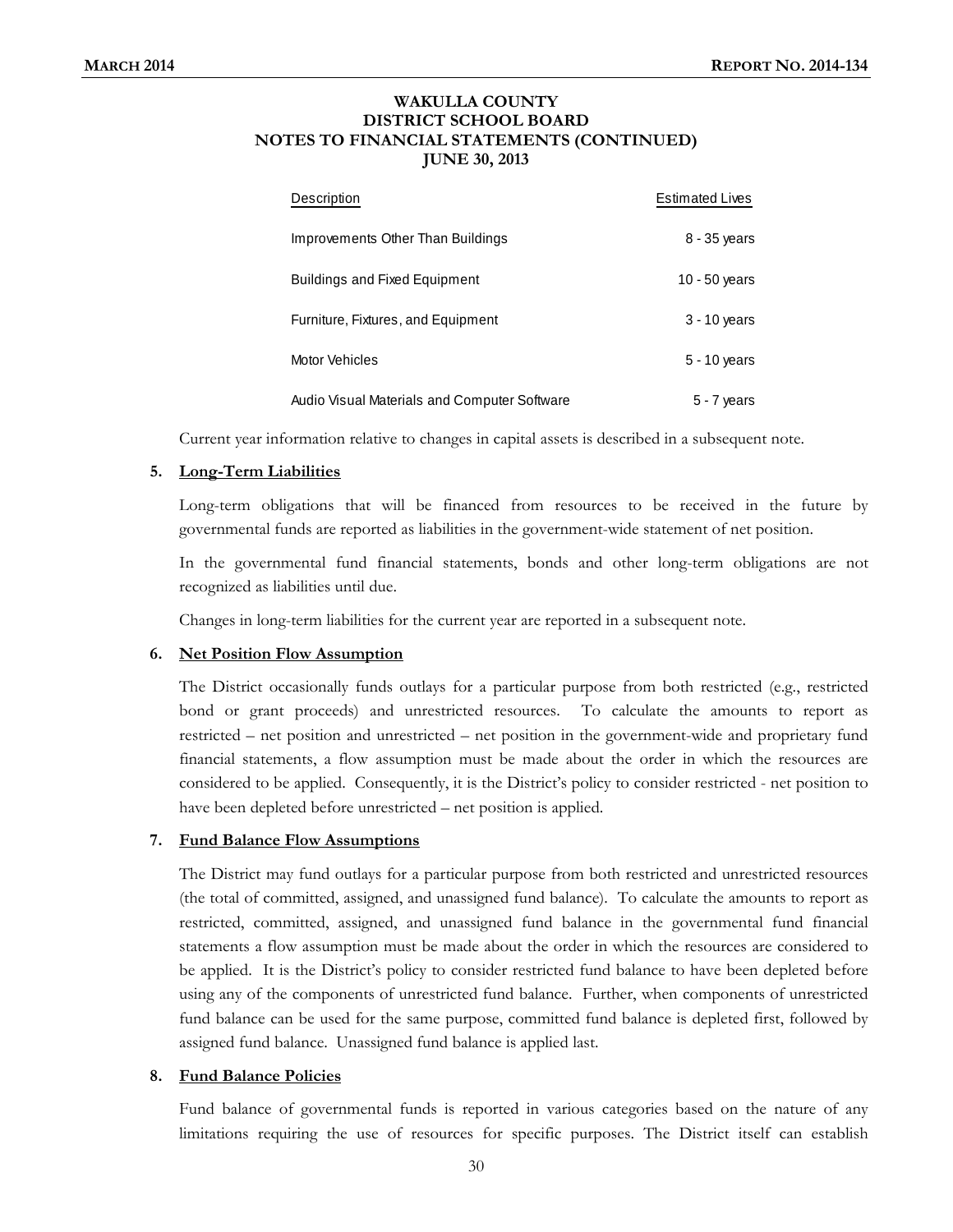limitations on the use of resources through either a commitment (committed fund balance) or an assignment (assigned fund balance).

The committed fund balance classification includes amounts that can be used only for the specific purposes determined by a formal action of the District's highest level of decision-making authority. The Board is the highest level of decision-making authority for the District that can, by adoption of a resolution prior to the end of the fiscal year, commit fund balance. Once adopted, the limitation imposed by the resolution remains in place until a similar action is taken (the adoption of another resolution) to remove or revise the limitation. The District did not have any committed fund balances at June 30, 2013.

Amounts in the assigned fund balance classification are intended to be used by the District for specific purposes but do not meet the criteria to be classified as committed. The Board has by Board Resolution 11/12-01 authorized the Superintendent, or his designee, to assign fund balance. The Board may also assign fund balance as it does when appropriating fund balance to cover a gap between estimated revenue and appropriations in the subsequent year's appropriated budget. Unlike commitments, assignments generally only exist temporarily. In other words, an additional action does not normally have to be taken for the removal of an assignment. Conversely, as discussed above, an additional action is essential to either remove or revise a commitment.

#### **G. Revenues and Expenditures/Expenses**

#### **1. Program Revenues**

Amounts reported as program revenues include charges paid by the recipient of the goods or services offered by the program, and grants and contributions that are restricted to meeting the operational or capital requirements of a particular program. All taxes, including those dedicated for specific purposes, and other internally dedicated resources are reported as general revenues rather than program revenues. Revenues that are not classified as program revenues are presented as general revenues. The comparison of direct expenses with program revenues identifies the extent to which each governmental function or business segment is self-financing or draws from the general revenues of the District.

#### **2. State Revenue Sources**

Significant revenues from State sources for current operations include the Florida Education Finance Program administered by the Florida Department of Education (Department) under the provisions of Section 1011.62, Florida Statutes. In accordance with this law, the District determines and reports the number of full-time equivalent (FTE) students and related data to the Department. The Department performs certain edit checks on the reported number of FTE and related data, and calculates the allocation of funds to the District. The District is permitted to amend its original reporting for a period of five months following the date of the original reporting. Such amendments may impact funding allocations for subsequent years. The Department may also adjust subsequent fiscal period allocations based upon an audit of the District's compliance in determining and reporting FTE and related data.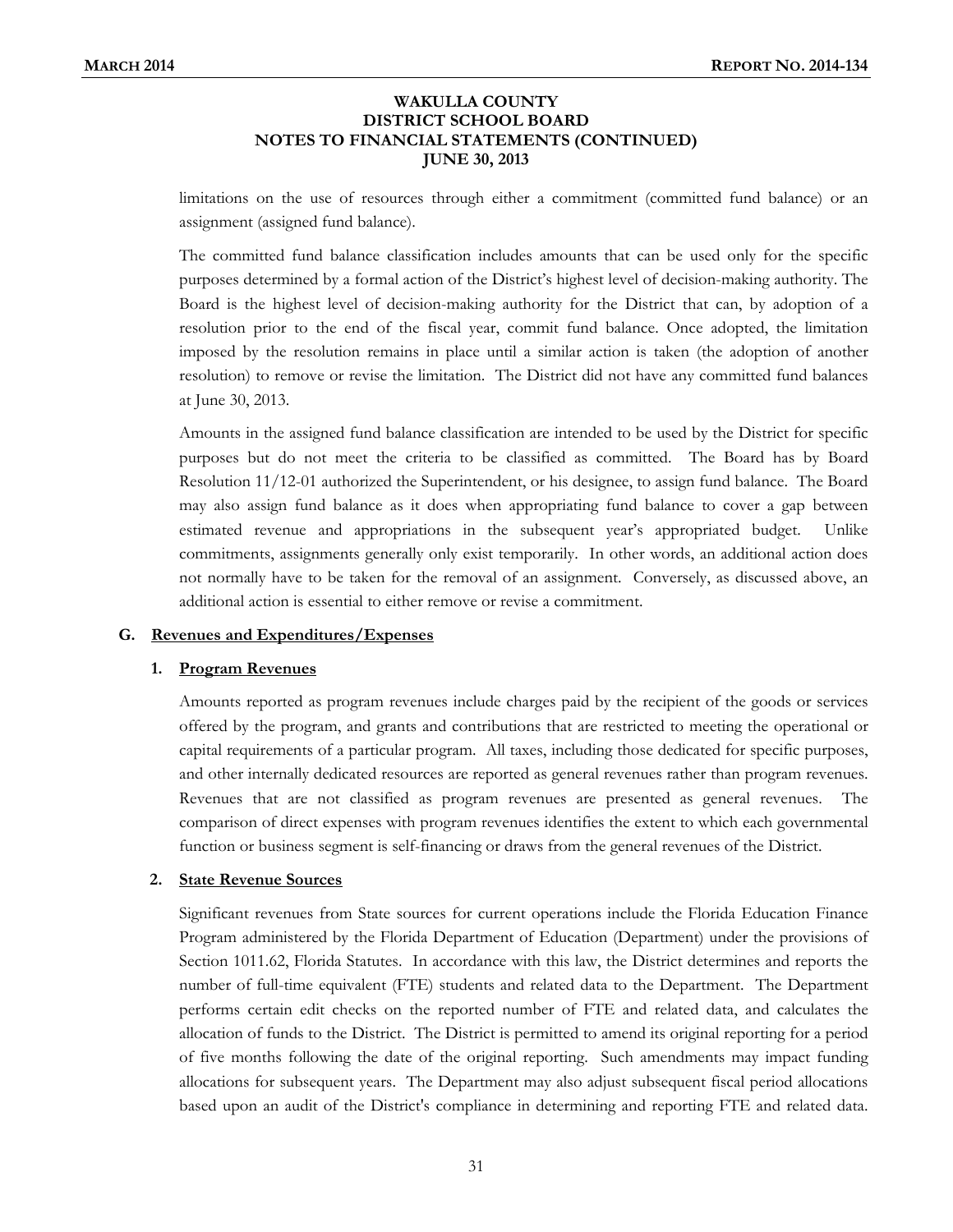Normally, such adjustments are treated as reductions or additions of revenue in the year when the adjustments are made.

The State provides financial assistance to administer certain educational programs. State Board of Education rules require that revenue earmarked for certain programs be expended only for the program for which the money is provided, and require that the money not expended as of the close of the fiscal year be carried forward into the following year to be expended for the same educational programs. The Department generally requires that these educational program revenues be accounted for in the General Fund. A portion of the fund balance of the General Fund is restricted in the governmental fund financial statements for the balance of categorical and earmarked educational program resources.

A schedule of revenue from State sources for the current year is presented in a subsequent note.

#### **3. District Property Taxes**

The Board is authorized by State law to levy property taxes for district school operations, capital improvements, and debt service.

Property taxes consist of ad valorem taxes on real and personal property within the District. Property values are determined by the Wakulla County Property Appraiser, and property taxes are collected by the Wakulla County Tax Collector.

The Board adopted the 2012 tax levy on September 10, 2012. Tax bills are mailed in October and taxes are payable between November 1 of the year assessed and March 31 of the following year at discounts of up to 4 percent for early payment.

Taxes become a lien on the property on January 1, and are delinquent on April 1, of the year following the year of assessment. State law provides for enforcement of collection of personal property taxes by seizure of the property to satisfy unpaid taxes, and for enforcement of collection of real property taxes by the sale of interest-bearing tax certificates to satisfy unpaid taxes. The procedures result in the collection of essentially all taxes prior to June 30 of the year following the year of assessment.

Property tax revenues are recognized in the government-wide financial statements when the Board adopts the tax levy. Property tax revenues are recognized in the governmental fund financial statements when taxes are received by the District, except that revenue is accrued for taxes collected by the Wakulla County Tax Collector at fiscal year-end but not yet remitted to the District.

Millages and taxes levied for the current year are presented in a subsequent note.

#### **4. Federal Revenue Sources**

The District receives Federal awards for the enhancement of various educational programs. Federal awards are generally received based on applications submitted to, and approved by, various granting agencies. For Federal awards in which a claim to these grant proceeds is based on incurring eligible expenditures, revenue is recognized to the extent that eligible expenditures have been incurred.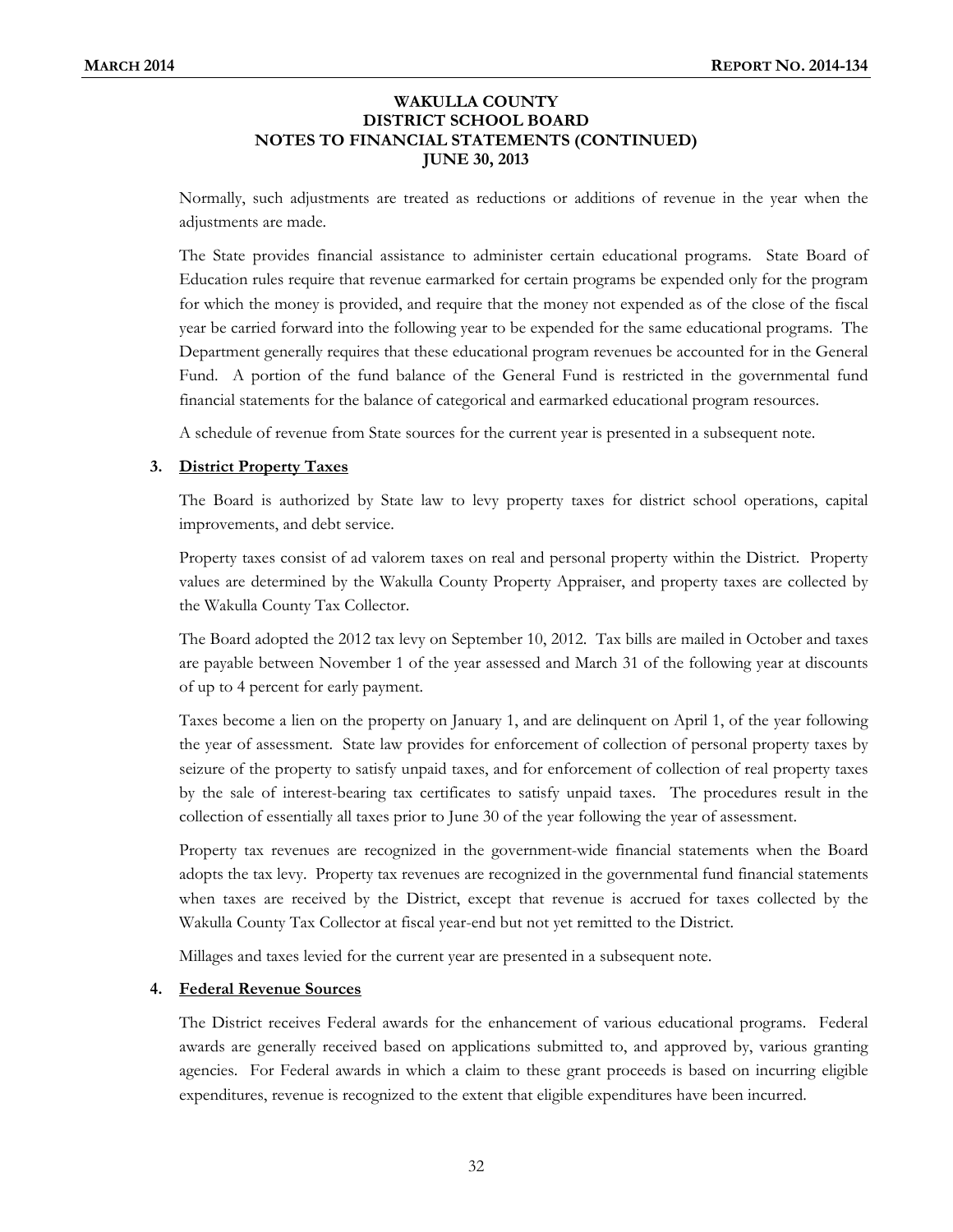#### **5. Compensated Absences**

In the government-wide financial statements, compensated absences (i.e., paid absences for employee vacation leave and sick leave) are accrued as liabilities to the extent that it is probable that the benefits will result in termination payments. A liability for these amounts is reported in the governmental fund financial statements only if it has matured, such as for occurrences of employee resignations and retirements. The liability for compensated absences includes salary-related benefits, where applicable.

#### **6. Proprietary Funds Operating and Nonoperating Revenues and Expenses**

Proprietary funds distinguish operating revenues and expenses from nonoperating items. Operating revenues and expenses generally result from providing services and producing and delivering goods in connection with the proprietary funds' principal ongoing operations. The principal operating revenues of the District's enterprise fund are charges for services relating to the Small School District Council Consortium. Operating expenses include purchased services. All revenues and expenses not meeting this definition are reported as nonoperating revenues and expenses.

#### **II. DETAILED NOTES ON ALL ACTIVITIES AND FUNDS**

#### **A. Cash Deposits with Financial Institutions**

*Custodial Credit Risk-Deposits*. In the case of deposits, this is the risk that in the event of a bank failure, the District's deposits may not be returned to it. The District does not have a policy for custodial credit risk. All bank balances of the District are fully insured or collateralized as required by Chapter 280, Florida Statutes.

Cash balances from all funds are combined and invested to extent available. Earnings are allocated monthly to each fund balance on average daily balances.

#### **B. Investments**

As of June 30, 2013, the District has the following investments and maturities:

| <b>Investments</b>                    | <b>Maturities</b> | Fair Value     |
|---------------------------------------|-------------------|----------------|
| SBA:                                  |                   |                |
| Florida PRIME (1)                     | 40 Day Average    | \$6,557,829.42 |
| Fund B                                | 3.98 Year Average | 51,750.61      |
| Debt Service Accounts                 | 6 Months          | 16,787.71      |
| Total Investments, Primary Government |                   | \$6,626,367.74 |

Notes: (1) This investment is reported as a cash equivalent for financial statement reporting purposes.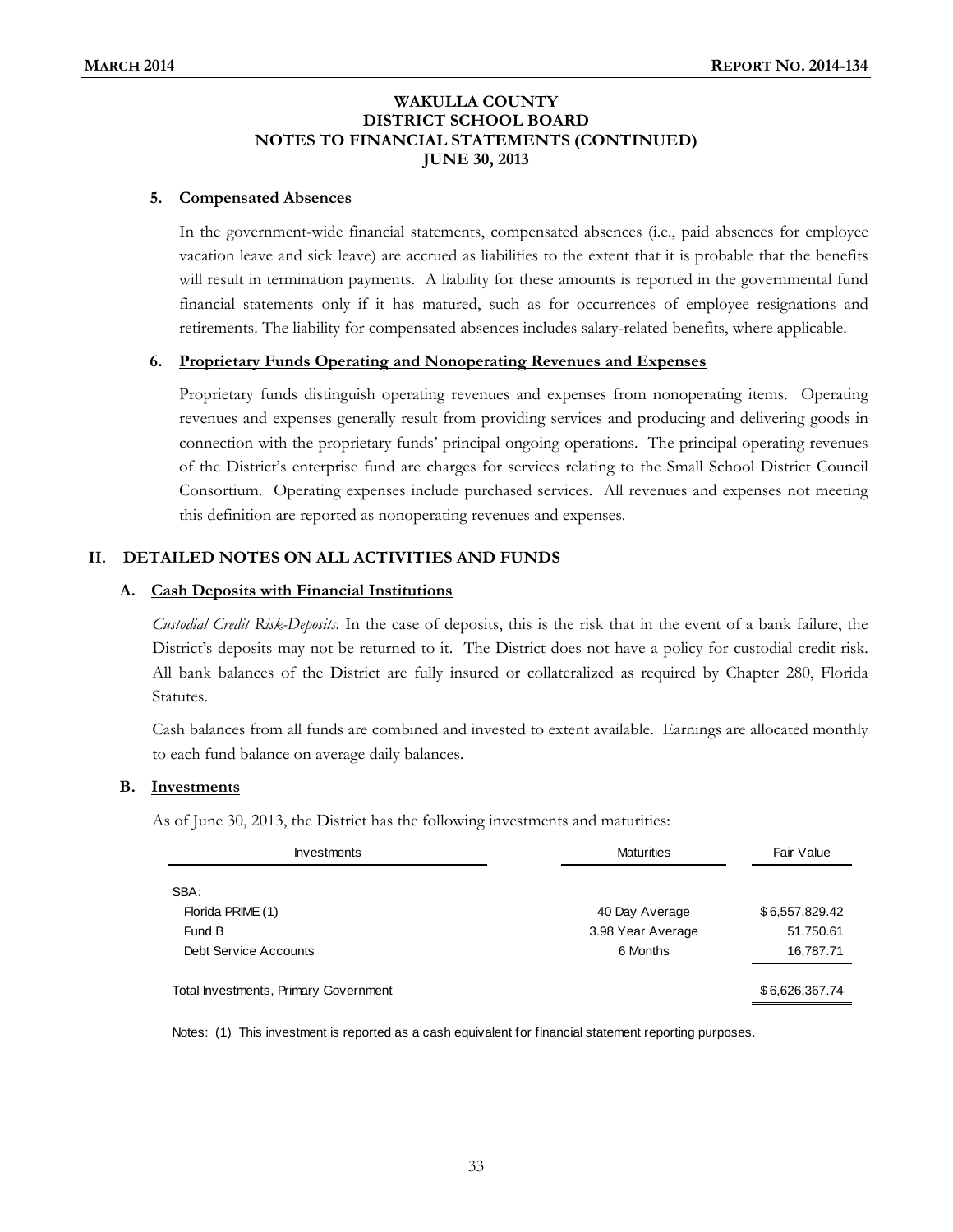#### > Interest Rate Risk

Interest rate risk is the risk that changes in interest rates will adversely affect the fair value of an investment. The District's investment policy does not limit investment maturities as a means of managing its exposure to fair value losses from increasing interest rates.

Florida PRIME had a weighted average days to maturity (WAM) of 40 days at June 30, 2013. A portfolio's WAM reflects the average maturity in days based on final maturity or reset date, in the case of floating rate instruments. WAM measures the sensitivity of the portfolio to interest rate changes. Due to the nature of the securities in Fund B, the interest rate risk information required by GASB Statement No. 40 (i.e., specific identification, duration, weighted average maturity, segmented time distribution, or simulation model) is not available. An estimate of the weighted average life (WAL) is available. In the calculation of the WAL, the time at which an expected principal amount is to be received, measured in years, is weighted by the principal amount received at that time divided by the sum of all expected principal payments. The principal amounts used in the WAL calculation are not discounted to present value as they would be in a weighted average duration calculation. The WAL, based on expected future cash flows, of Fund B at June 30, 2013, is estimated at 3.98 years. However, because Fund B consists of restructured or defaulted securities there is considerable uncertainty regarding the WAL. Participation in Fund B is involuntary.

Credit Risk

Credit risk is the risk that an issuer or other counterparty to an investment will not fulfill its obligations. Section 218.415(17), Florida Statutes, limits investments to the SBA's Florida PRIME, or any other intergovernmental investment pool authorized pursuant to the Florida Interlocal Cooperation Act as provided in Section 163.01, Florida Statutes; Securities and Exchange Commission registered money market funds with the highest credit quality rating from a nationally recognized rating agency; interest-bearing time deposits in qualified public depositories, as defined in Section 280.02, Florida Statutes; and direct obligations of the United States Treasury. The District's investment policy does not limit its investment choices.

The District's investments in the SBA debt service accounts are to provide for debt service payments on bond debt issued by the State Board of Education for the benefit of the District. The District relies on policies developed by the SBA for managing interest rate risk and credit risk for this account.

The District's investment in Florida PRIME is rated AAAm by Standard & Poor's. Fund B is unrated.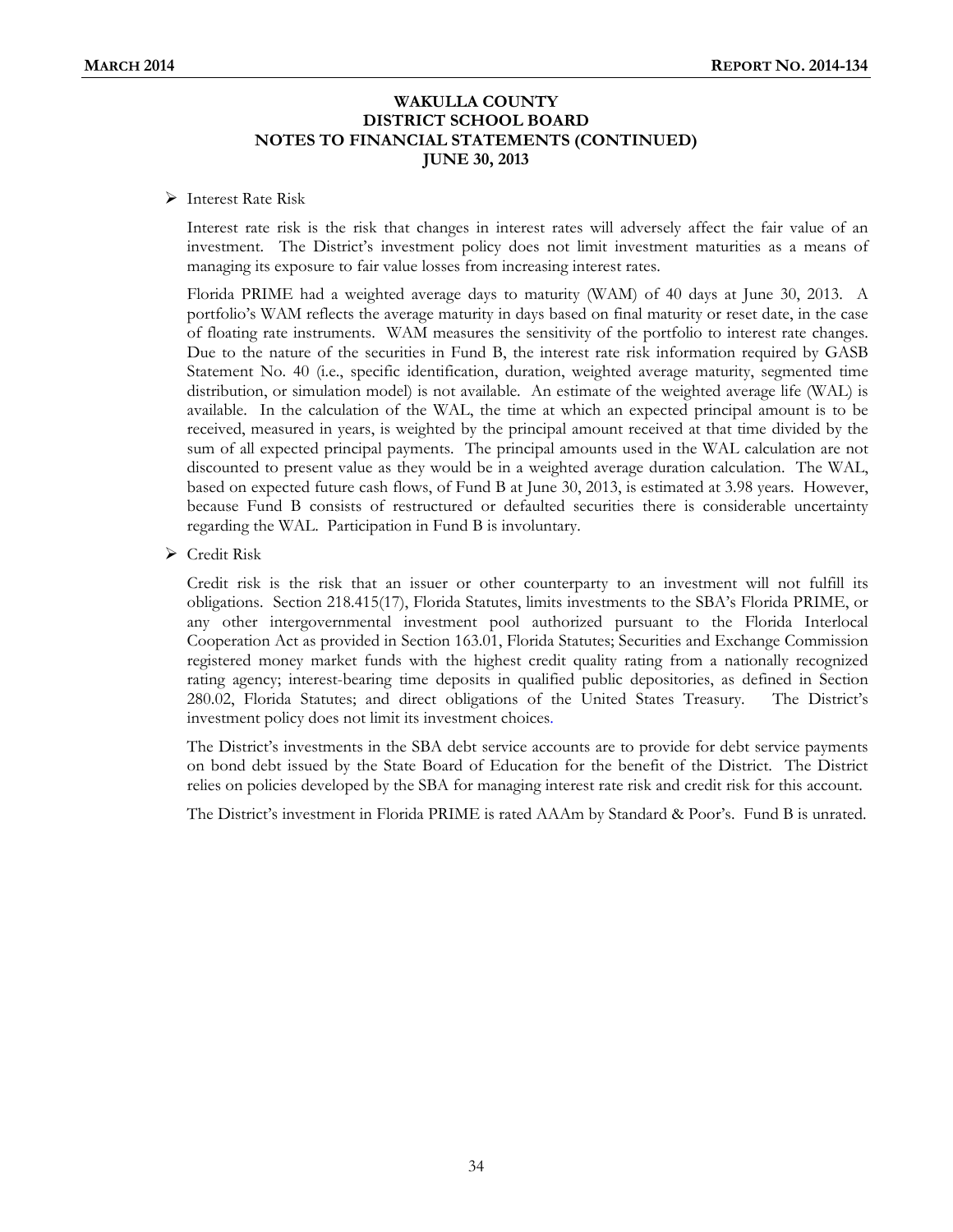### **C. Changes in Capital Assets**

Changes in capital assets are presented in the table below:

|                                                   | Beginning          |                    |             | Ending              |
|---------------------------------------------------|--------------------|--------------------|-------------|---------------------|
|                                                   | <b>Balance</b>     | Additions          | Deletions   | <b>Balance</b>      |
| <b>GOVERNMENTAL ACTIVITIES</b>                    |                    |                    |             |                     |
| Capital Assets Not Being Depreciated:             |                    |                    |             |                     |
| Land                                              | \$<br>3,501,421.43 | \$                 | \$          | \$<br>3,501,421.43  |
| Land Improvements                                 | 6,752.00           |                    |             | 6,752.00            |
| Construction in Progress                          | 2,427,853.71       | 2,698,980.50       | 41,415.64   | 5,085,418.57        |
| <b>Total Capital Assets Not Being Depreciated</b> | 5,936,027.14       | 2,698,980.50       | 41,415.64   | 8,593,592.00        |
| Capital Assets Being Depreciated:                 |                    |                    |             |                     |
| Improvements Other Than Buildings                 | 4,234,600.05       | 310,751.01         |             | 4,545,351.06        |
| <b>Buildings and Fixed Equipment</b>              | 91,597,326.69      |                    |             | 91,597,326.69       |
| Furniture, Fixtures, and Equipment                | 4,628,195.37       | 225,611.90         | 101,655.25  | 4,752,152.02        |
| Motor Vehicles                                    | 4,906,305.87       | 141,171.00         |             | 5,047,476.87        |
| Audio Visual Materials and                        |                    |                    |             |                     |
| Computer Softw are                                | 271,091.70         |                    |             | 271,091.70          |
| <b>Total Capital Assets Being Depreciated</b>     | 105,637,519.68     | 677,533.91         | 101,655.25  | 106,213,398.34      |
| Less Accumulated Depreciation for:                |                    |                    |             |                     |
| Improvements Other Than Buildings                 | 2,403,814.52       | 133,417.73         |             | 2,537,232.25        |
| Buildings and Fixed Equipment                     | 22,738,202.84      | 1,452,927.51       |             | 24,191,130.35       |
| Furniture, Fixtures, and Equipment                | 3,343,928.51       | 243,090.48         | 101,655.25  | 3,485,363.74        |
| Motor Vehicles                                    | 3,454,904.25       | 170,564.53         |             | 3,625,468.78        |
| Audio Visual Materials and                        |                    |                    |             |                     |
| Computer Softw are                                | 218,852.46         | 10,408.73          |             | 229,261.19          |
| <b>Total Accumulated Depreciation</b>             | 32, 159, 702. 58   | 2,010,408.98       | 101,655.25  | 34,068,456.31       |
| Total Capital Assets Being Depreciated, Net       | 73,477,817.10      | (1,332,875.07)     |             | 72,144,942.03       |
| Governmental Activities Capital Assets, Net       | \$79,413,844.24    | 1,366,105.43<br>\$ | \$41,415.64 | 80,738,534.03<br>\$ |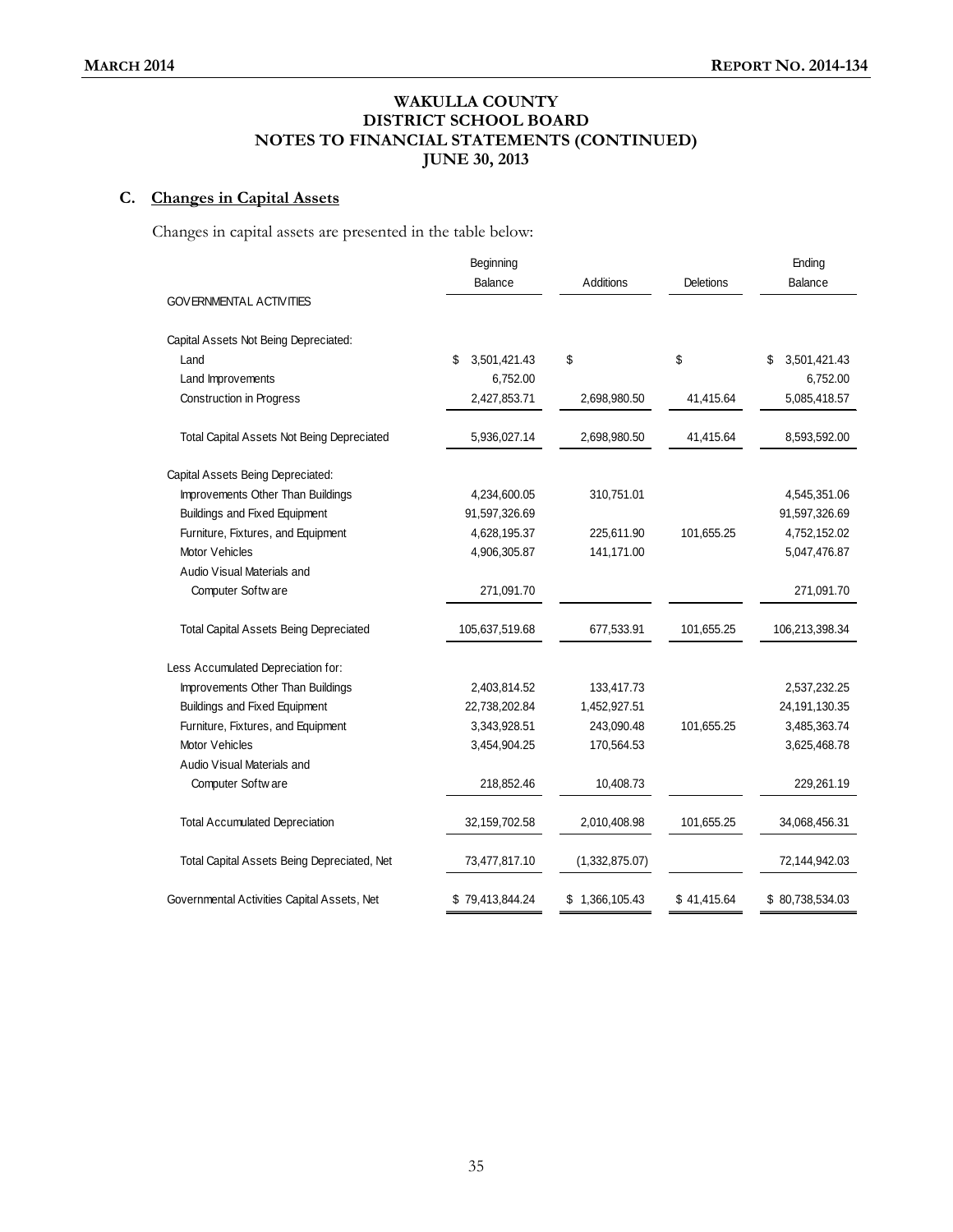Depreciation expense was charged to functions as follows:

| Function                                                    | Amount           |
|-------------------------------------------------------------|------------------|
| <b>GOVERNMENTAL ACTIVITIES</b>                              |                  |
| <b>Pupil Transportation Services</b>                        | 170.564.53<br>£. |
| Unallocated                                                 | 1,839,844.45     |
|                                                             |                  |
| <b>Total Depreciation Expense - Governmental Activities</b> | \$2,010,408.98   |

#### **D. Florida Retirement System**

Essentially all regular employees of the District are eligible to enroll as members of the State-administered Florida Retirement System (FRS). Provisions relating to the FRS are established by Chapters 121 and 122, Florida Statutes; Chapter 112, Part IV, Florida Statutes; Chapter 238, Florida Statutes; and FRS Rules, Chapter 60S, Florida Administrative Code; wherein eligibility, contributions, and benefits are defined and described in detail. The FRS is a single retirement system administered by the Department of Management Services, Division of Retirement, and consists of two cost-sharing, multiple-employer retirement plans and other nonintegrated programs. These include a defined-benefit pension plan (Plan), with a Deferred Retirement Option Program (DROP), and a defined-contribution plan, referred to as the FRS Investment Plan (Investment Plan).

Employees enrolled in the Plan prior to July 1, 2011, vest at six years of creditable service and employees enrolled in the Plan on or after July 1, 2011, vest at eight years of creditable service. All vested members, enrolled prior to July 1, 2011, are eligible for normal retirement benefits at age 62 or at any age after 30 years of service. All members enrolled in the Plan on or after July 1, 2011, once vested, are eligible for normal retirement benefits at age 65 or any time after 33 years of creditable service. Members of both Plans may include up to 4 years of credit for military service toward creditable service. The Plan also includes an early retirement provision; however, there is a benefit reduction for each year a member retires before his or her normal retirement date. The Plan provides retirement, disability, death benefits, and annual cost-of-living adjustments.

DROP, subject to provisions of Section 121.091, Florida Statutes, permits employees eligible for normal retirement under the Plan to defer receipt of monthly benefit payments while continuing employment with an FRS employer. An employee may participate in DROP for a period not to exceed 60 months after electing to participate, except that certain instructional personnel may participate for up to 96 months. During the period of DROP participation, deferred monthly benefits are held in the FRS Trust Fund and accrue interest.

As provided in Section 121.4501, Florida Statutes, eligible FRS members may elect to participate in the Investment Plan in lieu of the FRS defined-benefit plan. District employees participating in DROP are not eligible to participate in this program. Employer and employee contributions are defined by law, but the ultimate benefit depends in part on the performance of investment funds. The Investment Plan is funded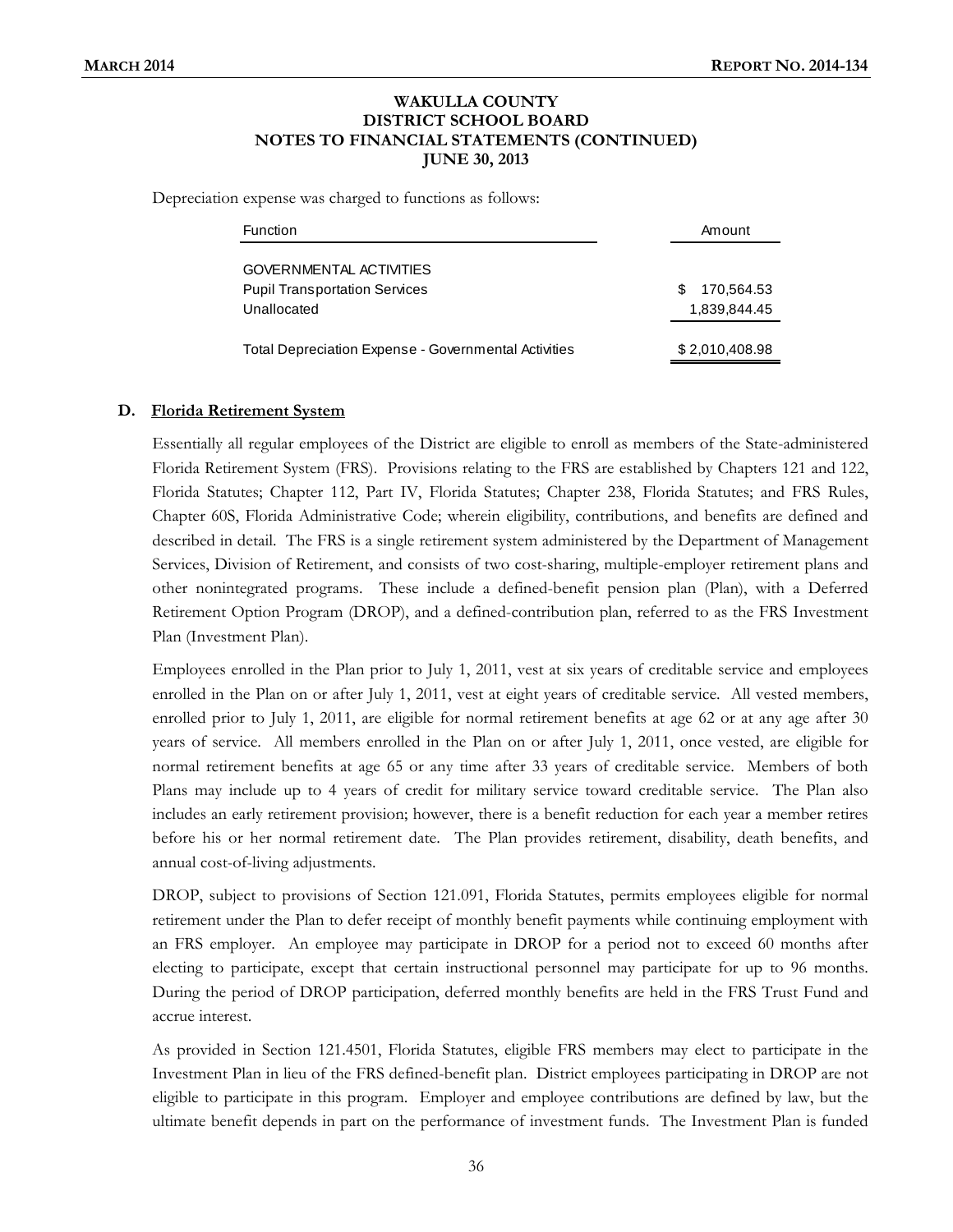by employer and employee contributions that are based on salary and membership class (Regular, Elected County Officers, etc.). Contributions are directed to individual member accounts, and the individual members allocate contributions and account balances among various approved investment choices. Employees in the Investment Plan vest at one year of service.

The State of Florida establishes contribution rates for participating employers and employees. Contribution rates during the 2012-13 fiscal year were as follows:

| Class                                 | <b>Percent of Gross Salary</b> |          |
|---------------------------------------|--------------------------------|----------|
|                                       | Employee                       | Employer |
|                                       |                                | (A)      |
|                                       |                                |          |
| FRS, Regular                          | 3.00                           | 5.18     |
| FRS, Elected County Officers          | 3.00                           | 10.23    |
| DROP - Applicable to                  |                                |          |
| Members from All of the Above Classes | 0.00                           | 5.44     |
| FRS, Reemployed Retiree               | (B)                            | (B)      |

Notes: (A) Employer rates include 1.11 percent for the postemployment health insurance subsidy. Also, employer rates, other than for DROP participants, include 0.03 percent for administrative costs of the Investment Plan.

(B) Contribution rates are dependent upon retirement class in which reemployed.

The District's liability for participation is limited to the payment of the required contribution at the rates and frequencies established by law on future payrolls of the District. The District's contributions, including employee contributions, for the fiscal years ended June 30, 2011, June 30, 2012, and June 30, 2013, totaled \$2,515,642.41, \$1,476,078.60, and \$1,549,449.38, respectively, which were equal to the required contributions for each fiscal year.

There were 75 District participants in the Investment Plan during the 2012-13 fiscal year. The District's contributions, including employee contributions, to the Investment Plan totaled \$176,487.48, which was equal to the required contribution for the 2012-13 fiscal year.

Financial statements and other supplementary information of the FRS are included in the State's Comprehensive Annual Financial Report, which is available from the Florida Department of Financial Services. An annual report on the FRS, which includes its financial statements, required supplementary information, actuarial report, and other relevant information, is available from the Florida Department of Management Services, Division of Retirement.

#### **E. Other Postemployment Benefit Obligations**

**Plan Description**. The Other Postemployment Benefits Plan (OPEB Plan) is a single-employer defined benefit plan administered by the District. Pursuant to the provisions of Section 112.0801, Florida Statutes, employees who retire from the District are eligible to participate in the District's health and hospitalization plan for medical, prescription drug, and life insurance coverage. The District subsidizes the premium rates paid by retirees by allowing them to participate in the OPEB Plan at reduced or blended group (implicitly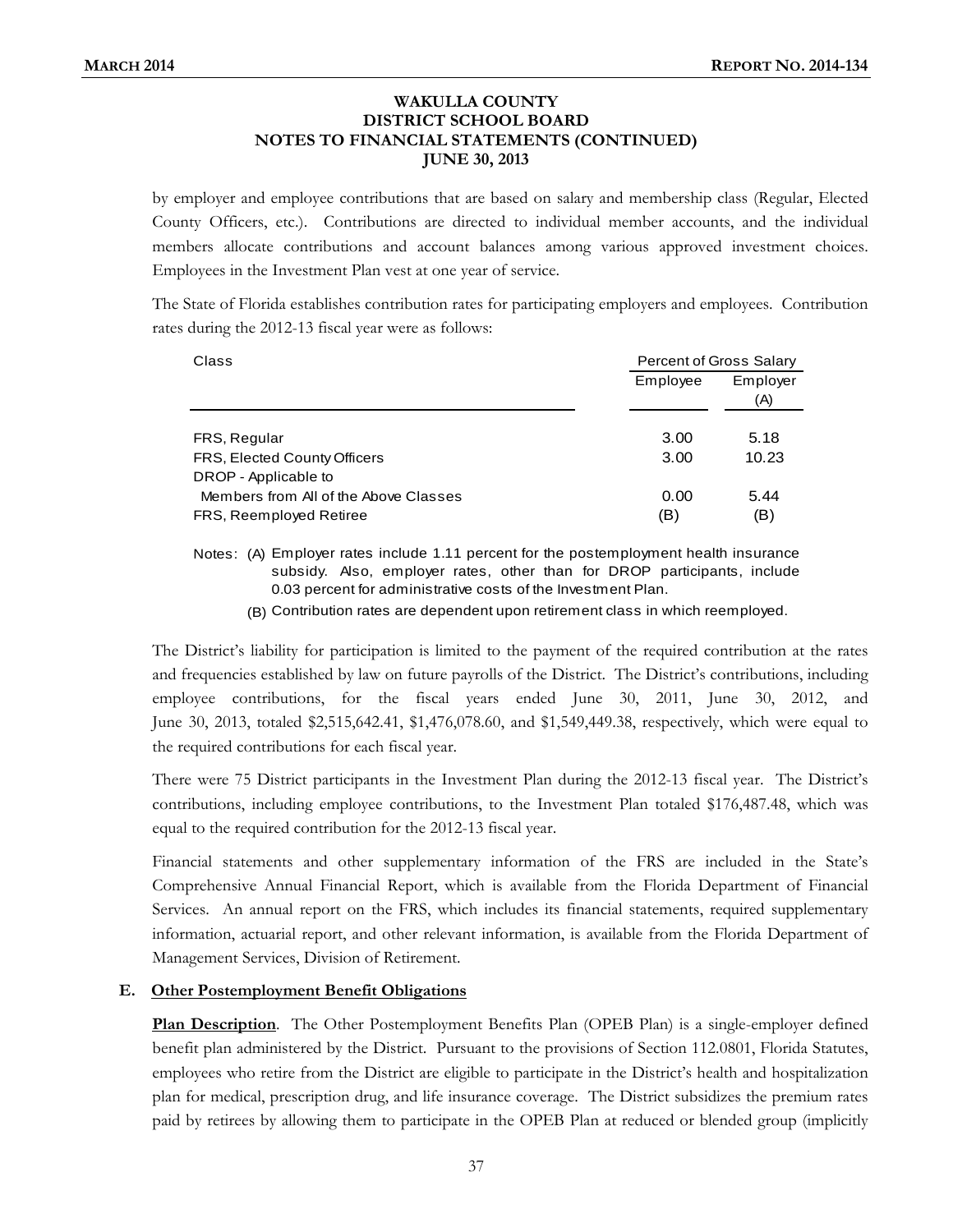subsidized) premium rates for both active and retired employees. These rates provide an implicit subsidy for retirees because, on an actuarial basis, their current and future claims are expected to result in higher costs to the OPEB Plan on average than those of active employees. The District does not offer any explicit subsidies for retiree coverage. Retirees are assumed to enroll in the Federal Medicare program for their primary coverage as soon as they are eligible. The OPEB Plan does not issue a stand-alone report, and is not included in the report of a public employee retirement system or other entity.

**Funding Policy**. Plan contribution requirements of the District and OPEB Plan members are established and may be amended through action from the Board. The District has not advance-funded or established a funding methodology for the annual OPEB costs or the net OPEB obligation, and the OPEB Plan is financed on a pay-as-you-go basis. For the 2012-13 fiscal year, 184 retirees received postemployment life and 33 retirees received postemployment healthcare benefits. The District provided required contributions of \$181,895 toward the annual OPEB cost, net of retiree contributions totaling \$172,574, which represents 0.7 percent of covered payroll).

**Annual OPEB Cost and Net OPEB Obligation**. The District's annual OPEB cost (expense) is calculated based on the annual required contribution (ARC), an amount actuarially determined in accordance with parameters of GASB Statement No. 45, *Accounting and Financial Reporting by Employers for Postemployment Benefits Other Than Pensions*. The ARC represents a level of funding that if paid on an ongoing basis, is projected to cover normal cost each year and amortize any unfunded actuarial liabilities over a period not to exceed 30 years. The following table shows the District's annual OPEB cost for the fiscal year, the amount actually contributed to the OPEB Plan, and changes in the District's net OPEB obligation:

| Description                                                                   | Amount        |
|-------------------------------------------------------------------------------|---------------|
| Normal Cost (service cost for one year)<br>Amortization of Unfunded Actuarial | \$<br>167,370 |
| <b>Accrued Liability</b>                                                      | 307,557       |
|                                                                               |               |
| Annual Required Contribution                                                  | 474,927       |
| Interest on Net OPEB Obligation                                               | 65,124        |
| Adjustment to Annual Required Contribution                                    | (147,338)     |
|                                                                               |               |
| Annual OPEB Cost (Expense)                                                    | 392,713       |
| Contribution Toward the OPEB Cost                                             | (181,895)     |
|                                                                               |               |
| Change in Net OPEB Obligation                                                 | 210,818       |
| Net OPEB Obligation, Beginning of Year                                        | 1,915,398     |
|                                                                               |               |
| Net OPEB Obligation, End of Year                                              | \$2,126,216   |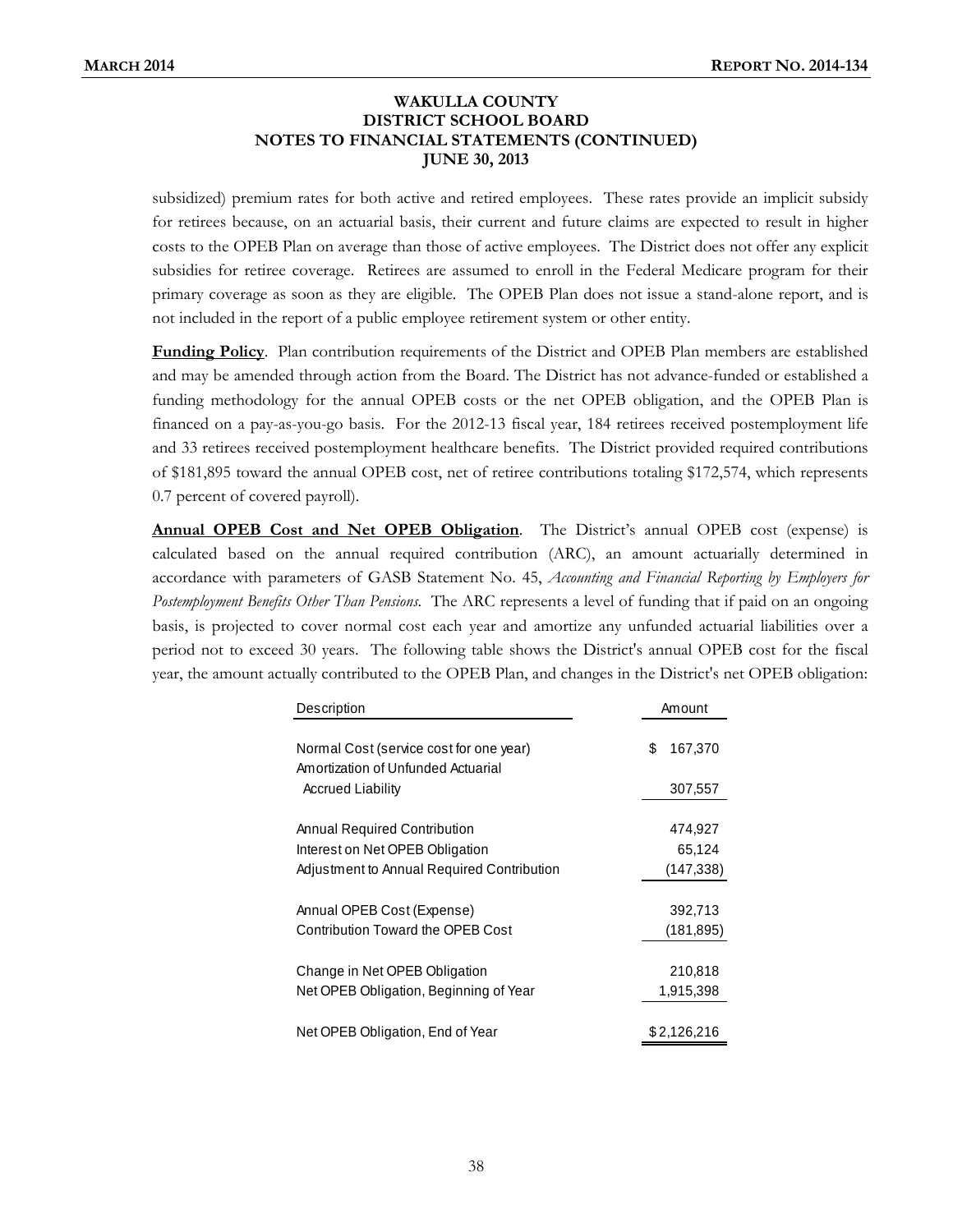The District's annual OPEB cost, the percentage of annual OPEB cost contributed to the OPEB Plan, and the net OPEB obligation as of June 30, 2013, and the two preceding fiscal years, were as follows:

| <b>Fiscal Year</b> | Annual<br><b>OPEB Cost</b> | Percentage of<br>Annual<br><b>OPEB Cost</b><br>Contributed | Net OPEB<br>Obligation |  |  |  |
|--------------------|----------------------------|------------------------------------------------------------|------------------------|--|--|--|
| 2010-11            | \$370,717                  | 58.8%                                                      | \$1,770,457            |  |  |  |
| 2011-12            | 378,935                    | 61.8%                                                      | 1,915,398              |  |  |  |
| 2012-13            | 392,713                    | 46.3%                                                      | 2,126,216              |  |  |  |

**Funded Status and Funding Progress**. As of October 1, 2012, the most recent valuation date, the actuarial accrued liability for benefits was \$3,931,963, and the actuarial value of assets was \$0, resulting in an unfunded actuarial accrued liability of \$3,931,963, and a funded ratio of 0 percent. The covered payroll (annual payroll of active participating employees) was \$24,311,735, and the ratio of the unfunded actuarial accrued liability to the covered payroll was 16.2 percent.

Actuarial valuations of an ongoing OPEB Plan involve estimates of the value of reported amounts and assumptions about the probability of occurrence of events far into the future. Examples include assumptions about future employment and termination, mortality, and healthcare cost trends. Amounts determined regarding the funded status of the OPEB Plan and the annual required contributions of the employer are subject to continual revision as actual results are compared with past expectations and new estimates are made about the future. The required schedule of funding progress immediately following the notes to financial statements presents multiyear trend information about whether the actuarial value of OPEB Plan assets is increasing or decreasing over time relative to the actuarial accrued liability for benefits.

**Actuarial Methods and Assumptions**. Projections of benefits for financial reporting purposes are based on the substantive OPEB Plan provisions, as understood by the employer and participating members, and include the types of benefits provided at the time of each valuation and the historical pattern of sharing of benefit costs between the employer and participating members. The actuarial methods and assumptions used include techniques that are designed to reduce the effects of short-term volatility in actuarial accrued liabilities and the actuarial value of assets, consistent with the long-term perspective of the calculations.

The District's OPEB actuarial valuation as of October 1, 2012, used the entry age normal cost actuarial method to estimate the unfunded actuarial liability as of June 30, 2013, and the to estimate the District's 2012-13 fiscal year annual required contribution. Because the OPEB liability is currently unfunded, the actuarial assumptions included a 3.4 percent rate of return on invested assets, which is the District's long-term expectation of investment returns under its investment policy. The actuarial assumptions also included a payroll growth rate of 3.4 percent per year, projected salary increases of 4.0 percent to 8.375 percent, and an annual healthcare cost trend rate of 8.5 percent initially beginning October 1, 2013, reduced to an ultimate rate of 5.41 percent beginning October 1, 2031. The investment rate of return and projected salary increase rates include a general price inflation of 3 percent. The unfunded actuarial accrued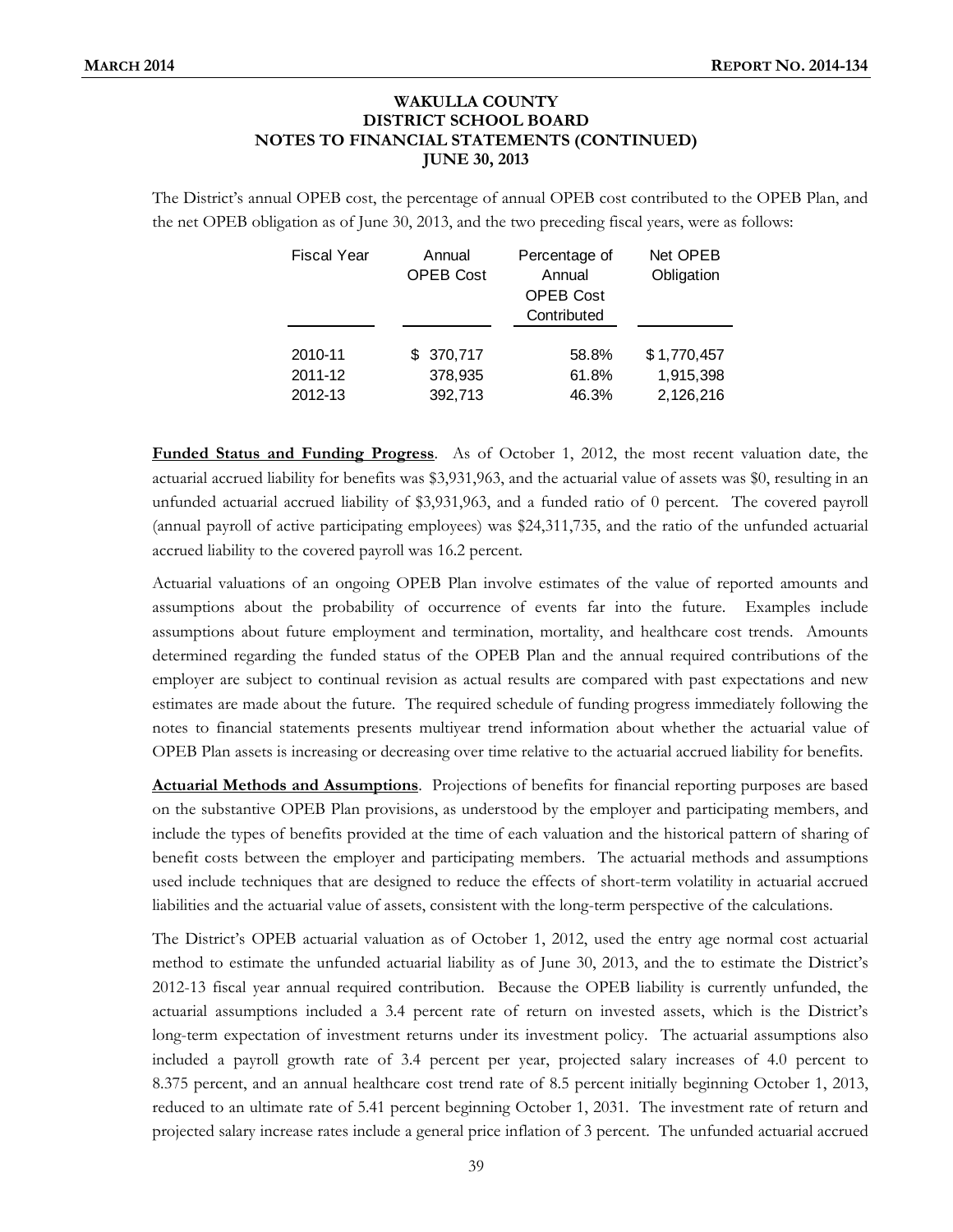liability is being amortized as a level percentage of projected payroll on a closed basis. The remaining amortization period at June 30, 2013, was 13 years.

#### **F. Construction and Other Significant Commitments**

**Construction Contracts**. Encumbrances include the following major construction contract commitments at fiscal year-end:

| Project                                | Contract       | Completed      | Balance      |
|----------------------------------------|----------------|----------------|--------------|
|                                        | Amount         | to Date        | Committed    |
| Wakulla Middle School HVAC Renovation: | \$             | 292.332.85     | 7,667.15     |
| Architect                              | 300,000.00     | S              | S            |
| Contractor                             | 4,768,550.00   | 4,208,565.24   | 559,984.76   |
| Total                                  | \$5,068,550.00 | \$4,500,898.09 | \$567,651.91 |

**Encumbrances**. Appropriations in governmental funds are encumbered upon issuance of purchase orders for goods and services. Even though appropriations lapse at the end of the fiscal year, unfilled purchase orders of the current year are carried forward and the next year's appropriations are likewise encumbered.

The following is a schedule of encumbrances at June 30, 2013:

|                  |              | <b>Major Funds</b> |                    |              |              |               |  |  |
|------------------|--------------|--------------------|--------------------|--------------|--------------|---------------|--|--|
|                  |              | Special            |                    |              |              |               |  |  |
|                  |              | Revenue -          | Capital            |              |              |               |  |  |
|                  | Special      | Federal            | Projects -         |              | Nonmajor     | Total         |  |  |
|                  | Revenue -    | Economic           | Local Capital      | Projects -   | Governmental | Governmental  |  |  |
| Other<br>General |              | <b>Stimulus</b>    | <b>Improvement</b> | Other        | Funds        | <b>Funds</b>  |  |  |
|                  |              |                    |                    |              |              |               |  |  |
| \$<br>183.601    | \$<br>88.832 | \$<br>2,308        | \$<br>90.704       | S<br>421.418 | 1,087<br>\$  | \$<br>787,950 |  |  |

#### **G. Risk Management Programs**

The District is exposed to various risks of loss related to torts; theft of, damage to, and destruction of assets; errors and omissions; injuries to employees; and natural disasters. The Wakulla County District School Board is a member of the Panhandle Area Educational Consortium - Risk Management Consortium (Consortium) under which several district school boards have established a combined limited self-insurance program for property protection, general liability, automobile liability, workers' compensation, money and securities, employee fidelity and faithful performance, boiler and machinery, and other coverage deemed necessary by the members of the Consortium. Section 1001.42(12)(k), Florida Statutes, provides the authority for the District to enter into such a risk management program. The Consortium is self-sustaining through member assessments (premiums), and purchases coverage through commercial companies for claims in excess of specified amounts. The Board of Directors for the Consortium is composed of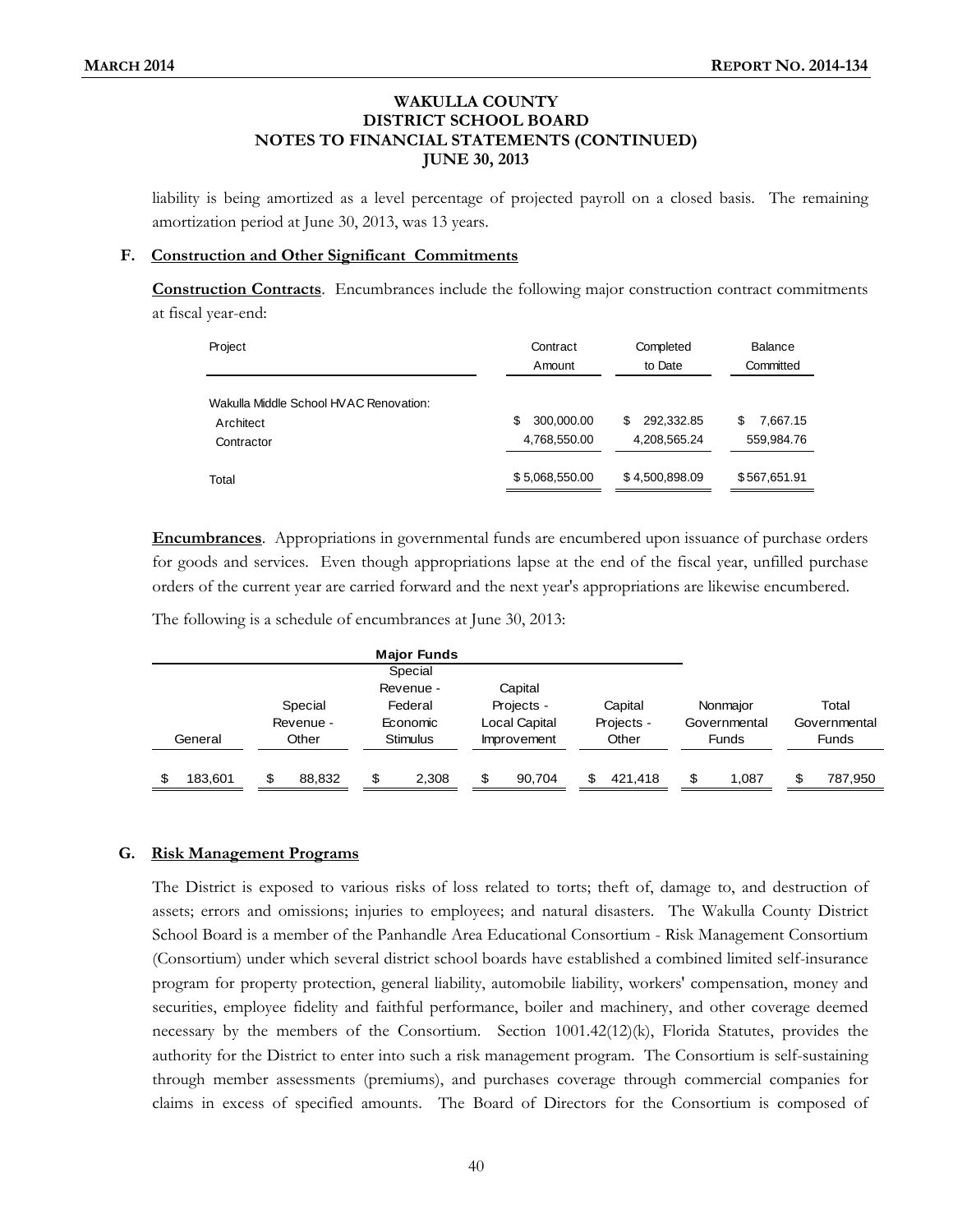superintendents of all participating districts. The Washington County District School Board serves as fiscal agent for the Consortium.

Employee group life and health insurance coverage are being provided through purchased commercial insurance with minimum deductibles for each line of coverage.

Settled claims resulting from these risks have not exceeded commercial coverage in any of the past three fiscal years.

#### **H. Long-Term Liabilities**

#### **1. Bonds Payable**

Bonds payable at June 30, 2013, are as follows:

| Bond Type                          | Amount<br>Outstanding | Interest<br>Rates<br>(Percent) | Annual<br>Maturity<br>To |
|------------------------------------|-----------------------|--------------------------------|--------------------------|
| State School Bonds:                |                       |                                |                          |
| Series 2005B, Refunding            | \$<br>495,000.00      | 5.0                            | 2018                     |
| Series 2009A, Refunding            | 110,000.00            | $4.0 - 5.0$                    | 2019                     |
| District General Obligation Bonds: |                       |                                |                          |
| Series 1999, Refunding             | 1,225,000.00          | 4.09                           | 2015                     |
|                                    |                       |                                |                          |
| <b>Total Bonds Payable</b>         | \$1,830,000.00        |                                |                          |

The various bonds were issued to finance capital outlay projects of the District. The following is a description of the bonded debt issues:

State School Bonds

These bonds are issued by the SBE on behalf of the District. The bonds mature serially, and are secured by a pledge of the District's portion of the State-assessed motor vehicle license tax. The State's full faith and credit is also pledged as security for these bonds. Principal and interest payments, investment of debt service fund resources, and compliance with reserve requirements are administered by the SBE and the SBA.

District General Obligation Bonds

General Obligation Bonds, Series 1999, are authorized by a resolution adopted by the Board on April 9, 1999. The District's full faith and credit is pledged as security for these bonds.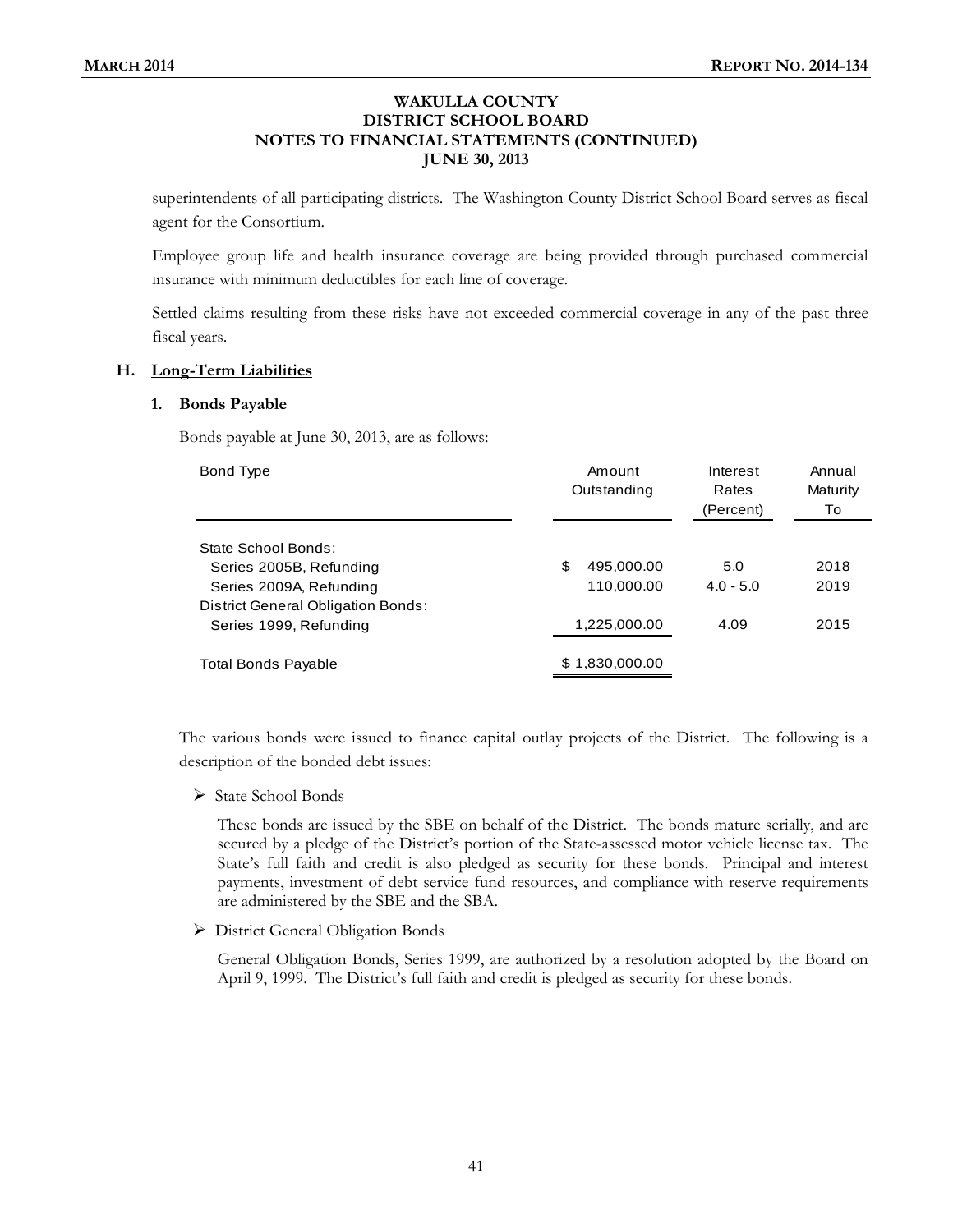Annual requirements to amortize all bonded debt outstanding as of June 30, 2013, are as follows:

| <b>Fiscal Year</b><br>Ending<br>June 30 | Total            | Principal        | Interest        |
|-----------------------------------------|------------------|------------------|-----------------|
| State School Bonds:                     |                  |                  |                 |
| 2014                                    | \$<br>130,250.00 | \$<br>100,000.00 | \$<br>30,250.00 |
| 2015                                    | 140,250.00       | 115,000.00       | 25,250.00       |
| 2016                                    | 139,500.00       | 120,000.00       | 19,500.00       |
| 2017                                    | 133,500.00       | 120,000.00       | 13,500.00       |
| 2018                                    | 137,500.00       | 130,000.00       | 7,500.00        |
| 2019                                    | 21,000.00        | 20,000.00        | 1,000.00        |
| <b>Total State School Bonds</b>         | 702,000.00       | 605,000.00       | 97,000.00       |
| <b>General Obligation Bonds:</b>        |                  |                  |                 |
| 2014                                    | 650,798.37       | 600,000.00       | 50,798.37       |
| 2015                                    | 650,917.53       | 625,000.00       | 25,917.53       |
| <b>Total General Obligation Bonds</b>   | 1,301,715.90     | 1,225,000.00     | 76,715.90       |
| Total                                   | \$2,003,715.90   | \$1,830,000.00   | \$173,715.90    |

#### **2. Changes in Long-Term Liabilities**

The following is a summary of changes in long-term liabilities:

| Description                           | Beginning      |              |                   | Ending         |    | Due In     |
|---------------------------------------|----------------|--------------|-------------------|----------------|----|------------|
|                                       | Balance        | Additions    | <b>Deductions</b> | Balance        |    | One Year   |
| <b>GOVERNMENTAL ACTIVITIES</b>        |                |              |                   |                |    |            |
| <b>Bonds Payable</b>                  | \$2,500,000.00 | \$           | \$<br>670.000.00  | \$1,830,000.00 | S  | 700,000.00 |
| <b>Compensated Absences Payable</b>   | 2,513,371.98   | 207.691.82   | 243.477.24        | 2,477,586.56   |    | 98,171.13  |
| Other Postemployment Benefits Payable | 1.915.398.00   | 392.713.00   | 181.895.00        | 2.126.216.00   |    |            |
| <b>Total Governmental Activities</b>  | \$6,928,769.98 | \$600.404.82 | \$1,095,372.24    | \$6,433,802.56 | \$ | 798.171.13 |

For the governmental activities, compensated absences and other postemployment benefits are generally liquidated with resources of the General Fund.

#### **I. Fund Balance Reporting**

In addition to committed and assigned fund balance categories discussed in the **Fund Balance Policies** note disclosure, fund balances may be classified as follows:

 **Nonspendable Fund Balance**. Nonspendable fund balance is the net current financial resources that cannot be spent because they are either not in spendable form or are legally or contractually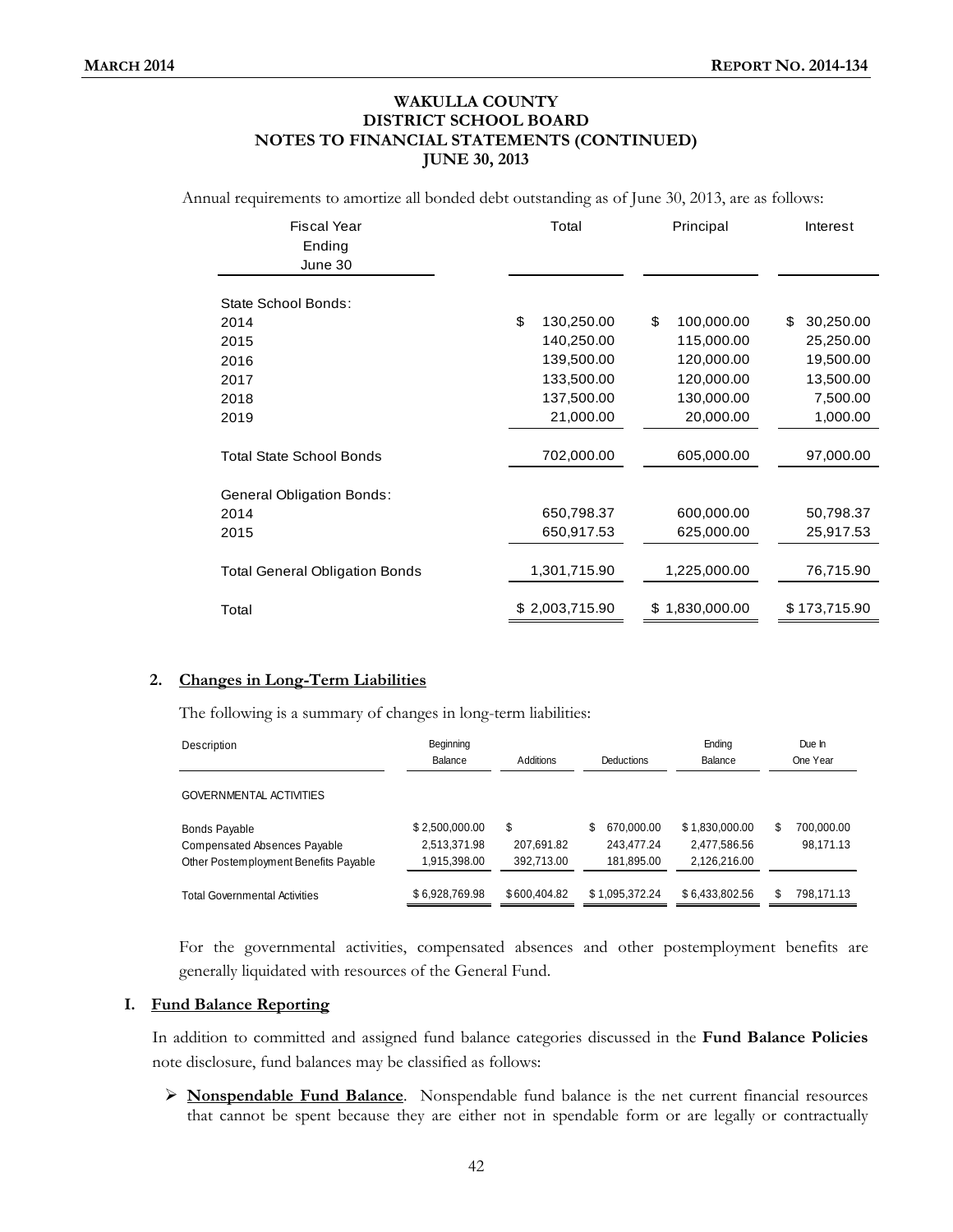required to be maintained intact. Generally, not in spendable form means that an item is not expected to be converted to cash.

- **Restricted Fund Balance**. Restricted fund balance is the portion of fund balance on which constraints have been placed by creditors, grantors, contributors, laws or regulations of other governments, constitutional provisions, or enabling legislation. Restricted fund balance places the most binding level of constraint on the use of fund balance.
- **Unassigned Fund Balance**. The unassigned fund balance is the portion of fund balance that is the residual classification for the General Fund. This balance represents amounts that have not been assigned to other funds and that have not been restricted, committed, or assigned for specific purposes.

#### **J. Interfund Receivables and Payables**

The following is a summary of interfund receivables and payables reported in the fund financial statements:

| <b>Funds</b>          | Interfund    |              |  |  |  |  |
|-----------------------|--------------|--------------|--|--|--|--|
|                       | Receivables  | Payables     |  |  |  |  |
| Major:                |              |              |  |  |  |  |
| General               | \$106,076.90 | \$           |  |  |  |  |
| Special Revenue:      |              |              |  |  |  |  |
| Other                 |              | 105,820.90   |  |  |  |  |
| Nonmajor Governmental |              | 256.00       |  |  |  |  |
| Total                 | \$106,076.90 | \$106,076.90 |  |  |  |  |

The purpose of these balances was to reimburse the General Fund for temporary advances made to the Special Revenue – Other Fund and the nonmajor Special Revenue – Food Service Fund. These amounts are expected to be repaid within one year.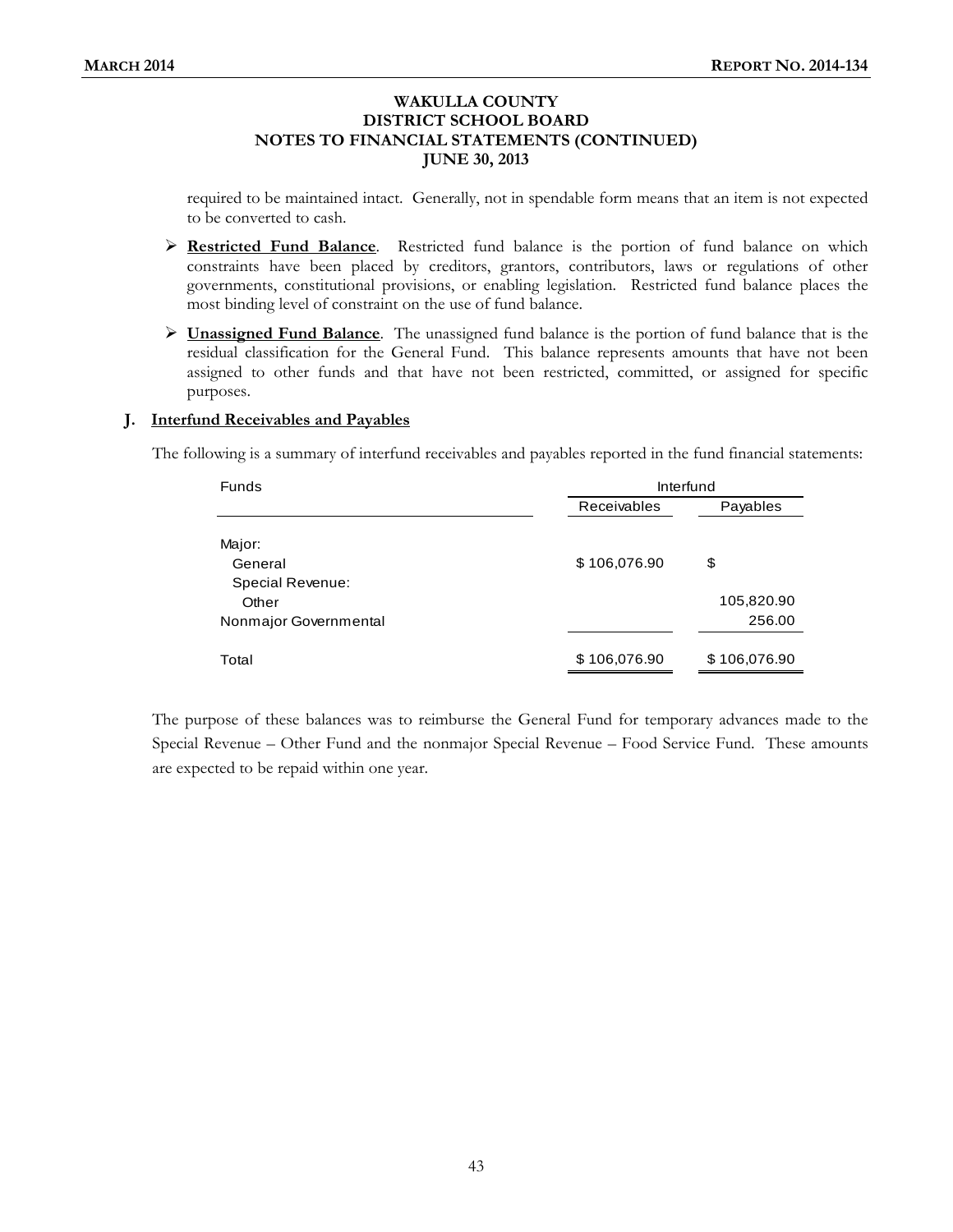#### **K. Revenues and Expenditures/Expenses**

#### **1. Schedule of State Revenue Sources**

The following is a schedule of the District's State revenue sources for the 2012-13 fiscal year:

| Source                                                      | Amount          |
|-------------------------------------------------------------|-----------------|
|                                                             |                 |
| Florida Education Finance Program                           | \$18,671,212.00 |
| Categorical Educational Program - Class Size Reduction      | 5,274,682.00    |
| <b>School Recognition</b>                                   | 387,275.00      |
| Workforce Development Program                               | 225.412.00      |
| Motor Vehicle License Tax (Capital Outlay and Debt Service) | 194,173.47      |
| Voluntary Pre-Kindergarten Program                          | 102.514.95      |
| <b>Charter School Capital Outlay</b>                        | 51.447.00       |
| Miscellaneous                                               | 498,148.90      |
|                                                             |                 |
| Total                                                       | \$25.404.865.32 |

Accounting policies relating to certain State revenue sources are described in note I.G.2.

#### **2. Property Taxes**

The following is a summary of millages and taxes levied on the 2012 tax roll for the 2012-13 fiscal year:

|                                         | Millages | Taxes Levied       |
|-----------------------------------------|----------|--------------------|
| <b>GENERAL FUND</b>                     |          |                    |
| Nonvoted School Tax:                    |          |                    |
| <b>Required Local Effort</b>            | 5.438    | \$<br>6,627,646.77 |
| <b>Basic Discretionary Local Effort</b> | 0.748    | 911,636.59         |
| <b>Critical Operating Needs</b>         | 0.250    | 304,691.37         |
| <b>DEBT SERVICE FUNDS</b>               |          |                    |
| Voted Tax:                              |          |                    |
| Special Tax School District No. 1       | 0.550    | 670,321.02         |
| CAPITAL PROJECTS FUNDS                  |          |                    |
| Nonvoted Tax:                           |          |                    |
| Local Capital Improvements              | 1.500    | 1,828,148.24       |
| Total                                   | 8.486    | \$10,342,443.99    |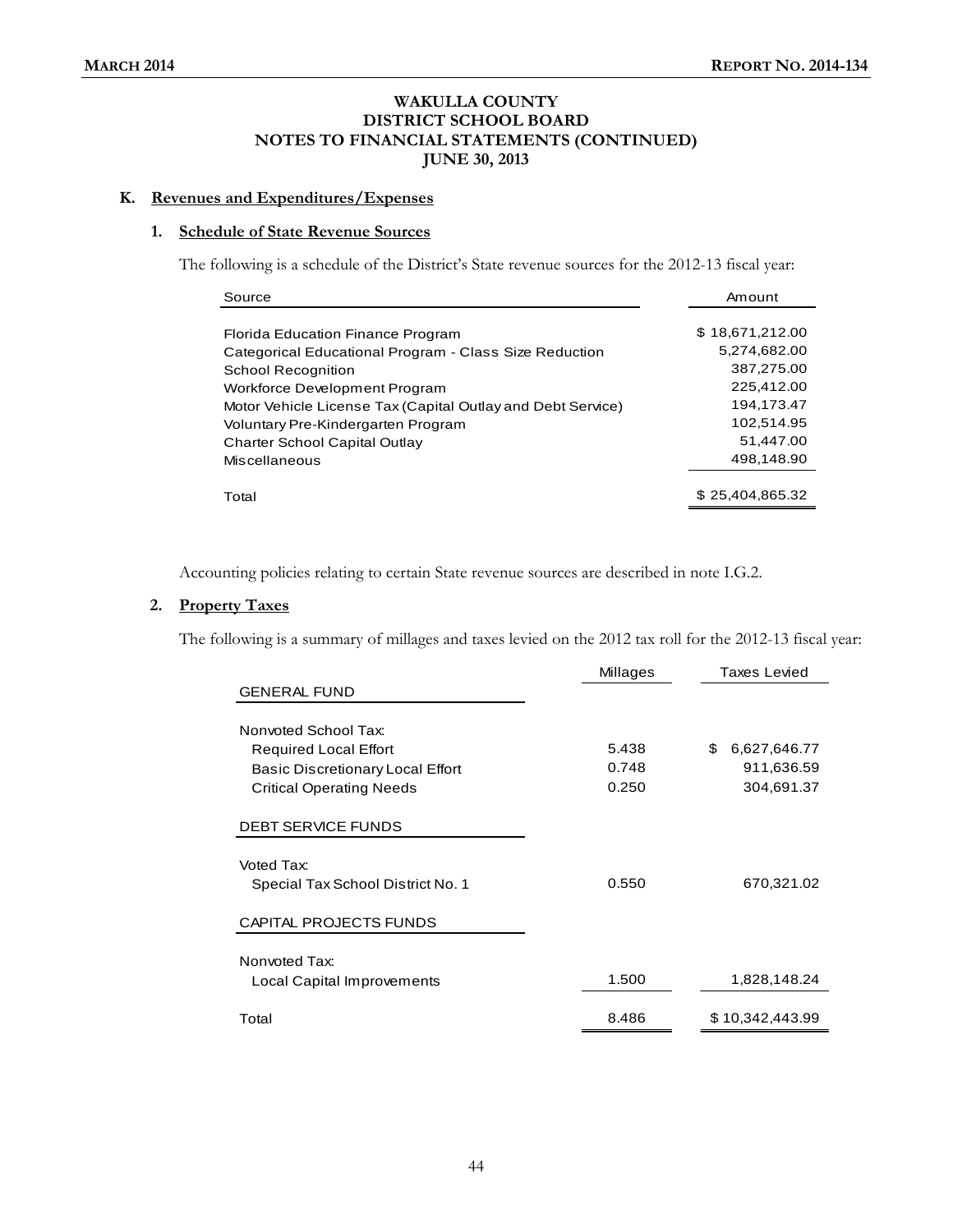#### **L. Interfund Transfers**

The following is a summary of interfund transfers reported in the fund financial statements:

| <b>Funds</b>              | Interfund    |                      |  |  |
|---------------------------|--------------|----------------------|--|--|
|                           | Transfers In | <b>Transfers Out</b> |  |  |
| Major:                    |              |                      |  |  |
| General                   | \$792,172.00 | 27,322.00<br>S       |  |  |
| Capital Projects:         |              |                      |  |  |
| Local Capital Improvement |              | 740,725.00           |  |  |
| Other                     |              | 51,447.00            |  |  |
| Nonmajor Governmental     | 27,322.00    |                      |  |  |
| Total                     | \$819,494.00 | \$819,494.00         |  |  |

The purpose of the interfund transfers were related to the transfer of Charter School capital outlay funds and capital outlay taxes for maintenance, repair, and renovation expenditures of the General Fund. Also, a transfer was made to the nonmajor Special Revenue – Food Service Fund to satisfy minimum school lunch price requirements under the National School Lunch Program.

#### **III. CONSORTIUM**

The District is a member of, and the fiscal agent for, the Small School District Council Consortium (Consortium). The Consortium is an association of small school districts organized to hire a consultant to collect, interpret, and disseminate information regarding educational matters affecting the member districts, as well as consult and communicate as directed to change, influence, and improve the conditions in the affected districts. The District is not the predominant participant in the consortium and, therefore, has established an enterprise fund to account for the Consortium's resources and operations.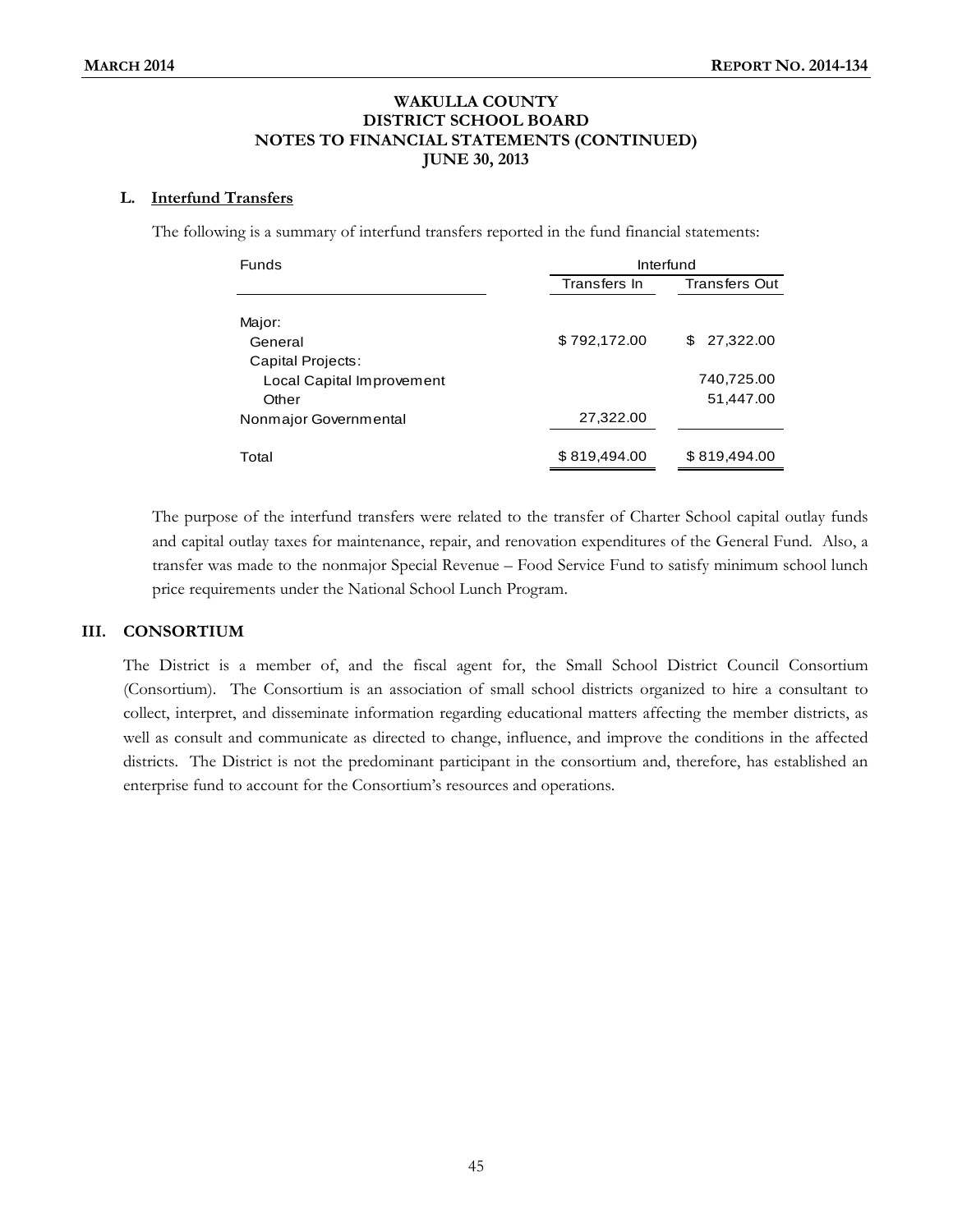### <span id="page-50-0"></span>**OTHER REQUIRED SUPPLEMENTARY INFORMATION**

# *WAKULLA COUNTY*<br>DISTRICT SCHOOL BOARD<br>PISTRICT SCHOOL BOARD<br>GENERAL AND MAJOR SPECIAL REVENUE FUNDS<br>For the Fiscal Year Ended June 30, 2013<br>For the Fiscal Year Ended June 30, 2013

|                                                                                                                                                                                                                                                                                                                                                                                                                                                                                                                                                                                                                                                                                                    | General Fund |                                                                                                                                                                                                                                                               |    |                                                                                                                                                                                                                                                                                              |    |                                                                                                                                                                                                                                                                                              |    |                                                                                                                                                                                                                             |
|----------------------------------------------------------------------------------------------------------------------------------------------------------------------------------------------------------------------------------------------------------------------------------------------------------------------------------------------------------------------------------------------------------------------------------------------------------------------------------------------------------------------------------------------------------------------------------------------------------------------------------------------------------------------------------------------------|--------------|---------------------------------------------------------------------------------------------------------------------------------------------------------------------------------------------------------------------------------------------------------------|----|----------------------------------------------------------------------------------------------------------------------------------------------------------------------------------------------------------------------------------------------------------------------------------------------|----|----------------------------------------------------------------------------------------------------------------------------------------------------------------------------------------------------------------------------------------------------------------------------------------------|----|-----------------------------------------------------------------------------------------------------------------------------------------------------------------------------------------------------------------------------|
|                                                                                                                                                                                                                                                                                                                                                                                                                                                                                                                                                                                                                                                                                                    |              | Original<br><b>Budget</b>                                                                                                                                                                                                                                     |    | Final<br><b>Budget</b>                                                                                                                                                                                                                                                                       |    | Actual                                                                                                                                                                                                                                                                                       |    | Variance with<br>Final Budget -<br>Positive<br>(Negative)                                                                                                                                                                   |
| <b>Revenues</b>                                                                                                                                                                                                                                                                                                                                                                                                                                                                                                                                                                                                                                                                                    |              |                                                                                                                                                                                                                                                               |    |                                                                                                                                                                                                                                                                                              |    |                                                                                                                                                                                                                                                                                              |    |                                                                                                                                                                                                                             |
| Intergovernmental:<br><b>Federal Direct</b><br>Federal Through State and Local<br>State<br>Local:<br>Property Taxes<br>Miscellaneous<br><b>Total Local Revenues</b>                                                                                                                                                                                                                                                                                                                                                                                                                                                                                                                                | \$           | 75,000.00<br>518,442.00<br>25,227,695.00<br>7,477,392.00<br>290,000.00<br>7,767,392.00                                                                                                                                                                        | \$ | 75,000.00<br>538,442.00<br>24,748,201.00<br>7,477,392.00<br>329,188.00<br>7,806,580.00                                                                                                                                                                                                       | \$ | 86,189.90<br>560,696.86<br>24,821,489.70<br>7,564,734.09<br>484,180.31<br>8,048,914.40                                                                                                                                                                                                       | \$ | 11,189.90<br>22,254.86<br>73,288.70<br>87,342.09<br>154,992.31<br>242,334.40                                                                                                                                                |
| <b>Total Revenues</b>                                                                                                                                                                                                                                                                                                                                                                                                                                                                                                                                                                                                                                                                              |              | 33,588,529.00                                                                                                                                                                                                                                                 |    | 33, 168, 223.00                                                                                                                                                                                                                                                                              |    | 33,517,290.86                                                                                                                                                                                                                                                                                |    | 349,067.86                                                                                                                                                                                                                  |
| <b>Expenditures</b>                                                                                                                                                                                                                                                                                                                                                                                                                                                                                                                                                                                                                                                                                |              |                                                                                                                                                                                                                                                               |    |                                                                                                                                                                                                                                                                                              |    |                                                                                                                                                                                                                                                                                              |    |                                                                                                                                                                                                                             |
| Current - Education:<br>Instruction<br><b>Pupil Personnel Services</b><br><b>Instructional Media Services</b><br>Instruction and Curriculum Development Services<br><b>Instructional Staff Training Services</b><br>Instruction Related Technology<br>School Board<br>General Administration<br>School Administration<br>Facilities Acquisition and Construction<br><b>Fiscal Services</b><br><b>Food Services</b><br><b>Central Services</b><br><b>Pupil Transportation Services</b><br>Operation of Plant<br>Maintenance of Plant<br>Administrative Technology Services<br><b>Community Services</b><br>Fixed Capital Outlay:<br>Facilities Acquisition and Construction<br>Other Capital Outlay |              | 20,067,329.12<br>1,655,072.83<br>504,521.81<br>695,717.90<br>189,615.66<br>272,974.37<br>612,663.64<br>370,447.82<br>2,206,739.57<br>103,379.46<br>368,402.00<br>333.48<br>623.271.16<br>2,558,809.59<br>4,316,206.06<br>980,404.21<br>165,071.97<br>4,083.81 |    | 20,084,878.86<br>1.655.072.83<br>504,521.81<br>453,428.27<br>172,619.66<br>304,974.37<br>612,663.64<br>413,768.87<br>2,462,879.20<br>115, 186.77<br>368,402.00<br>15,333.48<br>649.689.71<br>2,687,800.74<br>4,282,598.25<br>989,159.22<br>117,156.81<br>9,083.81<br>24,312.17<br>215,408.14 |    | 19, 147, 503.05<br>1,601,478.93<br>455,534.74<br>360,492.86<br>127,713.87<br>297,211.30<br>602,861.64<br>409,376.28<br>2,462,275.99<br>110,974.64<br>360,622.57<br>13,642.10<br>648.911.62<br>2,563,852.39<br>4,176,137.10<br>979,275.73<br>64,139.12<br>6,135.04<br>24,312.17<br>215,408.14 |    | 937,375.81<br>53.593.90<br>48,987.07<br>92,935.41<br>44,905.79<br>7,763.07<br>9,802.00<br>4,392.59<br>603.21<br>4,212.13<br>7,779.43<br>1,691.38<br>778.09<br>123,948.35<br>106,461.15<br>9,883.49<br>53,017.69<br>2,948.77 |
| <b>Total Expenditures</b>                                                                                                                                                                                                                                                                                                                                                                                                                                                                                                                                                                                                                                                                          |              | 35,695,044.46                                                                                                                                                                                                                                                 |    | 36, 138, 938.61                                                                                                                                                                                                                                                                              |    | 34,627,859.28                                                                                                                                                                                                                                                                                |    | 1,511,079.33                                                                                                                                                                                                                |
| Deficiency of Revenues Over Expenditures                                                                                                                                                                                                                                                                                                                                                                                                                                                                                                                                                                                                                                                           |              | (2, 106, 515.46)                                                                                                                                                                                                                                              |    | (2,970,715.61)                                                                                                                                                                                                                                                                               |    | (1, 110, 568.42)                                                                                                                                                                                                                                                                             |    | 1,860,147.19                                                                                                                                                                                                                |
| <b>Other Financing Sources (Uses)</b>                                                                                                                                                                                                                                                                                                                                                                                                                                                                                                                                                                                                                                                              |              |                                                                                                                                                                                                                                                               |    |                                                                                                                                                                                                                                                                                              |    |                                                                                                                                                                                                                                                                                              |    |                                                                                                                                                                                                                             |
| Transfers In<br>Insurance Loss Recoveries<br><b>Transfers Out</b>                                                                                                                                                                                                                                                                                                                                                                                                                                                                                                                                                                                                                                  |              | 790,725.00                                                                                                                                                                                                                                                    |    | 790,725.00<br>(30,000.00)                                                                                                                                                                                                                                                                    |    | 792,172.00<br>5,667.39<br>(27, 322.00)                                                                                                                                                                                                                                                       |    | 1,447.00<br>5,667.39<br>2,678.00                                                                                                                                                                                            |
| <b>Total Other Financing Sources (Uses)</b>                                                                                                                                                                                                                                                                                                                                                                                                                                                                                                                                                                                                                                                        |              | 790,725.00                                                                                                                                                                                                                                                    |    | 760,725.00                                                                                                                                                                                                                                                                                   |    | 770,517.39                                                                                                                                                                                                                                                                                   |    | 9,792.39                                                                                                                                                                                                                    |
| Net Change in Fund Balances<br>Fund Balances, Beginning<br>Increase in Nonspendable Inventory                                                                                                                                                                                                                                                                                                                                                                                                                                                                                                                                                                                                      |              | (1,315,790.46)<br>4,635,544.23                                                                                                                                                                                                                                |    | (2,209,990.61)<br>4,635,544.23                                                                                                                                                                                                                                                               |    | (340, 051.03)<br>4,635,544.23<br>37,154.58                                                                                                                                                                                                                                                   |    | 1,869,939.58<br>37,154.58                                                                                                                                                                                                   |
| <b>Fund Balances, Ending</b>                                                                                                                                                                                                                                                                                                                                                                                                                                                                                                                                                                                                                                                                       | \$           | 3,319,753.77                                                                                                                                                                                                                                                  | \$ | 2,425,553.62                                                                                                                                                                                                                                                                                 | \$ | 4,332,647.78                                                                                                                                                                                                                                                                                 | \$ | 1,907,094.16                                                                                                                                                                                                                |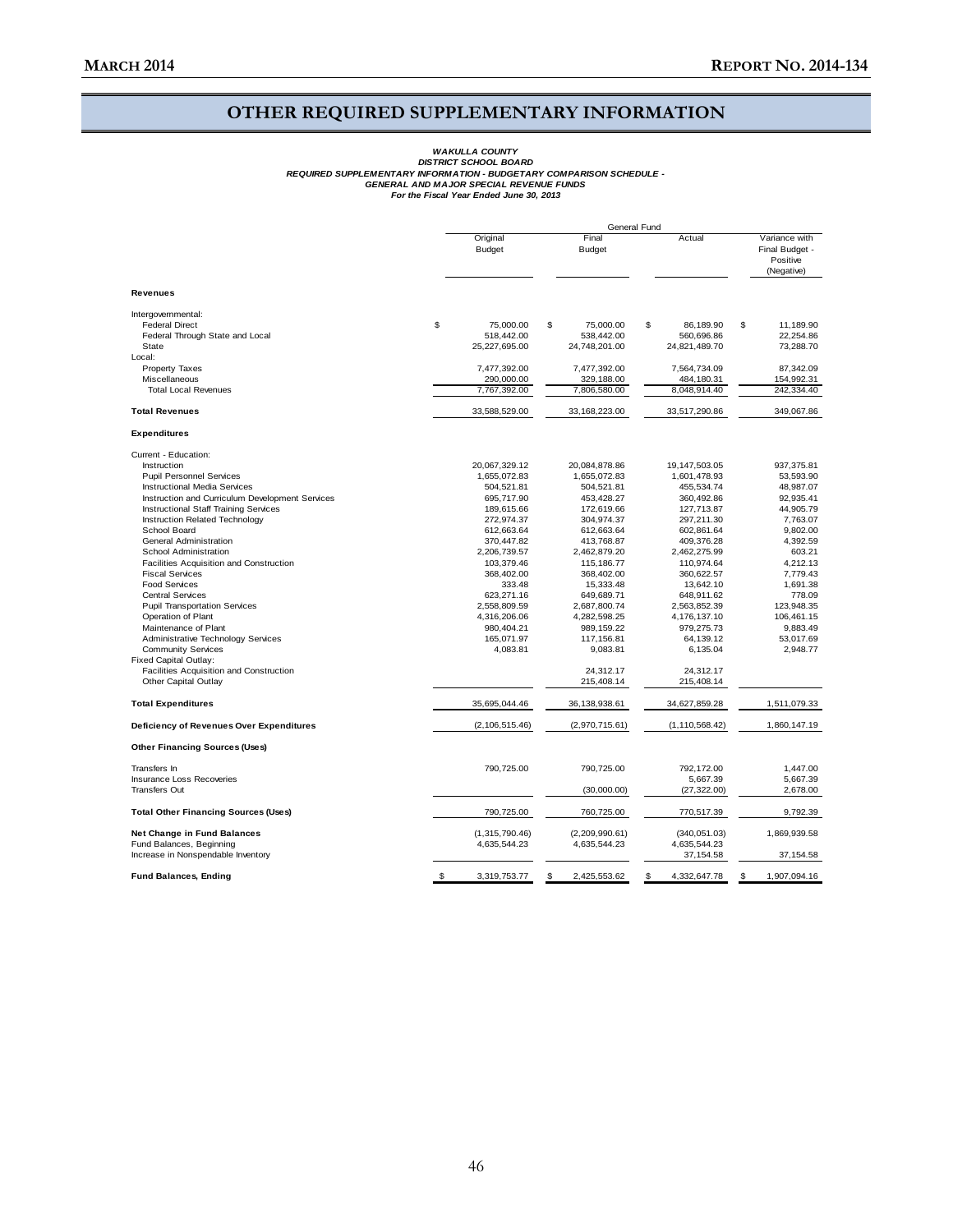| Special Revenue - Other Fund |    |                            |    |                            |    |                                                           | Special Revenue - Federal Economic Stimulus Fund |                           |    |                        |    |                       |    |                                                           |  |  |
|------------------------------|----|----------------------------|----|----------------------------|----|-----------------------------------------------------------|--------------------------------------------------|---------------------------|----|------------------------|----|-----------------------|----|-----------------------------------------------------------|--|--|
| Original<br><b>Budget</b>    |    | Final<br><b>Budget</b>     |    | Actual                     |    | Variance with<br>Final Budget -<br>Positive<br>(Negative) |                                                  | Original<br><b>Budget</b> |    | Final<br><b>Budget</b> |    | Actual                |    | Variance with<br>Final Budget -<br>Positive<br>(Negative) |  |  |
| \$<br>3, 121, 545. 43        | \$ | 3,427,394.99               | \$ | 2,324,501.15               | \$ | (1, 102, 893.84)                                          | \$                                               | 180,992.30                | \$ | 182,802.30             | \$ | 116,179.87            | \$ | (66, 622.43)                                              |  |  |
| 3, 121, 545. 43              |    | 3,427,394.99               |    | 2,324,501.15               |    | (1, 102, 893.84)                                          |                                                  | 180,992.30                |    | 182,802.30             |    | 116, 179.87           |    | (66, 622.43)                                              |  |  |
| 1,923,432.98<br>134, 132.42  |    | 2,098,219.57<br>378,732.42 |    | 1,690,308.72<br>208,863.41 |    | 407,910.85<br>169,869.01                                  |                                                  | 24,326.30                 |    | 19,538.31<br>29,020.00 |    | 6,779.52<br>29,020.00 |    | 12,758.79                                                 |  |  |
| 338,169.40<br>414,818.10     |    | 92,670.40<br>410,269.83    |    | 70,201.50<br>208,714.05    |    | 22,468.90<br>201,555.78                                   |                                                  | 121,517.98<br>23,595.06   |    | 78,241.98<br>23,595.06 |    | 54,613.00             |    | 23,628.98<br>23,595.06                                    |  |  |
| 301,387.53                   |    | 311,669.53                 |    | 90,568.14                  |    | 221,101.39                                                |                                                  | 1,400.96                  |    | 1,400.96               |    | 338.40                |    | 1,062.56                                                  |  |  |
| 9,605.00                     |    | 13,000.00<br>84,605.00     |    | 7,141.43<br>10,475.66      |    | 5,858.57<br>74,129.34                                     |                                                  | 10,152.00                 |    | 25,318.00              |    | 19,740.96             |    | 5,577.04                                                  |  |  |
|                              |    | 38,228.24                  |    | 38,228.24                  |    |                                                           |                                                  |                           |    | 5,687.99               |    | 5,687.99              |    |                                                           |  |  |
| 3, 121, 545. 43              |    | 3,427,394.99               |    | 2,324,501.15               |    | 1,102,893.84                                              |                                                  | 180,992.30                |    | 182,802.30             |    | 116,179.87            |    | 66,622.43                                                 |  |  |
|                              |    |                            |    |                            |    |                                                           |                                                  |                           |    |                        |    |                       |    |                                                           |  |  |
|                              |    |                            |    |                            |    |                                                           |                                                  |                           |    |                        |    |                       |    |                                                           |  |  |
| \$<br>0.00                   | \$ | 0.00                       | \$ | 0.00                       | \$ | 0.00                                                      | \$                                               | 0.00                      | \$ | 0.00                   | \$ | 0.00                  | \$ | 0.00                                                      |  |  |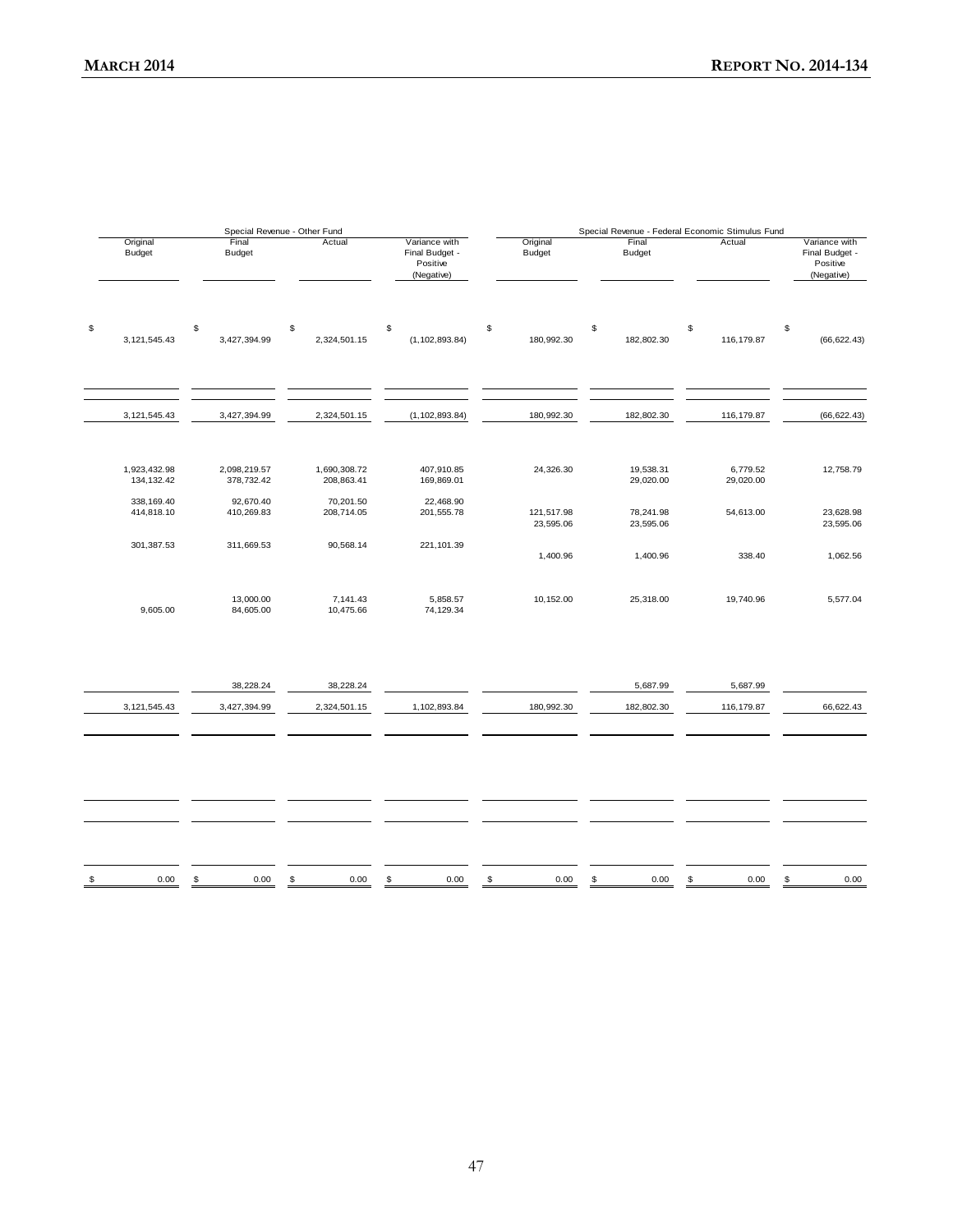#### *WAKULLA COUNTY DISTRICT SCHOOL BOARD REQUIRED SUPPLEMENTARY INFORMATION - SCHEDULE OF FUNDING PROGRESS - OTHER POSTEMPLOYMENT BENEFITS PLAN*

<span id="page-52-0"></span>

| Actuarial<br>Valuation | <b>Actuarial Value</b><br>of Assets | Actuarial<br>Accrued  |   | Unfunded<br>AAL (UAAL) | <b>Funded Ratio</b> |      | <b>Covered Payroll</b> | UAAL as a<br>Percentage of |
|------------------------|-------------------------------------|-----------------------|---|------------------------|---------------------|------|------------------------|----------------------------|
| Date                   |                                     | Liability (AAL) - (1) |   |                        |                     |      |                        | Covered Payroll            |
|                        | (A)                                 | (B)                   |   | $(B-A)$                | (A/B)               |      | (C)                    | $[(B-A)/C]$                |
| October 1, 2007        |                                     | 15.477.349            | S | 15.477.349             |                     | 0.0% | 14.363.429             | 107.8%                     |
| October 1, 2010        | 0                                   | 3.399.950             |   | 3.399.950              |                     | 0.0% | 15.045.711             | 22.6%                      |
| October 1, 2012        |                                     | 3,931,963             |   | 3,931,963              |                     | 0.0% | 24,311,735             | 16.2%                      |

Note: (1) The District's OPEB actuarial valuation used the entry age normal cost method to estimate the actuarial accrued liability.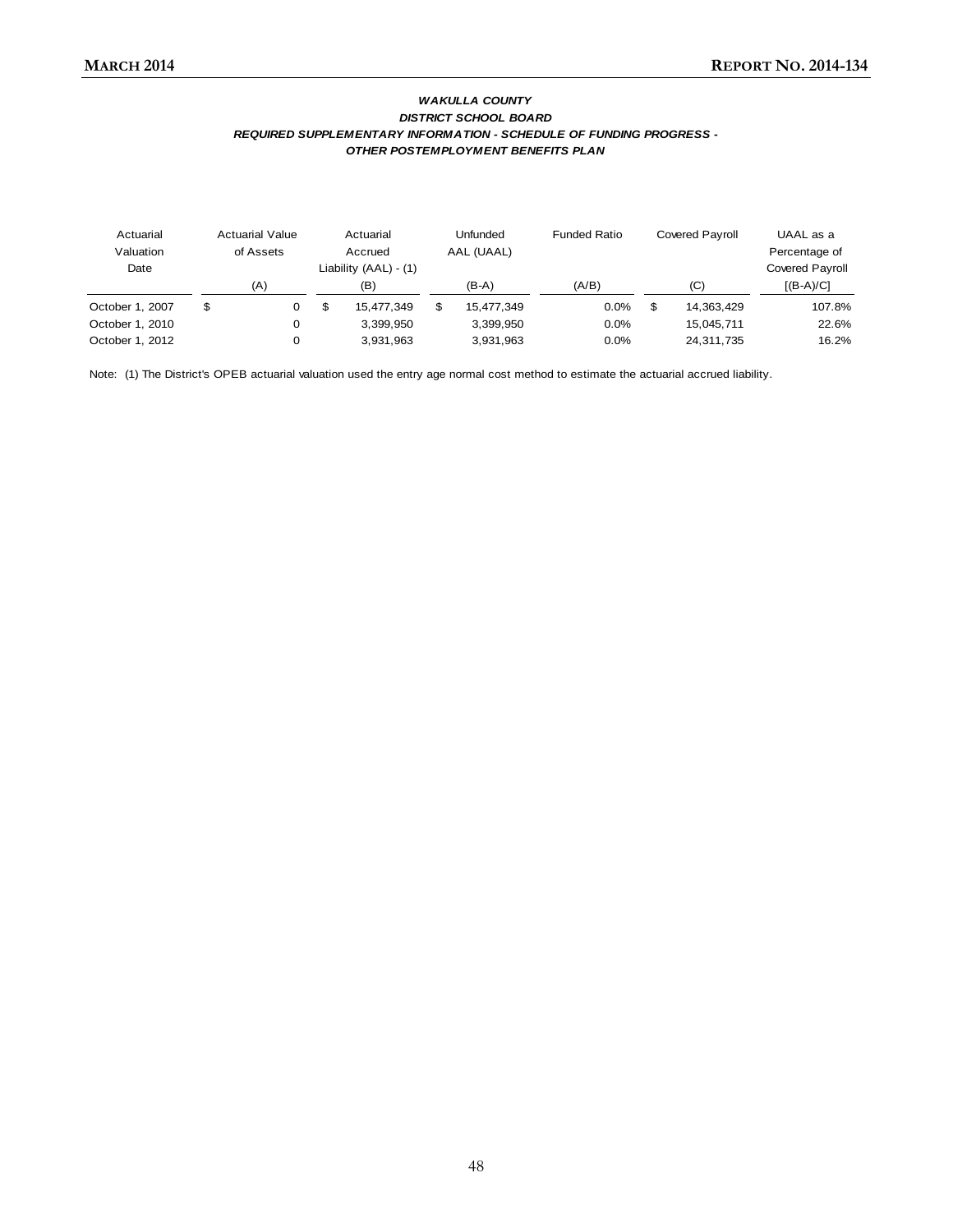#### **WAKULLA COUNTY DISTRICT SCHOOL BOARD NOTES TO REQUIRED SUPPLEMENTARY INFORMATION JUNE 30, 2013**

#### <span id="page-53-0"></span>**I. BUDGETARY BASIS OF ACCOUNTING**

The Board follows procedures established by State statutes and State Board of Education (SBE) rules in establishing budget balances for governmental funds, as described below:

- $\triangleright$  Budgets are prepared, public hearings are held, and original budgets are adopted annually for all governmental fund types in accordance with procedures and time intervals prescribed by law and SBE rules.
- Appropriations are controlled at the object level (e.g., salaries, purchased services, and capital outlay) within each activity (e.g., instruction, pupil personnel services, and school administration) and may be amended by resolution at any Board meeting prior to the due date for the annual financial report.
- $\triangleright$  Budgets are prepared using the same modified accrual basis as is used to account for governmental funds.
- $\triangleright$  Budgetary information is integrated into the accounting system and, to facilitate budget control, budget balances are encumbered when purchase orders are issued. Appropriations lapse at fiscal year-end and encumbrances outstanding are honored from the subsequent year's appropriations.

#### **II. SCHEDULE OF FUNDING PROGRESS – OTHER POSTEMPLOYMENT BENEFITS**

The October 1, 2012, unfunded actuarial accrued liability of \$3,931,963 was significantly higher than the October 1, 2010, liability of \$3,399,950 as a result of benefit changes and other changes in liabilities and costs as discussed below:

- Population Changes: The number of retirees currently receiving post-employment health benefits through the District core plan decreased from 36 in the previous valuation to 33 this year. At the same time, the number of active employees eligible for future post-employment benefits decreased from 462 to 428. Combined population changes decreased cost and liability.
- $\triangleright$  Initial Cost of Coverage: The total cost of coverage increased from \$689 per employee per month (as expected from the October 1, 2010 valuation) to \$761 per employee per month for year beginning October 1, 2012, which is lower than the projected \$814 per employee per month. This change dereased cost and liability.
- $\triangleright$  Medical Trend Assumptions: Revisions were made in the assumed trend of medical and prescription cost increases. In our pervious valuation, the trends for costs and premiums were assumed to be 8 percent for the year beginning October 1, 2013, with rates decreasing 0.5 percent each year thereafter to the ultimate value of 5 percent. The trends for costs and premiums were revised to 8.5 percent then decreased by 0.5 percent each year thereafter to the ultimate value of 5 percent, increasing cost and liability.
- Reflecting Provisions of the Affordable Care Act: The District Plan is not projected to be assessed the Excise Tax on High-Cost Employer Health Plans as soon as that provision becomes effective. Absent any plan changes, this will result in a 0.41 percent increase on the cost of coverage for plan year 2031, in addition to a 5 percent medical inflation assumed for that year for a total increase of 5.41 percent. After 2031, an estimated 0.41 percent increase in trend is assumed for all subsequent years, increasing cost and liability.
- Discount Rate Assumption: A lower discount rate, from 3.75 percent to 3.4 percent, was used in valuing future cash flows, increasing cost and liability.
- Demographic Assumptions: Certain demographic assumptions were revised to reflect changes made to the Florida Retirement System for its July 1, 2011, actuarial valuation, increasing cost and liability.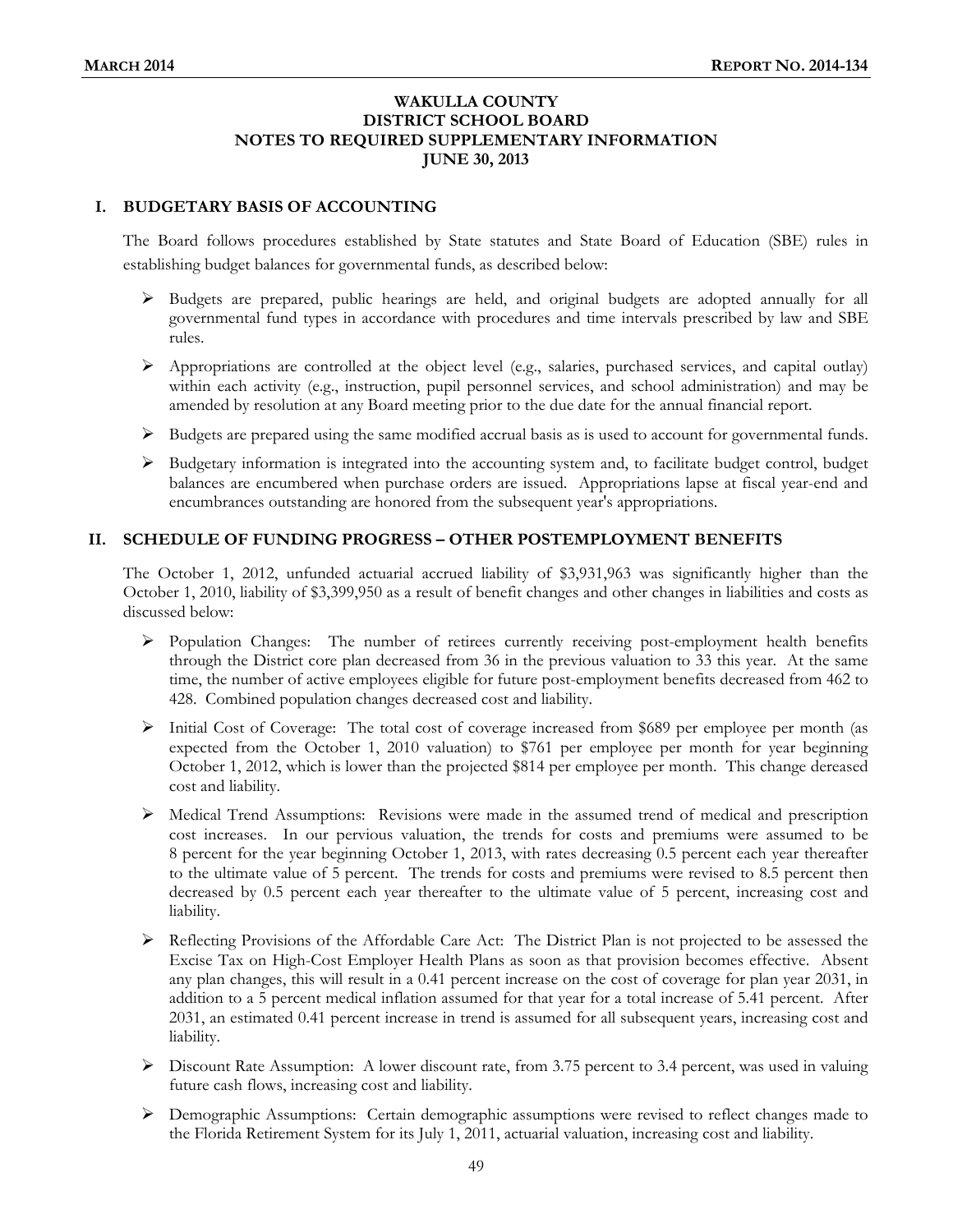#### **SCHEDULE OF EXPENDITURES OF FEDERAL AWARDS**

#### *WAKULLA COUNTY DISTRICT SCHOOL BOARD SCHEDULE OF EXPENDITURES OF FEDERAL AWARDS For the Fiscal Year Ended June 30, 2013*

<span id="page-54-0"></span>

| Federal Grantor/Pass-Through Grantor/Program Title                                                | Catalog of<br>Federal<br>Domestic<br>Assistance<br>Number | Pass -<br>Through<br>Grantor<br>Number | Amount of<br>Expenditures<br>(1) | Amount<br>Provided<br>to<br>Subrecipients |
|---------------------------------------------------------------------------------------------------|-----------------------------------------------------------|----------------------------------------|----------------------------------|-------------------------------------------|
| United States Department of Agriculture:                                                          |                                                           |                                        |                                  |                                           |
| Indirect:                                                                                         |                                                           |                                        |                                  |                                           |
| Child Nutrition Cluster:                                                                          |                                                           |                                        |                                  |                                           |
| Florida Department of Agriculture and Consumer Services:                                          |                                                           | 321                                    |                                  |                                           |
| School Breakfast Program<br>National School Lunch Program                                         | 10.553<br>10.555 (2)(A)                                   | 300                                    | \$<br>248,195.61<br>1,120,407.96 | \$                                        |
|                                                                                                   |                                                           |                                        |                                  |                                           |
| <b>Total Child Nutrition Cluster</b>                                                              |                                                           |                                        | 1,368,603.57                     |                                           |
| Florida Department of Financial Services:                                                         |                                                           |                                        |                                  |                                           |
| Schools and Roads - Grants to States                                                              | 10.665                                                    | None                                   | 136,209.66                       |                                           |
|                                                                                                   |                                                           |                                        |                                  |                                           |
| <b>Total United States Department of Agriculture</b>                                              |                                                           |                                        | 1,504,813.23                     |                                           |
| United States Department of the Interior                                                          |                                                           |                                        |                                  |                                           |
| Direct:                                                                                           | 15.954                                                    |                                        | 2,400.00                         |                                           |
| National Park Service Conservation, Protection, Outreach, and Education                           |                                                           | None                                   |                                  |                                           |
| United States Department of Energy:<br>Indirect:                                                  |                                                           |                                        |                                  |                                           |
| University of Central Florida:                                                                    |                                                           |                                        |                                  |                                           |
| ARRA - State Energy Program                                                                       | 81.041 (2)(B)                                             | None                                   | 132,518.62                       |                                           |
| <b>United States Department of Education:</b>                                                     |                                                           |                                        |                                  |                                           |
| Indirect:                                                                                         |                                                           |                                        |                                  |                                           |
| Special Education Cluster:<br>Florida Department of Education:                                    |                                                           |                                        |                                  |                                           |
| Special Education - Grants to States                                                              | 84.027 (3)                                                | 262, 263                               | 1,139,743.68                     | 18,000.00                                 |
| Special Education - Preschool Grants                                                              | 84.173                                                    | 267                                    | 52,652.68                        |                                           |
| University of South Florida:                                                                      |                                                           |                                        |                                  |                                           |
| Special Education - Grants to States                                                              | 84.027 (3)                                                | None                                   | 92,810.10                        |                                           |
| Putnam County District School Board:                                                              |                                                           |                                        |                                  |                                           |
| Special Education - Grants to States                                                              | 84.027 (3)                                                | None                                   | 1,055.30                         |                                           |
| Leon County District School Board<br>Special Education - Grants to States                         | 84.027 (3)                                                | None                                   | 24,412.87                        |                                           |
|                                                                                                   |                                                           |                                        |                                  |                                           |
| <b>Total Special Education Cluster</b>                                                            |                                                           |                                        | 1,310,674.63                     | 18,000.00                                 |
| Florida Department of Education:                                                                  |                                                           |                                        |                                  |                                           |
| Adult Education - Basic Grants to States                                                          | 84.002                                                    | 191                                    | 55,557.08                        |                                           |
| Title I Grants to Local Educational Agencies                                                      | 84.010                                                    | 212, 226                               | 851,887.19                       | 60,187.82                                 |
| Career and Technical Education - Basic Grants to States<br>Improving Teacher Quality State Grants | 84.048<br>84.367                                          | 161<br>224                             | 97,987.36<br>126,673.16          | 1,002.84                                  |
| ARRA - State Fiscal Stabilization Fund (SFSF) - Race-to-the-Top Incentive Grants, Recovery Act    | 84.395                                                    | RL111, RD211, RG311                    | 116,179.87                       |                                           |
| <b>Total United States Department of Education</b>                                                |                                                           |                                        | 2,558,959.29                     | 79,190.66                                 |
| United States Department of Health and Human Services:<br>Indirect:                               |                                                           |                                        |                                  |                                           |
| North Florida Child Development, Inc.:                                                            |                                                           |                                        |                                  |                                           |
| <b>Head Start</b>                                                                                 | 93.600                                                    | None                                   | 85,180.00                        |                                           |
|                                                                                                   |                                                           |                                        |                                  |                                           |
| United States Department of Homeland Security:<br>Indirect:                                       |                                                           |                                        |                                  |                                           |
| Florida Department of Education:                                                                  |                                                           |                                        |                                  |                                           |
| Homeland Security Grant Program                                                                   | 97.067                                                    | 532                                    | 49,493.02                        |                                           |
| <b>United States Department of Defense:</b><br>Direct:                                            |                                                           |                                        |                                  |                                           |
| Navy Junior Reserve Officers Training Corps                                                       | None                                                      | N/A                                    | 83,789.90                        |                                           |
|                                                                                                   |                                                           |                                        |                                  |                                           |
| <b>Total Expenditures of Federal Awards</b>                                                       |                                                           |                                        | \$.<br>4,417,154.06              | 79,190.66<br>£.                           |

Notes: (1) <u>Basis of Presentation</u>. The Schedule of Expenditures of Federal Awards represents amounts expended from Federal programs during the fiscal year as determined based on the modified accrual<br>basis of accounting. T

(2) Noncash Assistance:

<u>National School Lunch Program</u> - Includes \$146,867 of donated food received during the fiscal year. Donated foods are valued at fair value as determined at the time of donation.<br>ARRA - State Energy Program - Represents th

A) <u>National School Lunch Program</u> - Includes \$146,867 of donated food received during th<br>(3) ARRA - State Energy Program - Represents the Federally-paid portion of solar panels<br>(3) Special Education - Grants to States. To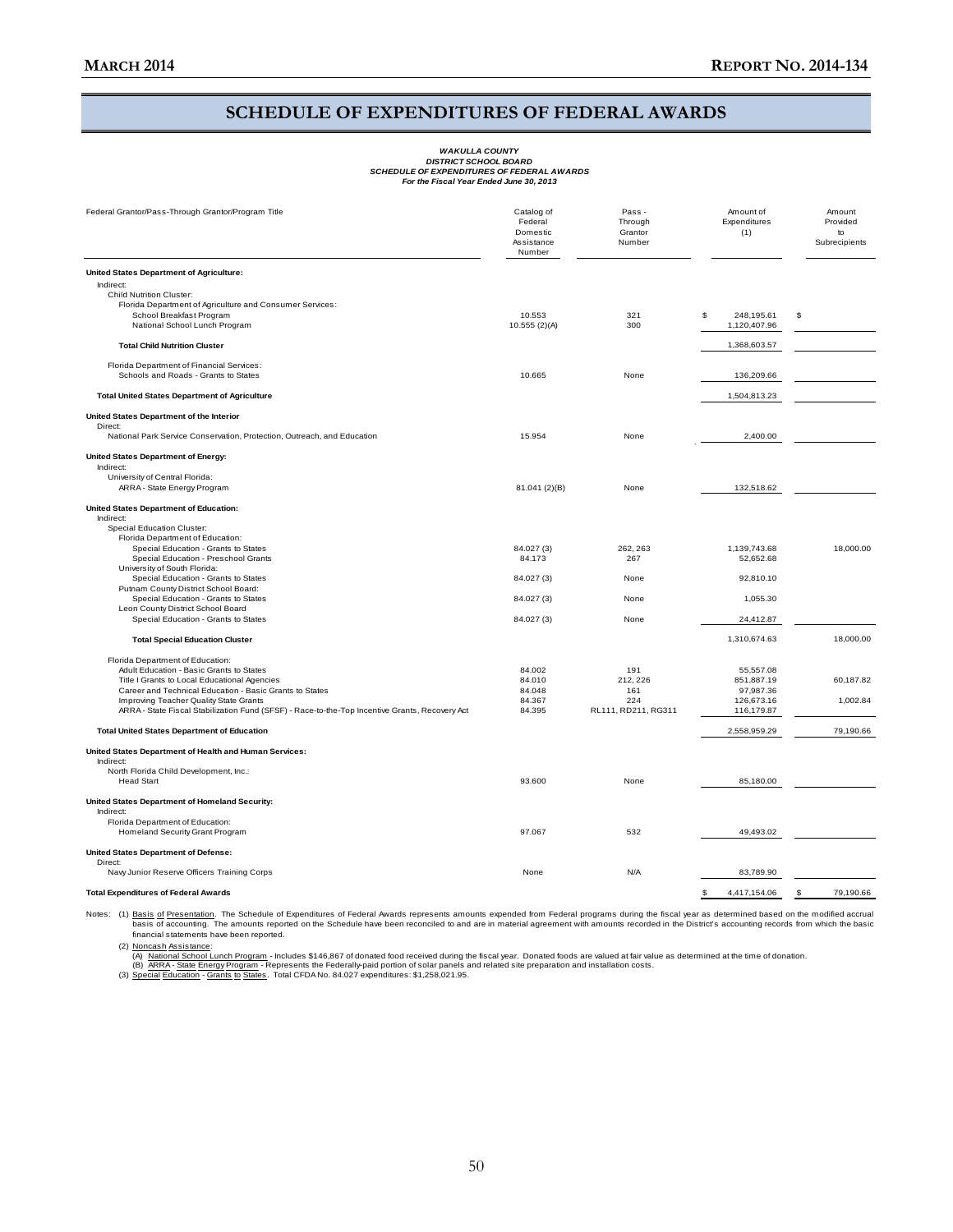<span id="page-55-0"></span>

**DAVID W. MARTIN, CPA AUDITOR GENERAL**

# **AUDITOR GENERAL STATE OF FLORIDA**

**G74 Claude Pepper Building 111 West Madison Street Tallahassee, Florida 32399-1450** 



**PHONE: 850-412-2722 FAX: 850-488-6975**

The President of the Senate, the Speaker of the House of Representatives, and the Legislative Auditing Committee

## **INDEPENDENT AUDITOR'S REPORT ON INTERNAL CONTROL OVER FINANCIAL REPORTING AND ON COMPLIANCE AND OTHER MATTERS BASED ON AN AUDIT OF THE FINANCIAL STATEMENTS PERFORMED IN ACCORDANCE WITH GOVERNMENT AUDITING STANDARDS**

#### **Report on the Financial Statements**

We have audited, in accordance with auditing standards generally accepted in the United States of America and the standards applicable to financial audits contained in *Government Auditing Standards* issued by the Comptroller General of the United States, the financial statements of the governmental activities, the business-type activities, the discretely presented component unit, each major fund, and the aggregate remaining fund information of the Wakulla County District School Board as of and for the fiscal year ended June 30, 2013, and the related notes to the financial statements, which collectively comprise the District's basic financial statements, and have issued our report thereon dated March 13, 2014, included under the heading **INDEPENDENT AUDITOR'S REPORT**. Our report includes a reference to other auditors who audited the financial statements of the school internal funds and the discretely presented component unit, as described in our report on the Wakulla County District School Board's financial statements. For the discretely presented component unit, this report does not include the results of the other auditors' testing of internal control over financial reporting or compliance and other matters that are reported on separately by those auditors. The financial statements of the school internal funds were not audited in accordance with *Government Auditing Standards*.

#### **Internal Control Over Financial Reporting**

In planning and performing our audit of the financial statements, we considered the District's internal control over financial reporting (internal control) to determine the audit procedures that are appropriate in the circumstances for the purpose of expressing our opinions on the financial statements, but not for the purpose of expressing an opinion on the effectiveness of the District's internal control. Accordingly, we do not express an opinion on the effectiveness of the District's internal control.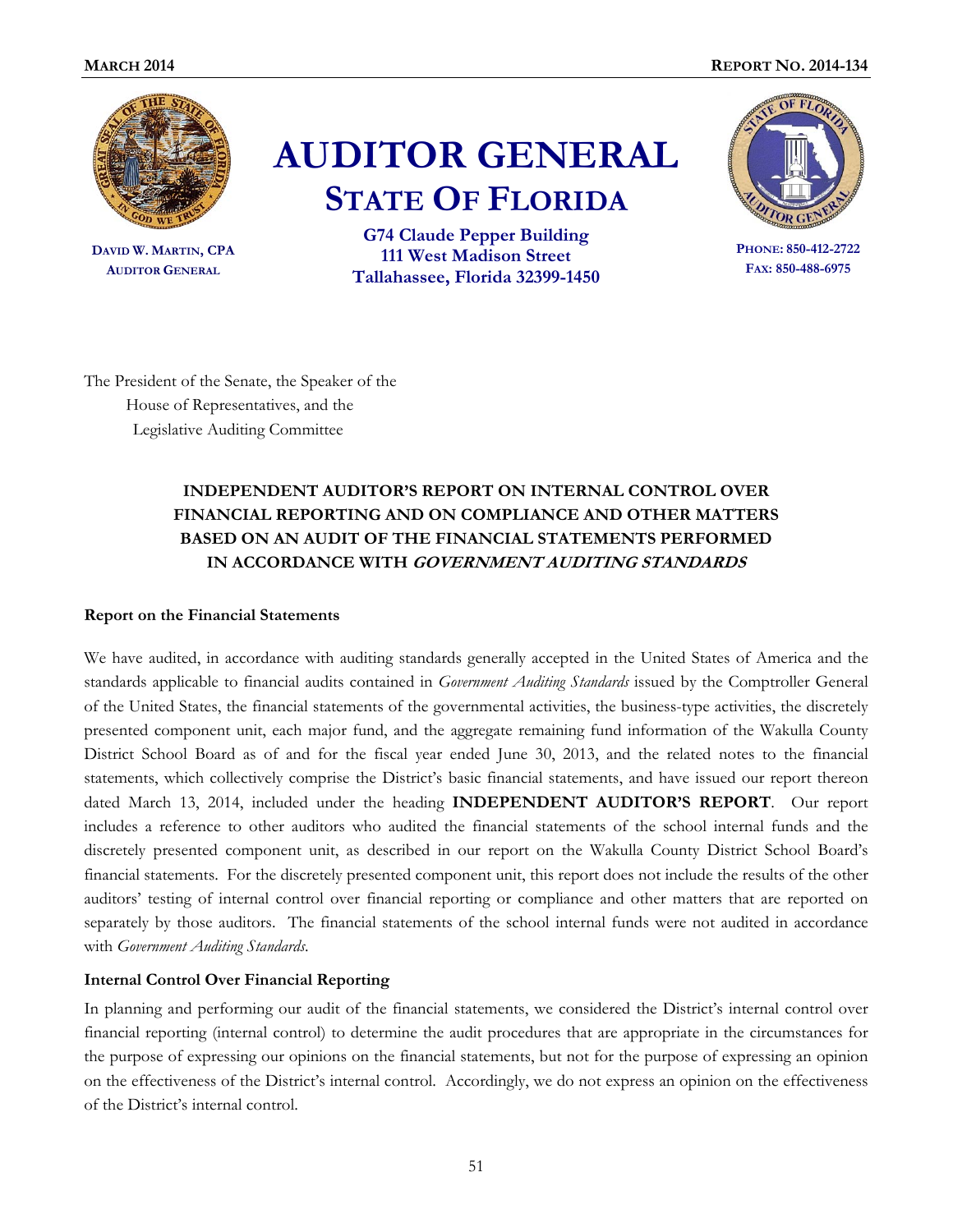A *deficiency in internal control* exists when the design or operation of a control does not allow management or employees, in the normal course of performing their assigned functions, to prevent or detect and correct misstatements on a timely basis. A *material weakness* is a deficiency, or combination of deficiencies, in internal control such that there is a reasonable possibility that a material misstatement of the District's financial statements will not be prevented, or detected and corrected on a timely basis. A *significant deficiency* is a deficiency, or a combination of deficiencies, in internal control that is less severe than a material weakness, yet important enough to merit attention by those charged with governance.

Our consideration of internal control was for the limited purpose described in the first paragraph of this section and was not designed to identify all deficiencies in internal control that might be material weaknesses or significant deficiencies. Given these limitations, during our audit we did not identify any deficiencies in internal control that we consider to be material weaknesses. However, material weaknesses may exist that have not been identified.

#### **Compliance and Other Matters**

As part of obtaining reasonable assurance about whether the District's financial statements are free of material misstatement, we performed tests of its compliance with certain provisions of laws, rules, regulations, contracts, and grant agreements, noncompliance with which could have a direct and material effect on the determination of financial statement amounts. However, providing an opinion on compliance with those provisions was not an objective of our audit and, accordingly, we do not express such an opinion. The results of our tests disclosed no instances of noncompliance or other matters that are required to be reported under *Government Auditing Standards*.

We noted certain additional matters that are discussed in the **SCHEDULE OF FINDINGS AND QUESTIONED COSTS** section of this report.

Management's response to the findings described in the **SCHEDULE OF FINDINGS AND QUESTIONED COSTS** section of this report is included in Exhibit A. We did not audit management's response and, accordingly, we express no opinion on it.

#### **Purpose of this Report**

The purpose of the **INDEPENDENT AUDITOR'S REPORT ON INTERNAL CONTROL OVER FINANCIAL REPORTING AND ON COMPLIANCE AND OTHER MATTERS BASED ON AN AUDIT OF THE FINANCIAL STATEMENTS PERFORMED IN ACCORDANCE WITH GOVERNMENT AUDITING STANDARDS** is solely to describe the scope of our testing of internal control and compliance and the results of that testing, and not to provide an opinion on the effectiveness of the District's internal control or on compliance. This report is an integral part of an audit performed in accordance with *Government Auditing Standards* in considering the District's internal control and compliance. Accordingly, this report is not suitable for any other purpose.

Respectfully submitted,

W. Martin

David W. Martin, CPA Tallahassee, Florida March 13, 2014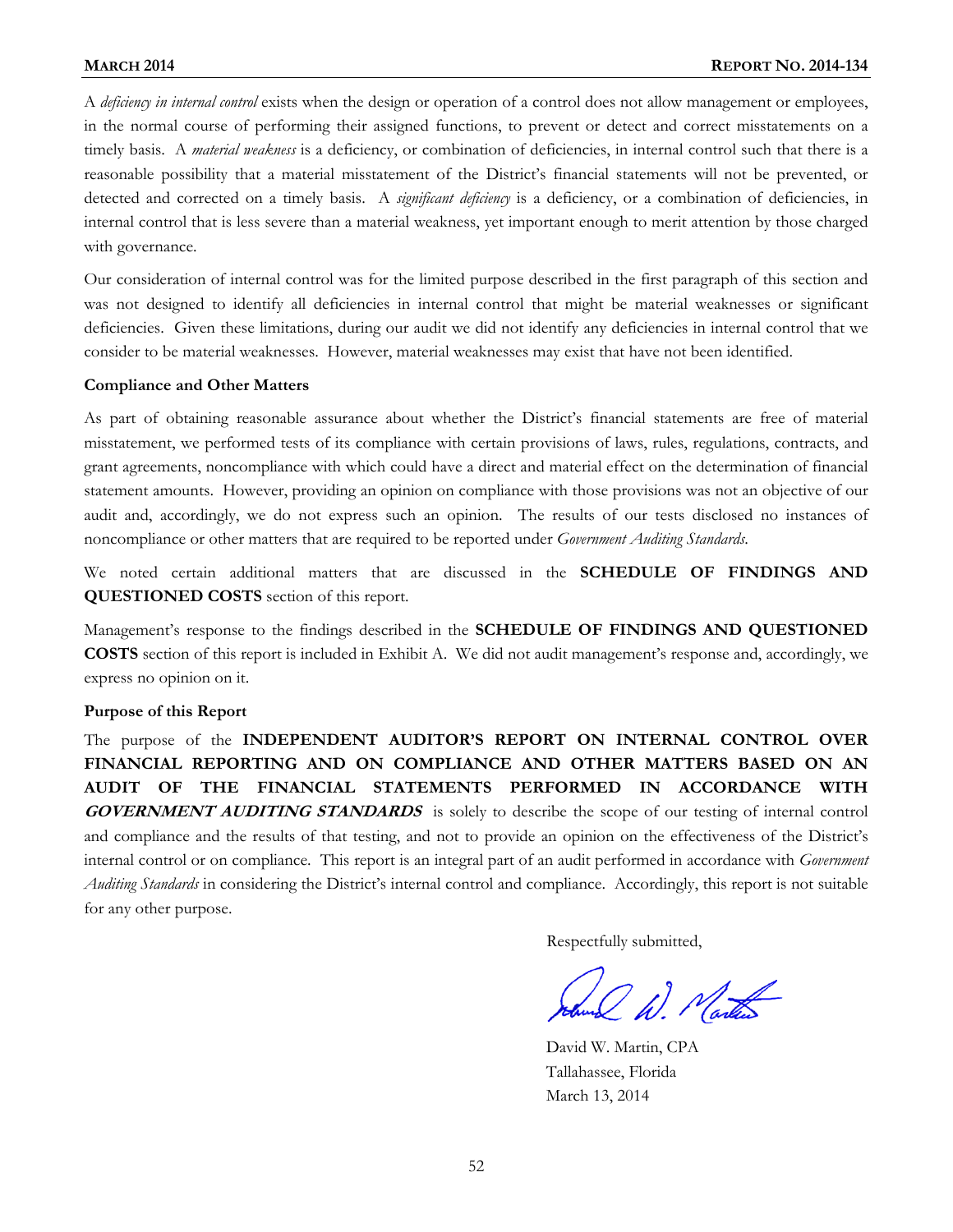<span id="page-57-0"></span>

**DAVID W. MARTIN, CPA AUDITOR GENERAL**

**AUDITOR GENERAL STATE OF FLORIDA**

> **G74 Claude Pepper Building 111 West Madison Street Tallahassee, Florida 32399-1450**



**PHONE: 850-412-2722 FAX: 850-488-6975**

The President of the Senate, the Speaker of the House of Representatives, and the Legislative Auditing Committee

## **INDEPENDENT AUDITOR'S REPORT ON COMPLIANCE FOR EACH MAJOR FEDERAL PROGRAM AND REPORT ON INTERNAL CONTROL OVER COMPLIANCE**

#### **Report on Compliance for Each Major Federal Program**

We have audited the Wakulla County District School Board's compliance with the types of compliance requirements described in the *OMB Circular A-133 Compliance Supplement* that could have a direct and material effect on each of the District's major Federal programs for the fiscal year ended June 30, 2013. The District's major Federal programs are identified in the **SUMMARY OF AUDITOR'S RESULTS** section of the **SCHEDULE OF FINDINGS AND QUESTIONED COSTS**.

#### **Management's Responsibility**

Management is responsible for compliance with the requirements of laws, regulations, contracts, and grants applicable to its Federal programs.

#### **Auditor's Responsibility**

Our responsibility is to express an opinion on compliance for each of the District's major Federal programs based on our audit of the types of compliance requirements referred to above. We conducted our audit of compliance in accordance with auditing standards generally accepted in the United States of America; the standards applicable to financial audits contained in *Government Auditing Standards*, issued by the Comptroller General of the United States; and OMB Circular A-133*, Audits of States, Local Governments, and Non-Profit Organizations*. Those standards and OMB Circular A-133 require that we plan and perform the audit to obtain reasonable assurance about whether noncompliance with the types of compliance requirements referred to above that could have a direct and material effect on a major Federal program occurred. An audit includes examining, on a test basis, evidence about the District's compliance with those requirements and performing such other procedures as we considered necessary in the circumstances.

We believe that our audit provides a reasonable basis for our opinion on compliance for each major Federal program. However, our audit does not provide a legal determination of the District's compliance.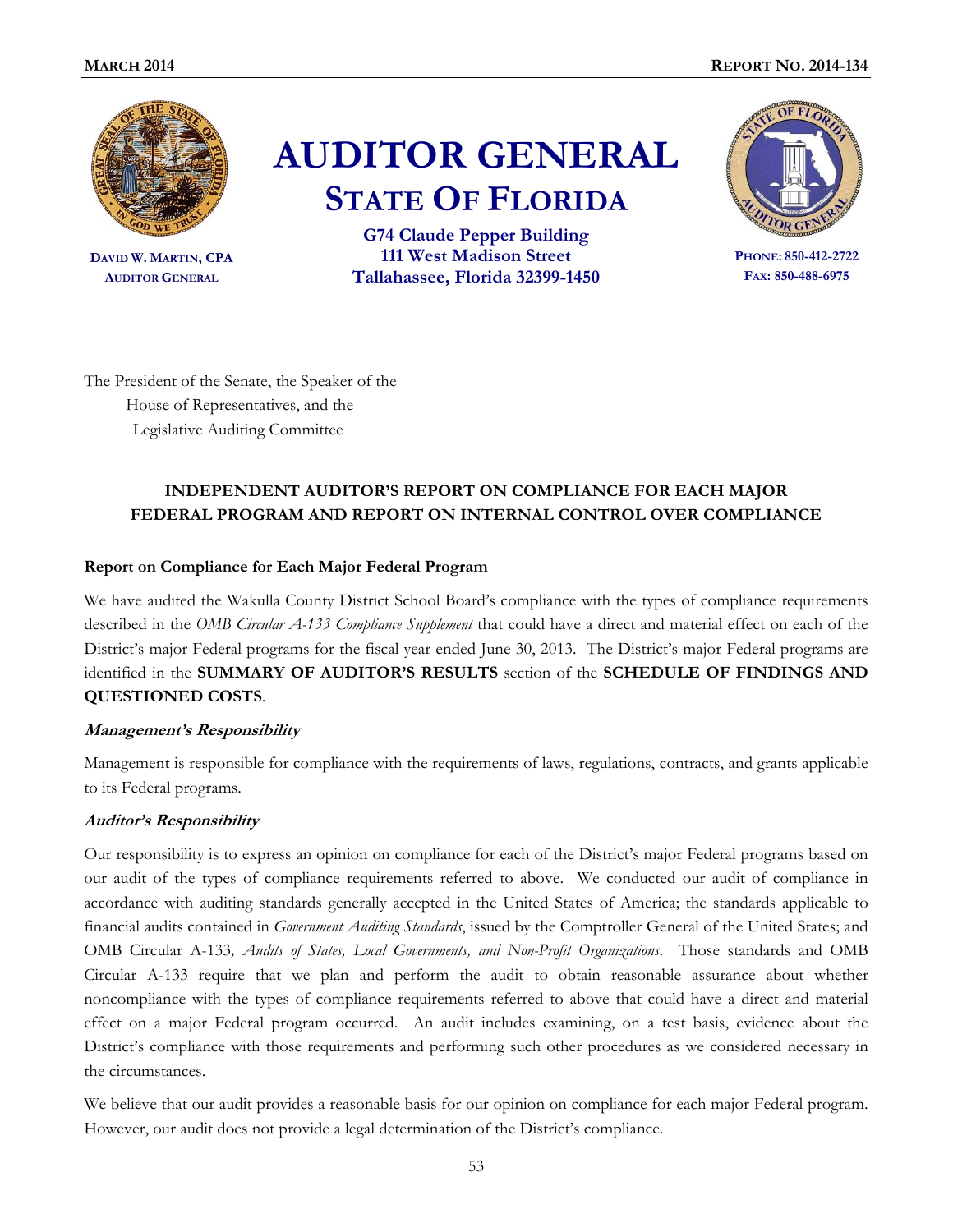#### **Opinion on Each Major Federal Program**

In our opinion, the District complied, in all material respects, with the types of compliance requirements referred to above that could have a direct and material effect on each of its major Federal programs for the fiscal year ended June 30, 2013.

#### **Report on Internal Control Over Compliance**

District management is responsible for establishing and maintaining effective internal control over compliance with the types of compliance requirements referred to above. In planning and performing our audit of compliance, we considered the District's internal control over compliance with the types of requirements that could have a direct and material effect on each major Federal program to determine the auditing procedures that are appropriate in the circumstances for the purpose of expressing an opinion on compliance for each major Federal program and to test and report on internal control over compliance in accordance with OMB Circular A-133, but not for the purpose of expressing an opinion on the effectiveness of internal control over compliance. Accordingly, we do not express an opinion on the effectiveness of the District's internal control over compliance.

A *deficiency in internal control over compliance* exists when the design or operation of a control over compliance does not allow management or employees, in the normal course of performing their assigned functions, to prevent, or detect and correct, noncompliance with a type of compliance requirement of a Federal program on a timely basis. A *material weakness in internal control over compliance* is a deficiency, or combination of deficiencies, in internal control over compliance, such that there is a reasonable possibility that material noncompliance with a type of compliance requirement of a Federal program will not be prevented, or detected and corrected on a timely basis. A *significant deficiency in internal control over compliance* is a deficiency, or combination of deficiencies, in internal control over compliance with a type of compliance requirement of a Federal program that is less severe than a material weakness in internal control over compliance, yet important enough to merit attention by those charged with governance.

Our consideration of internal control over compliance was for the limited purpose described in the first paragraph of this section and was not designed to identify all deficiencies in internal control over compliance that might be material weaknesses or significant deficiencies. We did not identify any deficiencies in internal control over compliance that we consider to be material weaknesses. However, material weaknesses may exist that have not been identified.

#### **Purpose of this Report**

The purpose of this report on internal control over compliance is solely to describe the scope of our testing of internal control over compliance and the results of that testing based on the requirements of OMB Circular A-133. Accordingly, this report is not suitable for any other purpose.

Respectfully submitted,

W. Martin

David W. Martin, CPA Tallahassee, Florida March 13, 2014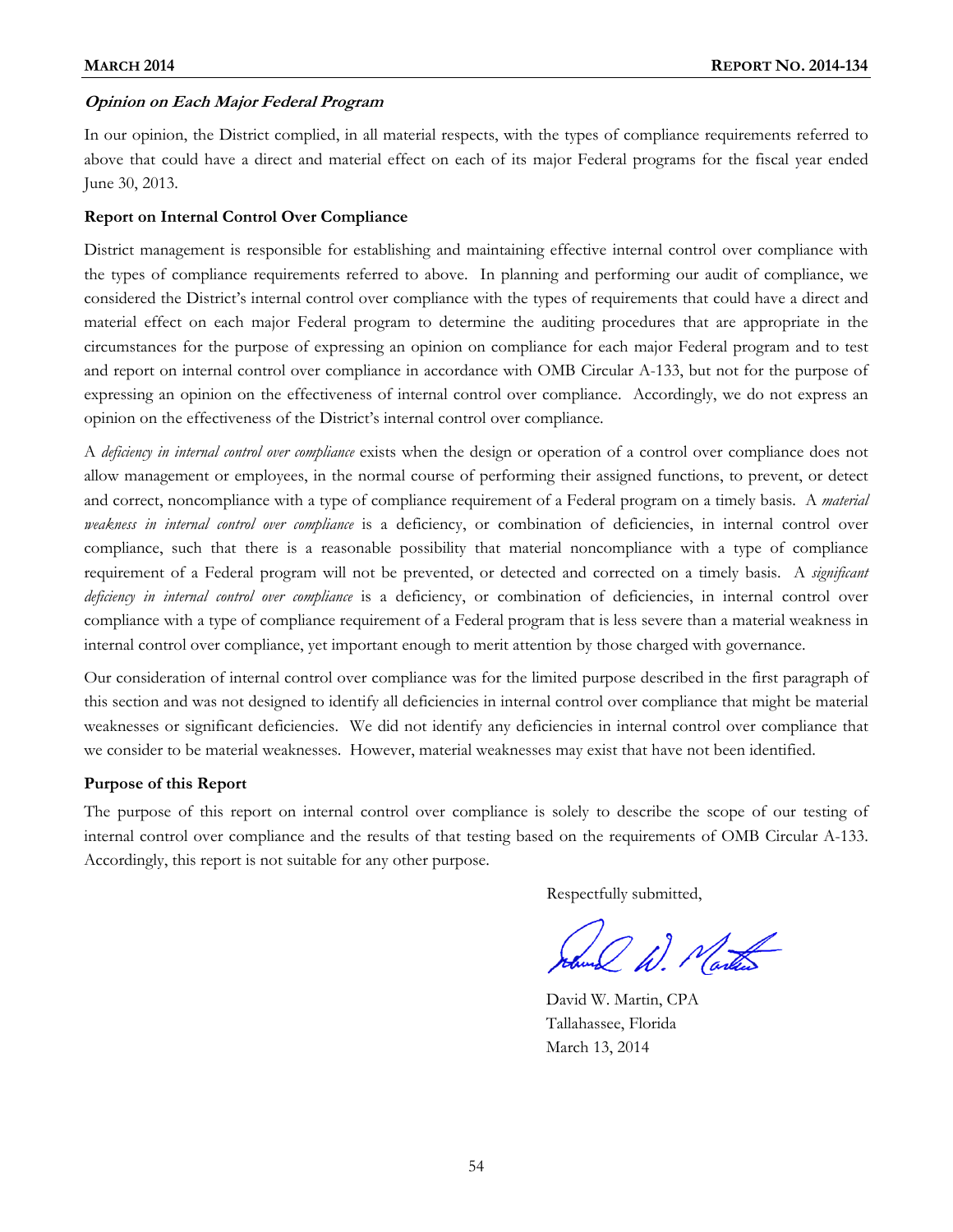### <span id="page-59-0"></span>**WAKULLA COUNTY DISTRICT SCHOOL BOARD SCHEDULE OF FINDINGS AND QUESTIONED COSTS FOR THE FISCAL YEAR ENDED JUNE 30, 2013**

## **SUMMARY OF AUDITOR'S RESULTS**

## **Financial Statements**

| Type of auditor's report issued:                                                                                          | Unmodified                                                                                                                                         |
|---------------------------------------------------------------------------------------------------------------------------|----------------------------------------------------------------------------------------------------------------------------------------------------|
| Internal control over financial reporting:                                                                                |                                                                                                                                                    |
| Material weakness(es) identified?                                                                                         | $\rm No$                                                                                                                                           |
| Significant deficiency(ies) identified?                                                                                   | None reported                                                                                                                                      |
| Noncompliance material to financial statements noted?                                                                     | $\rm No$                                                                                                                                           |
| <b>Federal Awards</b>                                                                                                     |                                                                                                                                                    |
| Internal control over major programs:                                                                                     |                                                                                                                                                    |
| Material weakness(es) identified?                                                                                         | $\rm No$                                                                                                                                           |
| Significant deficiency(ies) identified?                                                                                   | None reported                                                                                                                                      |
| Type of auditor's report issued on compliance for major programs:                                                         | Unmodified                                                                                                                                         |
| Any audit findings disclosed that are required to be reported<br>in accordance with Section 510(a) of OMB Circular A-133? | No                                                                                                                                                 |
| Identification of major programs:<br>CFDA Numbers:<br>81.041<br>84.010<br>84.027 and 84.173                               | Name of Federal Program or Cluster:<br>ARRA - State Energy Program<br>Title I Grants to Local Educational<br>Agencies<br>Special Education Cluster |
| Dollar threshold used to distinguish between<br>Type A and Type B programs:                                               | \$300,000                                                                                                                                          |
| Auditee qualified as low-risk auditee?                                                                                    | Yes                                                                                                                                                |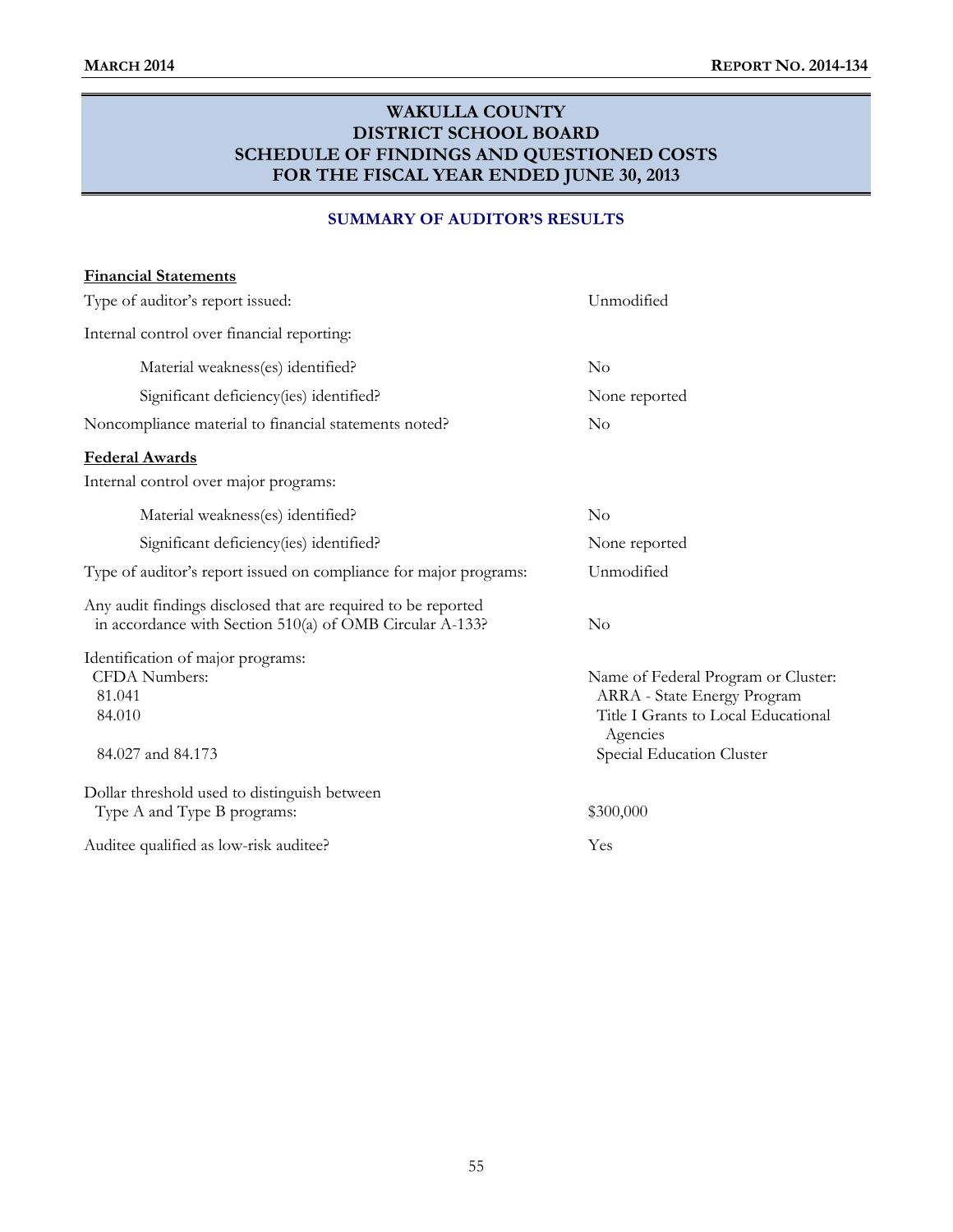#### **WAKULLA COUNTY DISTRICT SCHOOL BOARD SCHEDULE OF FINDINGS AND QUESTIONED COSTS (CONTINUED) FOR THE FISCAL YEAR ENDED JUNE 30, 2013**

## **ADDITIONAL MATTERS**

#### **Finding No. 1: Adult General Education Classes**

Section 1004.02(3), Florida Statutes, defines adult general education, in part, as comprehensive instructional programs designed to improve the employability of the State's workforce. The District received State funding for adult general education, and proviso language in Chapter 2012-118, Laws of Florida, Specific Appropriation 106, required that each school district report enrollment for adult general education programs identified in Section 1004.02, Florida Statutes, in accordance with the Florida Department of Education (FDOE) instructional hours reporting procedures. In addition, Section 1011.80(5)(d), Florida Statutes, prohibits the District from reporting adult general education contact hours of students whose direct instructional costs were fully funded by an external agency.

For the 2012-13 fiscal year, the District reported to the FDOE 26,294 instructional contact hours for 99 students enrolled in 391 adult general education classes. Our review of 1,684 contact hours reported for 15 students enrolled in 54 adult general education classes disclosed that the District over-reported 80 hours for 1 student enrolled in 1 class whose direct instructional costs were fully funded by the State Adults with Disabilities Program, contrary to Section 1011.80(5)(d), Florida Statutes. We expanded our procedures and noted 924 additional over-reported hours for a total of 10 students enrolled in the same course whose direct instructional costs were fully funded by the State Adults with Disabilities Program. As a result, the District over-reported 1,004 hours for 10 students in 15 classes.

Since future funding may be based, in part, on enrollment data reported to the FDOE, it is important that the District reports data correctly. Similar findings were noted in our report Nos. 2012-148 and 2013-169.

**Recommendation: The District should strengthen its controls to ensure accurate reporting of instructional contact hours for adult general education classes to the FDOE. The District should also contact the FDOE for proper resolution of the over-reported hours.** 

#### **Finding No. 2: Information Technology - Disaster Recovery Plan**

Disaster recovery planning is an element of information technology (IT) controls established to manage the availability of critical data and IT resources in the event of a processing disruption. The primary objective of disaster recovery planning is to provide a plan for continuing critical operations in the event of a major hardware or software failure. A disaster recovery plan should identify the critical applications, provide for backups of critical data sets, and provide a step-by-step plan for recovery. In addition, plan elements should be tested periodically to disclose any areas not addressed and to facilitate proper conduct in actual disruption of IT operations.

The District participates in the Panhandle Area Educational Consortium and obtains certain IT services, such as financial, payroll, student records, and other critical application, from the Northwest Regional Data Center (NWRDC). The NWRDC developed an IT disaster recovery plan whereby member districts agreed to serve as alternate-processing sites for each other in the event of a disaster that interrupts critical IT operations. Also, the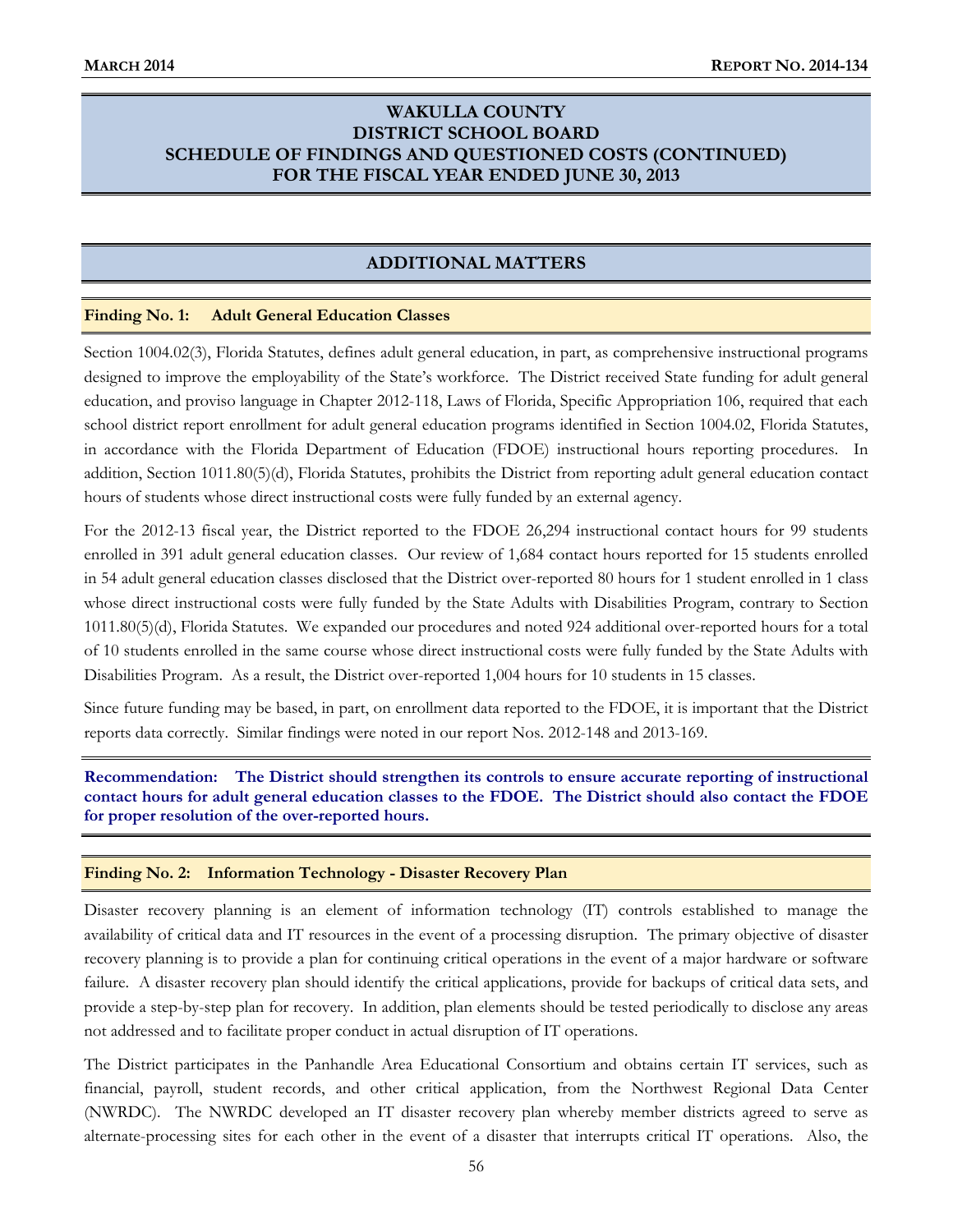District prepared an IT disaster recovery plan that contained provisions for backups for critical onsite systems and general provisions for the protection and shutdown of computer hardware and equipment; however, the plan lacked the specific processes and procedures to be followed at the District to affect the recovery and restoration of financial, payroll, student records, and other critical applications. Such processes and procedures should include identification and prioritization of critical IT applications and systems and identification of the District's disaster recovery team members and their respective roles and responsibilities. In addition, the plan had not been tested locally to determine operability.

District personnel indicated that the District's IT disaster recovery plan was not revised to identify the specific processes and procedures to recover and restore critical applications because the Director of Technology Services position was vacant until February 2013. District personnel further indicated that, as of February 2014, the disaster recovery plan is in the process of being revised, will be presented to the Board for approval, and will be tested.

Without a detailed plan and appropriate testing of the District's disaster recovery, there is an increased risk that the District may be unable to continue critical operations, or maintain availability of information systems data and resources, in the event of a disruption of IT operations. Similar findings were noted in our report Nos. 2012-148 and 2013-169.

**Recommendation: The District should continue its efforts to revise and update its disaster recovery plan to include the specific processes and procedures necessary to affect the recovery and restoration of data for critical applications and test the plan in a simulated exercise to ensure it includes all the necessary components.** 

#### **Finding No. 3: Information Technology - Security Incident Response Plan**

Computer security incident response plans are established by management to ensure an appropriate, effective, and timely response to security incidents. These written plans typically detail responsibilities and procedures for identifying, logging, and analyzing security violations and include a centralized reporting structure, provision for designated staff to be trained in incident response, notification to affected parties, and periodic review of critical system resources to ensure continued integrity.

District IT procedures included security incident response procedures for identifying and logging significant security events; analyzing security violations and incidents; and issuing security alerts and advisories to District personnel. However, the District did not have an established incident response team in place and District procedures did not include an established process for reporting security violations and incidents to the appropriate law enforcement, notifying affected parties, and periodically reviewing critical system resources. Should an event occur that involves the potential or actual compromise, loss or destruction of District data or IT resources, the lack of comprehensive security incident response procedures and an established incident response team may result in the District's failure to take appropriate and timely action to prevent further loss or damage to the District's data and IT resources. Similar findings were noted in our report Nos. 2012-148 and 2013-169.

**Recommendation: The District should continue its efforts to enhance IT security incident response procedures to provide reasonable assurance that the District will respond in an appropriate and timely manner to events that may jeopardize the confidentiality, integrity, or availability of data and IT resources.**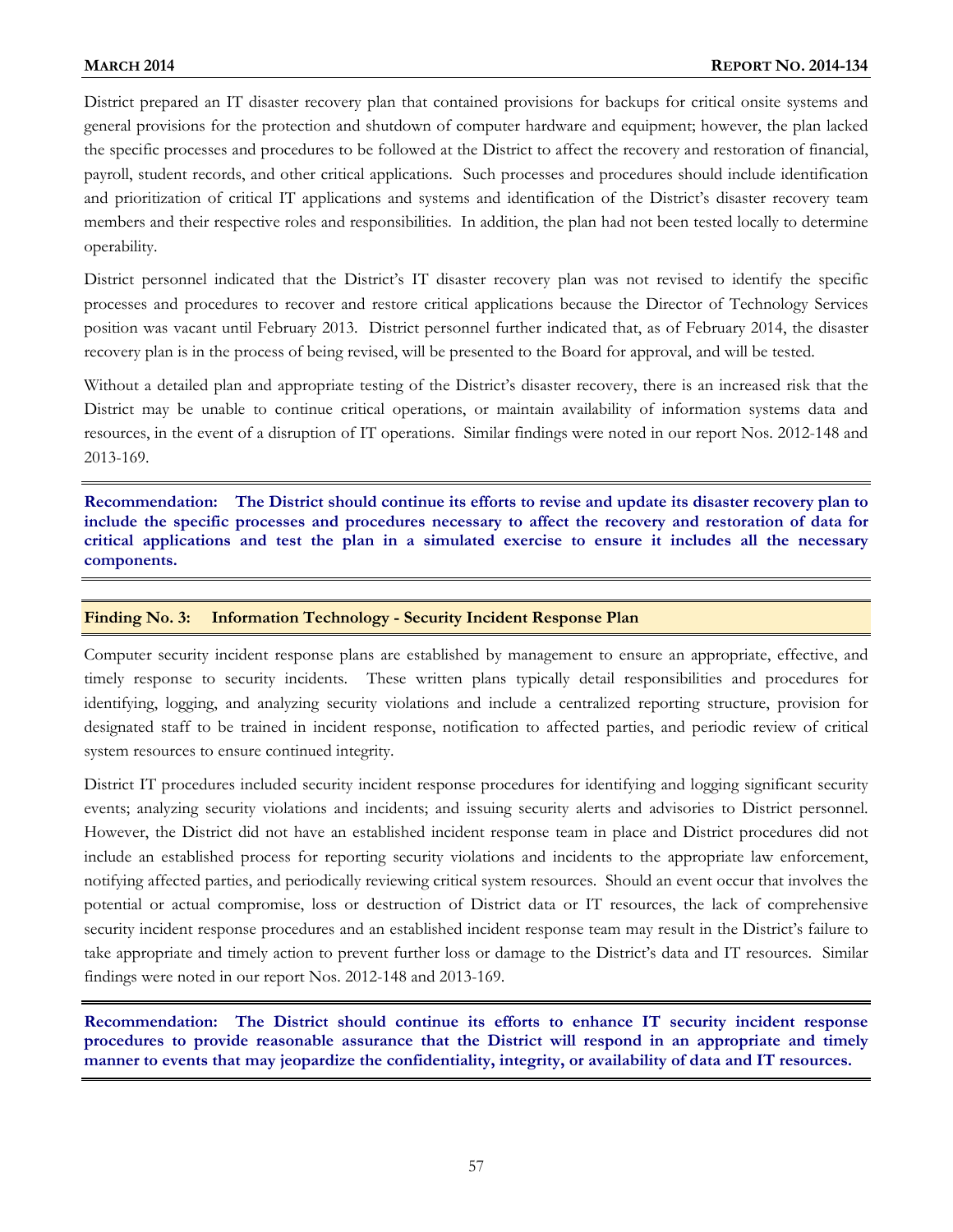#### **Finding No. 4: Information Technology - Security Controls- Data Loss Prevention**

Security controls are intended to protect the confidentiality, integrity, and availability of data and IT resources. Our audit disclosed that certain District security controls related to data loss prevention needed improvement. We are not disclosing specific details of the issues in this report to avoid the possibility of compromising District data and IT resources. However, we have notified appropriate District management of the specific issues.

Without adequate security controls related to data loss prevention, the risk is increased that the confidentiality, integrity, and availability of District data and IT resources may be compromised. Similar findings were noted in our report Nos. 2012-148 and 2013-169.

**Recommendation: The District should improve its IT security controls related to data loss prevention to ensure the continued confidentiality, integrity, and availability of District data and IT resources.** 

#### **PRIOR AUDIT FOLLOW-UP**

Except as discussed in the preceding paragraphs, the District had taken corrective actions for findings included in our report No. 2013-169. The following table provides information on District recurring audit findings:

| Current Fiscal Year<br><b>Finding Numbers</b> | 2011-12 Fiscal Year<br>Audit Report and<br><b>Finding Numbers</b> | $2010-11$ Fiscal Year<br>Audit Report and<br><b>Finding Numbers</b> |
|-----------------------------------------------|-------------------------------------------------------------------|---------------------------------------------------------------------|
|                                               | Audit Report                                                      | Audit Report                                                        |
|                                               | No. 2013-169,                                                     | No. 2012-148,                                                       |
|                                               | Finding No. 3                                                     | Finding No. 6                                                       |
|                                               | Audit Report                                                      | Audit Report                                                        |
|                                               | No. 2013-169,                                                     | No. 2012-148,                                                       |
| 2                                             | Finding No. 5                                                     | Finding No. 7                                                       |
|                                               | Audit Report                                                      | Audit Report                                                        |
|                                               | No. 2013-169,                                                     | No. 2012-148,                                                       |
| 3                                             | Finding No. 6                                                     | Finding No. 8                                                       |
|                                               | Audit Report                                                      | Audit Report                                                        |
|                                               | No. 2013-169,                                                     | No. 2012-148,                                                       |
| 4                                             | Finding No. 7                                                     | Finding No. 9                                                       |

Note: Above chart limits recurring findings to two previous audit reports.

#### **MANAGEMENT'S RESPONSE**

Management's response is included in Exhibit A.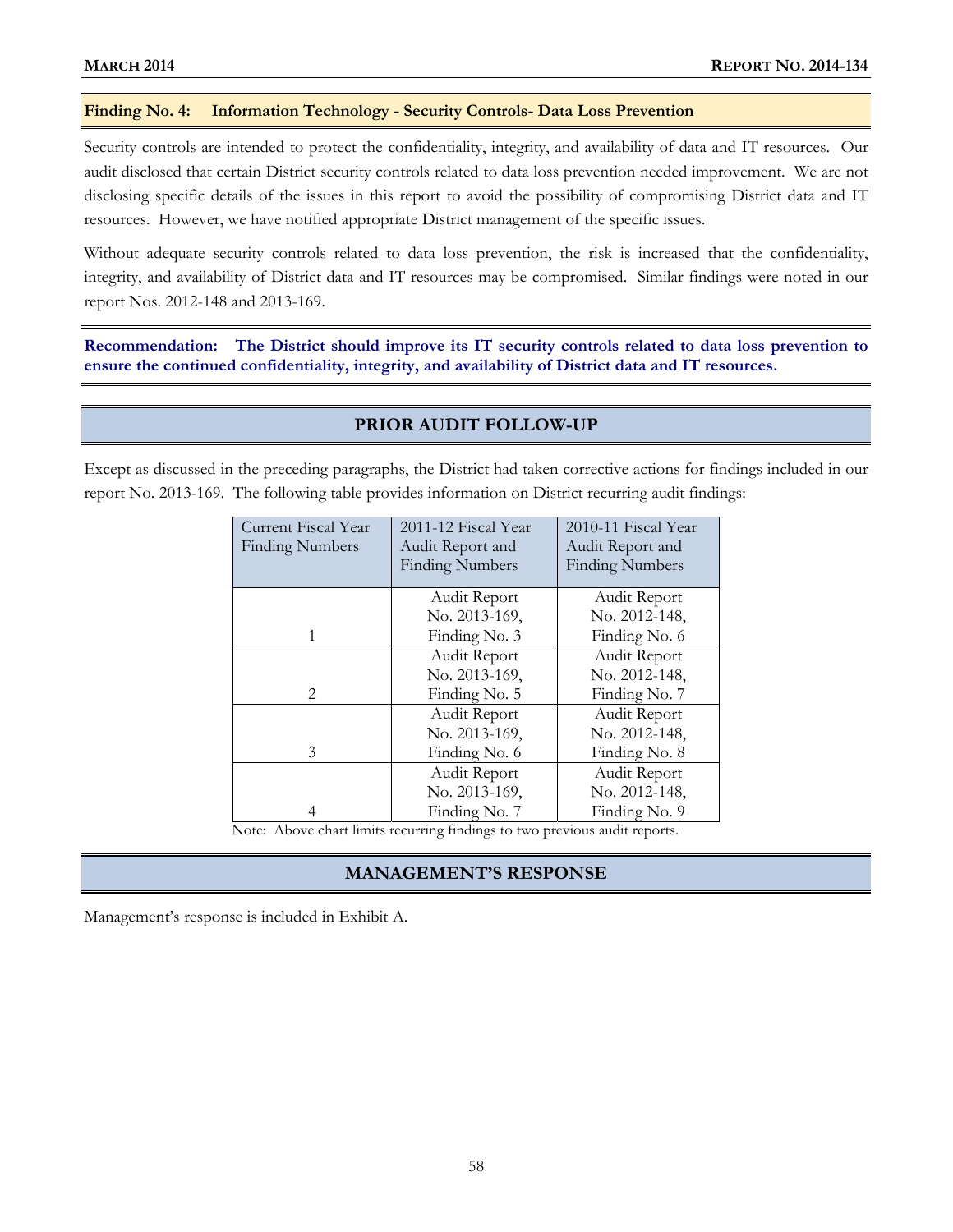#### <span id="page-63-0"></span>**SUMMARY SCHEDULE OF PRIOR AUDIT FINDINGS – FEDERAL AWARDS**

#### **WAKULLA COUNTY DISTRICT SCHOOL BOARD SUMMARY SCHEDULE OF PRIOR AUDIT FINDINGS - FEDERAL AWARDS For the Fiscal Year Ended June 30, 2013**

Listed below is the District's summary of the status of a prior audit finding on Federal programs:

| Audit Report No.<br>and Federal<br>Awards Finding No. | Program/Area                                                                                                                                                                          | <b>Brief Description</b>                                                                                                                                         | <b>Status</b> | Comments                                                                                                                   |
|-------------------------------------------------------|---------------------------------------------------------------------------------------------------------------------------------------------------------------------------------------|------------------------------------------------------------------------------------------------------------------------------------------------------------------|---------------|----------------------------------------------------------------------------------------------------------------------------|
| 2013-169<br>(1)                                       | ARRA - State Fiscal<br>Stabilization Fund (SFSF) -<br>Race-to-the-Top Incentive<br>Grants, Recovery Act<br>(CFDA No. 84.395) -<br>Allowable Costs/Cost<br>Principles and Procurement. | The District prepaid for software<br>services prior to receipt of the services,<br>resulting in \$41,814 of questioned costs<br>for the Race-to-the-Top Program. | Corrected.    | The grantor reviewed the material<br>provided, did not sustain the<br>questioned costs, and required no<br>further action. |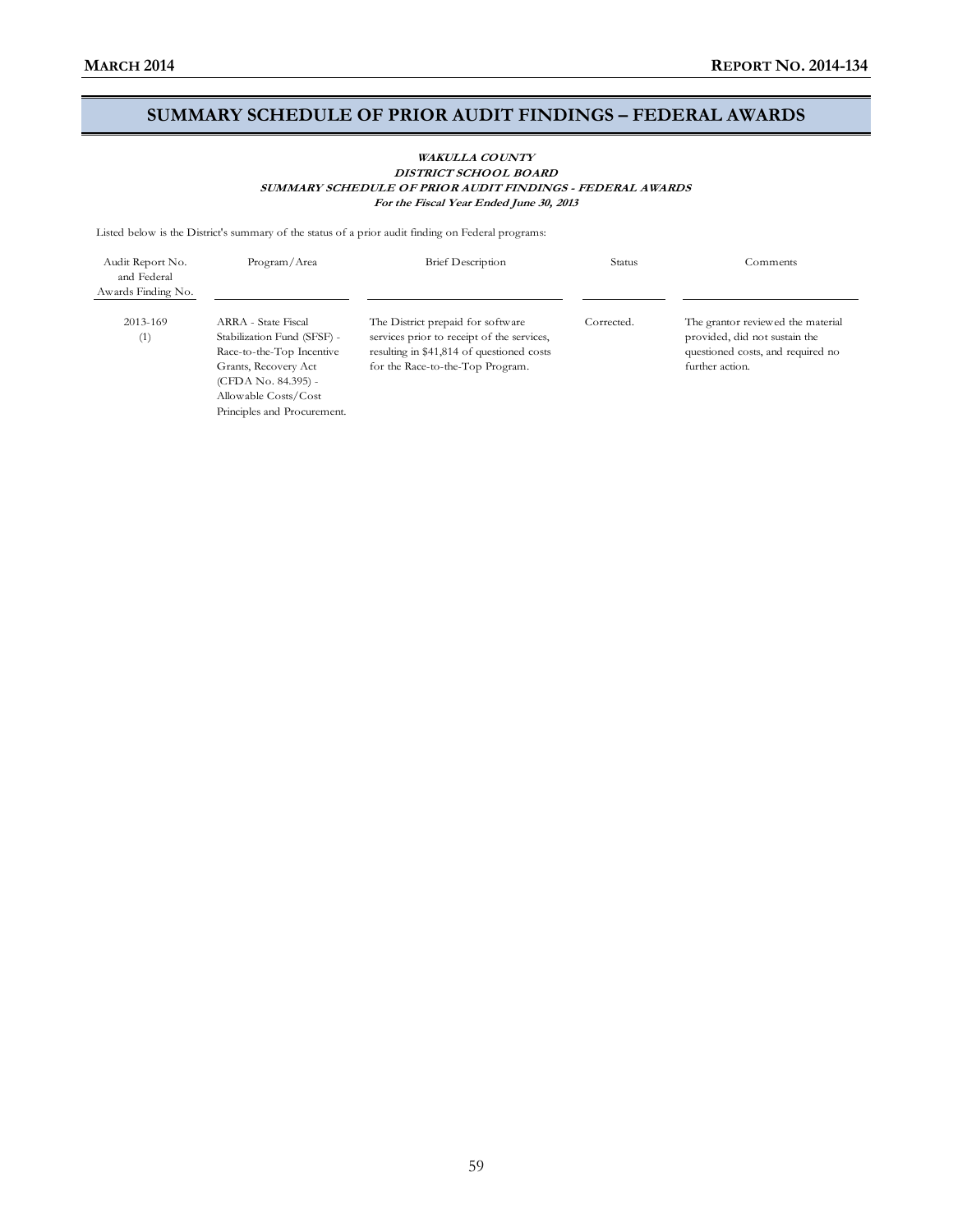#### **EXHIBIT A MANAGEMENT'S RESPONSE**

<span id="page-64-0"></span>

ROBERT PEARCE<br>SUPERINTENDENT

**RAY GRAY DISTRICT I** 

**MELISA TAYLOR DISTRICT II** 

March 03, 2014

**69 ARRAN ROAD** POST OFFICE BOX 100 CRAWFORDVILLE, FLORIDA 32326 TELEPHONE: (850)926-0065 FAX: (850) 926-0123

WAKULLA COUNTY SCHOOL BOARD



**BECKY COOK**<br>DISTRICT III

**GREG THOMAS DISTRICT IV** 

> **JERRY EVANS DISTRICT V**

Mr. David W. Martin, CPA **Auditor General** 111 West Madison Street Tallahassee, FL 32302

Dear Mr. Martin:

The preliminary and tentative findings and recommendations for the fiscal year ended June 30, 2013 have been reviewed. Our response to the findings and recommendations are as follows:

Finding No. 1: Improvements were needed in controls over the reporting of instructional contact hours for adult general education classes to the Florida Department of Education.

Response: District personnel responsible for the reporting of instructional hours for adult education classes are receiving ongoing training with regards to entering data correctly in the student information systems in accordance with guidelines established by DOE. More specifically, no hours will be reported for students enrolled in classes that are fully funded by the State Adult with Disabilities Program.

Finding No. 2: The District's information technology (IT) disaster recovery plan lacked key disaster recovery control elements and had not been tested.

Response: The District is presenting a new Disaster Recovery Plan to the School Board for approval on March 10, 2014. This plan has been enhanced to include specific processes and procedures necessary to affect the recovery and restoration of data for critical applications. The District will also test the Disaster Recovery Plan annually.

Finding No. 3: District IT security incident response procedures needed improvement.

Response: The District is presenting IT Policies and Procedures to the School Board for approval on March 10, 2014. The policies and procedures include a section on Security Incidents which details the definition of and response to a security incident along with monitoring procedures to prevent incidents from occurring.

Crawfordville Elementary • Medart Elementary • Riversink Elementary • Shadeville Elementary Riversprings Middle School . Wakulla Middle School . Wakulla High School Wakulla Education Center . Sopchoppy Education Center